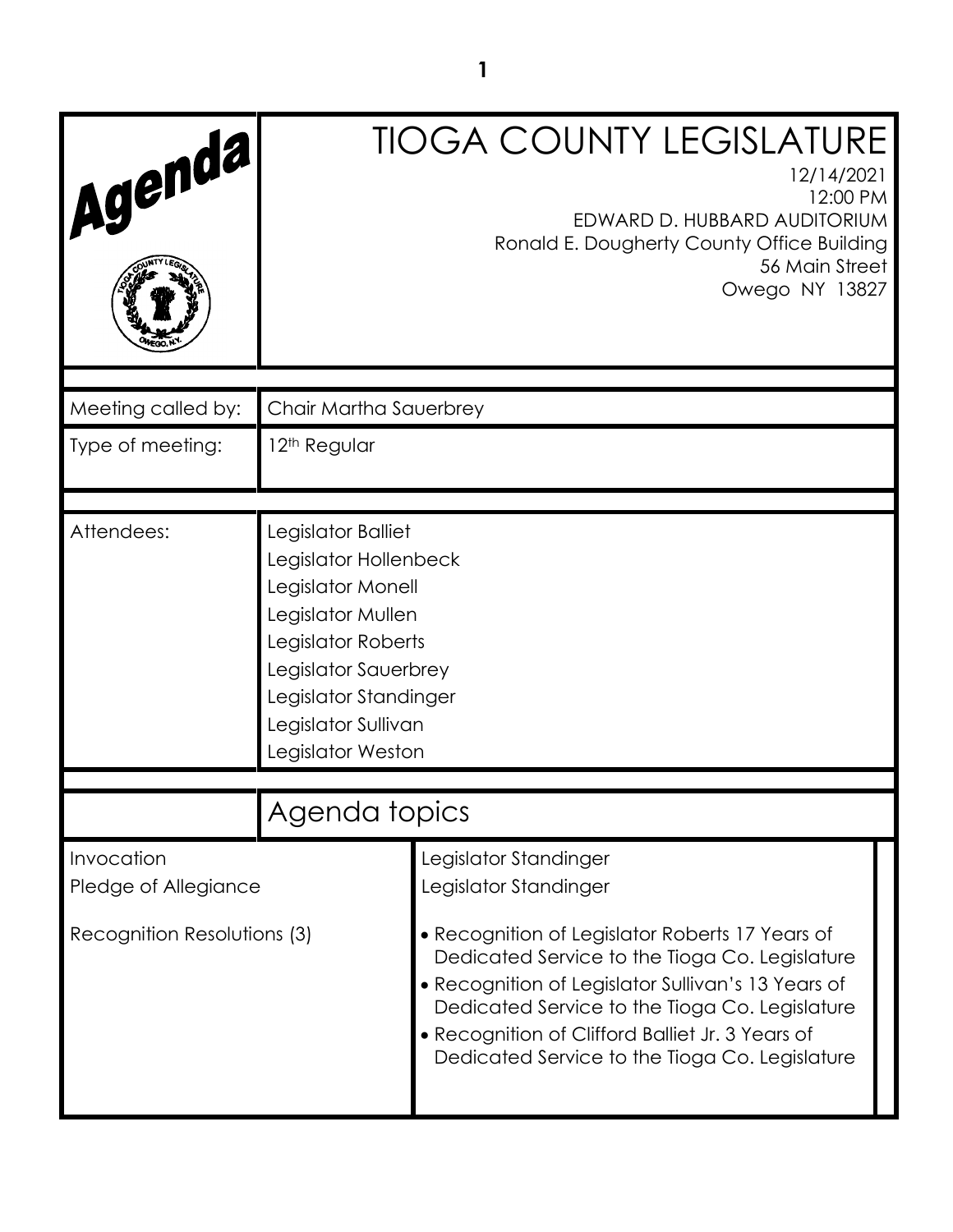| Proclamation (1)                                                                                                                                                     |                                                                                                                  | • Fire Prevention Month in Tioga County                                                                                                                                                                                                                                                                                                                                                                                                                                                                                                                                                                                                                                                                                                                                                                                                                                                                                                                                                                                                                                                                                                                                                                                                                                                                                                  |  |
|----------------------------------------------------------------------------------------------------------------------------------------------------------------------|------------------------------------------------------------------------------------------------------------------|------------------------------------------------------------------------------------------------------------------------------------------------------------------------------------------------------------------------------------------------------------------------------------------------------------------------------------------------------------------------------------------------------------------------------------------------------------------------------------------------------------------------------------------------------------------------------------------------------------------------------------------------------------------------------------------------------------------------------------------------------------------------------------------------------------------------------------------------------------------------------------------------------------------------------------------------------------------------------------------------------------------------------------------------------------------------------------------------------------------------------------------------------------------------------------------------------------------------------------------------------------------------------------------------------------------------------------------|--|
| Privilege of the Floor<br>Approval of Minutes<br><b>Petitions, Communications &amp; Notices</b><br>Appointments/Reappointments<br><b>Reports Standing Committees</b> |                                                                                                                  | November 9 & 18, 2021<br>•Personnel Officer Interview Committee                                                                                                                                                                                                                                                                                                                                                                                                                                                                                                                                                                                                                                                                                                                                                                                                                                                                                                                                                                                                                                                                                                                                                                                                                                                                          |  |
| <b>RESOLUTIONS:</b>                                                                                                                                                  | <b>Corporation Board</b><br>6.<br>Schedule<br>11. County Tax Levy<br>12. Town Tax Levy<br>14. Year End Transfers | 1. Fix Time of Organizational Meeting<br>2. Appoint Member to the Tioga County Property Development<br>3. Re-Appoint Member to the Tioga County Planning Board<br>4. Re-Appoint Member to the Tioga County Planning Board<br>5. Re-Appoint Member to the Tioga County Planning Board<br>Re-Appoint Member to the Tioga County Agricultural and<br><b>Farmland Protection Board</b><br>7. Re-Appoint Member to the Tioga County Agricultural and<br><b>Farmland Protection Board</b><br>8. Re-Appoint Member to the Tioga County Board of Health<br>9. Re-Appoint Member to the Tioga County Board of Health<br>10. Adopt County Budget for 2022, Appropriations and Salary<br>13. Authorize the Re-Establishment of Prior Year 2021 Grant Funds<br>and Capital Projects for 2022<br>15. Authorize Treasurer to Encumber Funds<br>16. Resolution Authorizing and Approving the Acceptance of<br>Additional Administrative Service Funds and Modify the<br>Administrative Services Agreement between Tioga County<br>Economic Development & Planning and the Tioga County<br>Property Development Corporation for the Period January 1,<br>2022 through December 31, 2023<br>17. Authorize the Sale of County Owned Property Located in the<br>Town of Owego, to the Town of Owego<br>18. Amend Budget & Appropriate Funds - Public Health |  |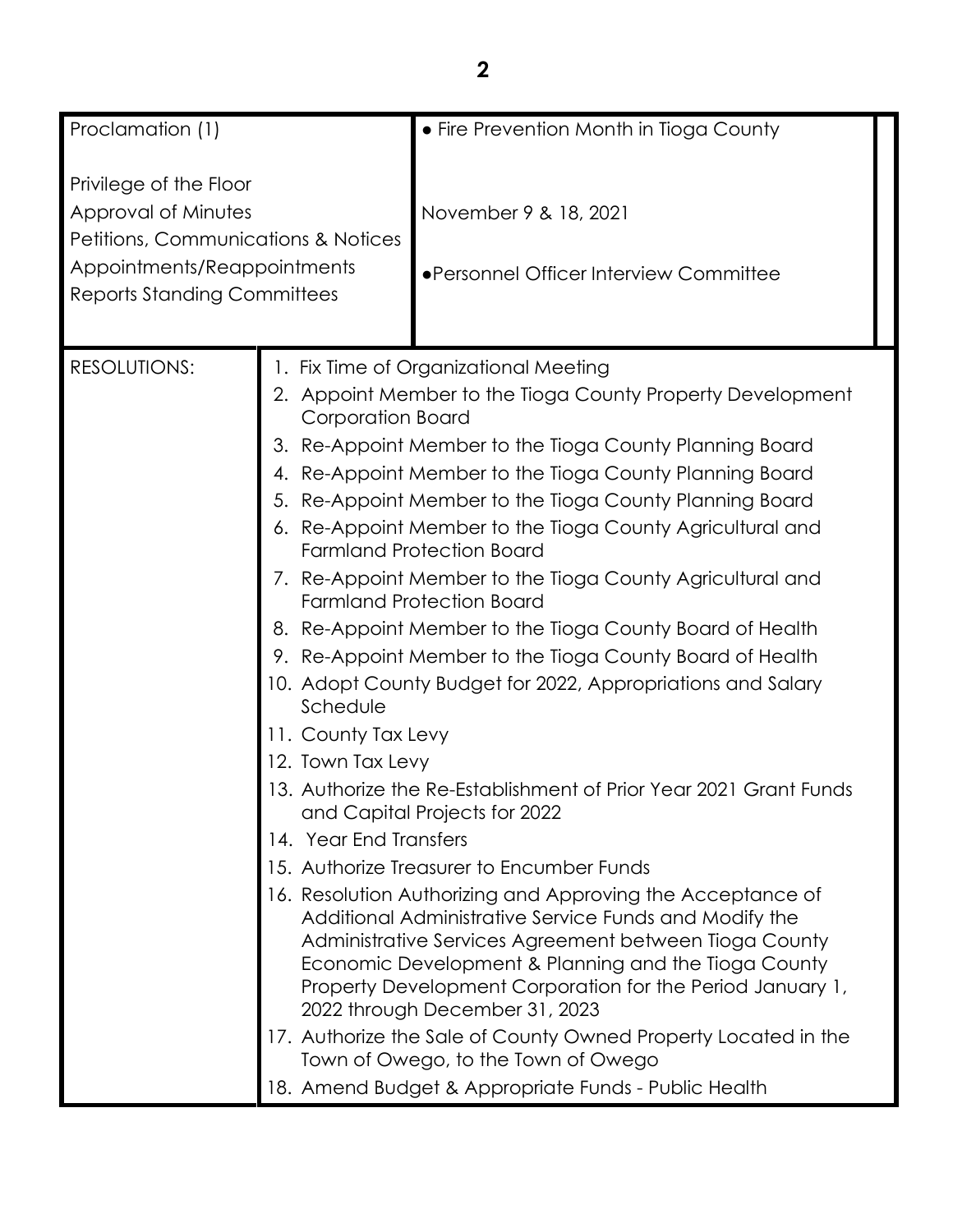|  | 19. Amend Budget & Appropriate Funds - Public Health                                                                                                                                                                                     |
|--|------------------------------------------------------------------------------------------------------------------------------------------------------------------------------------------------------------------------------------------|
|  | 20. Amend 2021 Capital Budget and Transfer Funds for Renovations<br>56 Main - Public Works                                                                                                                                               |
|  | 21. Amend Resolution 257-21 Appropriation of Funds 2021-2022 NYS<br>STOP DWI High Visibility Engagement Grant - STOP DWI                                                                                                                 |
|  | 22. Modify 2021 Budget and Transfer Funds - Sheriff's Office                                                                                                                                                                             |
|  | 23. Amend 2021 Budget Appropriation of Funds American Rescue<br>Plan Act Budget Office Request 2021-001                                                                                                                                  |
|  | 24. Authorize Acceptance of Statewide Interoperable<br>Communications "Formula" Grant (SICG 20) Appropriation of<br>Funds & Modify 2021 Budget - Office of Emergency Services                                                            |
|  | 25. Authorize Acceptance of the Floyd Hooker Foundation Grant<br>and Modify 2021 Budget                                                                                                                                                  |
|  | 26. Resolution to Renew Consultant Contract for Hazard Mitigation<br>Plan Coordinator 2022                                                                                                                                               |
|  | 27. Enter Into Contract with Twin Tiers Drug & Alcohol Testing, LLC for<br>CDL Drug and Alcohol Testing                                                                                                                                  |
|  | 28. Resolution to Continue Approval for Contract between the Tioga<br>County Probation Dept. and Cayuga Counseling Service, Inc.                                                                                                         |
|  | 29. Resolution to Approve a Contract between the Tioga Co.<br>Probation Dept. & The Family and Children's Counseling Services<br>to Provide Adult & Juvenile Sexual Offender Assessment and<br>Treatment Services in the Journey Project |
|  | 30. Resolution to Approve a Contract between the Tioga County<br>Probation Dept. and Ascentec Holdings, LLC                                                                                                                              |
|  | 31. Resolution to Approve STSJP Contract for SFY 2021-2022<br>Probation as Lead Agency for Application for Funding via STSJP                                                                                                             |
|  | 32. Authorization to Contract with Pictometry International<br>Corporation – Ortho and Oblique GIS Imagery                                                                                                                               |
|  | 33. Authorize Contract Renewal CSEA EBF Member Plus                                                                                                                                                                                      |
|  | 34. Authorizing Legislative Chair Signature on NY Tioga I, LLC and NY<br>Tioga II, LLC Payment In Lieu of Tax Agreements                                                                                                                 |
|  | 35. Resolution Authorizing and Approving the Retainage of<br>COVID-19 Emergency Relief Loan Program Late Fees by the<br>Tioga County Industrial Development Agency                                                                       |
|  | 36. Establish Retiree Health Insurance Contributions                                                                                                                                                                                     |
|  | 37. Amend Resolution 176-94, as Amended by Resolution 281-17, as<br>Amended by Resolution 276-20: Medicare Reimbursement                                                                                                                 |
|  |                                                                                                                                                                                                                                          |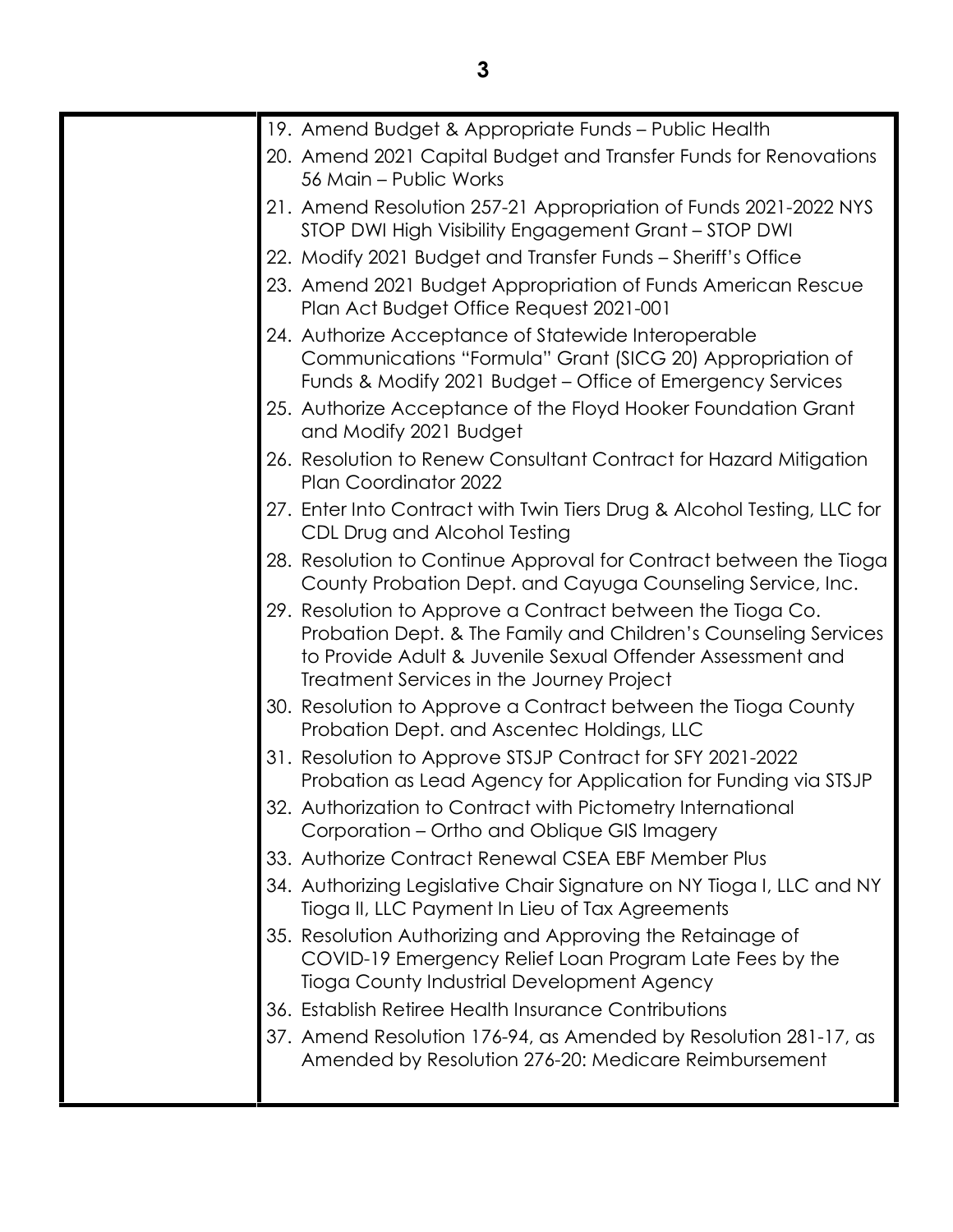|     | 38. Authorize Exception to Employee Handbook Section IV.<br>Personnel Rules Subsection J: Non-Union Vacation                |
|-----|-----------------------------------------------------------------------------------------------------------------------------|
|     | 39. Appointment of Part-Time Information Security Officer -<br>Legislative Office                                           |
|     | 40. Authorize Creation of Full-Time Local Coordinator Position -<br><b>Public Health Department</b>                         |
|     | 41. Authorize Creation of Temporary Full-Time Office Specialist I<br>Position - Public Health Department                    |
|     | 42. Authorize Creation of Systems Administrator - Information<br>Technology & Communication Services Department             |
| 43. | Authorize Salary Reallocation and Appointment of Deputy<br>Director of Information Technology and Communication<br>Services |
|     | 44. Authorize Salary Above CSEA Base for Probation Officer                                                                  |
|     | 45. 2022 Staff Changes - Board of Elections                                                                                 |
|     | 46. 2022 Staff Changes - County Clerk's Office                                                                              |
|     | 47. 2022 Staff Changes - ED&P and Public Works                                                                              |
|     | 48. 2022 Staff Changes – Emergency Services                                                                                 |
| 49. | 2022 Staff Changes - Law Department                                                                                         |
| 50. | 2022 Staff Changes – Public Defender's Office                                                                               |
|     | 51. 2022 Staff Changes - Veterans Service Agency                                                                            |
| 52. | Standard Work Day and Reporting Resolution                                                                                  |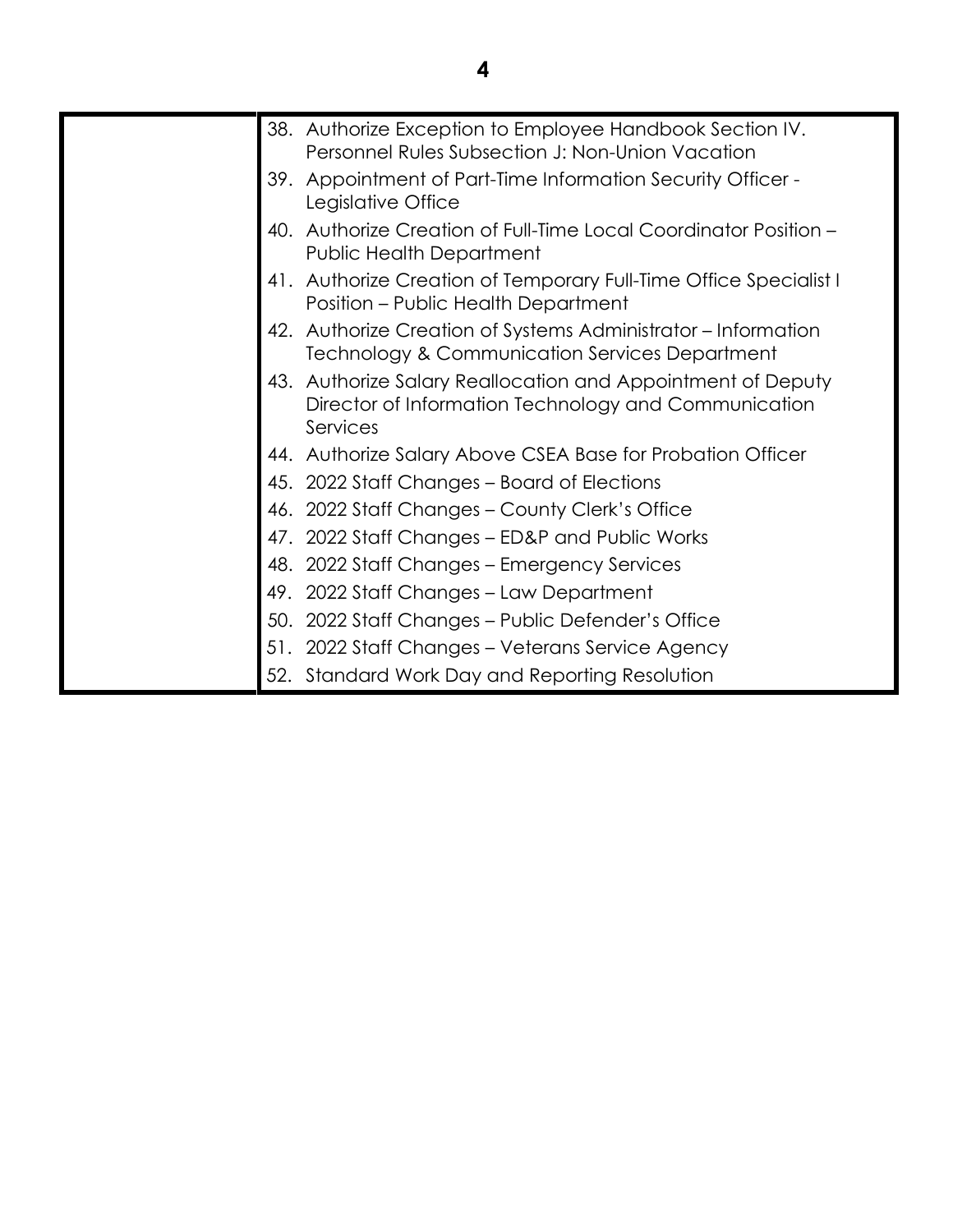RESOLUTION NO. -21 RESOLUTION RECOGNIZING MICHAEL A. ROBERTS 17 YEARS OF DEDICATED SERVICE TO THE TIOGA COUNTY LEGISLATURE

WHEREAS: Michael A. Roberts was elected to the position of Tioga County Legislator on January 1, 2005 representing District #3; and

WHEREAS: Michael A. Roberts has successfully been re-elected and faithfully served as a Tioga County Legislator until his retirement effective December 31, 2021; and

WHEREAS: Michael A. Roberts has served as the Chair of the Public Works & Capital Projects Legislative Standing Committee from January 1, 2005 – December 31, 2021; and

WHEREAS: Michael A. Roberts also served on the Legislative Standing Committees of Economic Development & Planning, Information Technology & Communication Services, Public Safety, Probation, & DWI, Personnel, ADA, & Right to Know, and Finance, Legal & Safety; and

WHEREAS: Michael A. Roberts was appointed and served as a Legislative board member on the Tioga County Industrial Development Agency from March 14, 2006 - January 11, 2010; and

WHEREAS: Michael A. Roberts served as the Deputy Legislative Chair from January 1, 2007 – December 31, 2008; and

WHEREAS: Michael A. Roberts served as a Legislative representative on the Cornell Cooperative Extension of Tioga County Board from January 1, 2011 – December 31, 2011; and

WHEREAS: Michael A. Roberts served as the Republican Majority Leader of the Tioga County Legislature from January 1, 2011- December 31, 2021; and

WHEREAS: Michael A. Roberts has served on the Binghamton Metropolitan Transportation Study (BMTS) Policy Committee since 2011 and is currently the Committee's Vice-Chair; and

WHEREAS: Michael A. Roberts will be retiring as a Tioga County Legislator on December 31, 2021 to pursue his new position as Town of Owego Highway Superintendent; and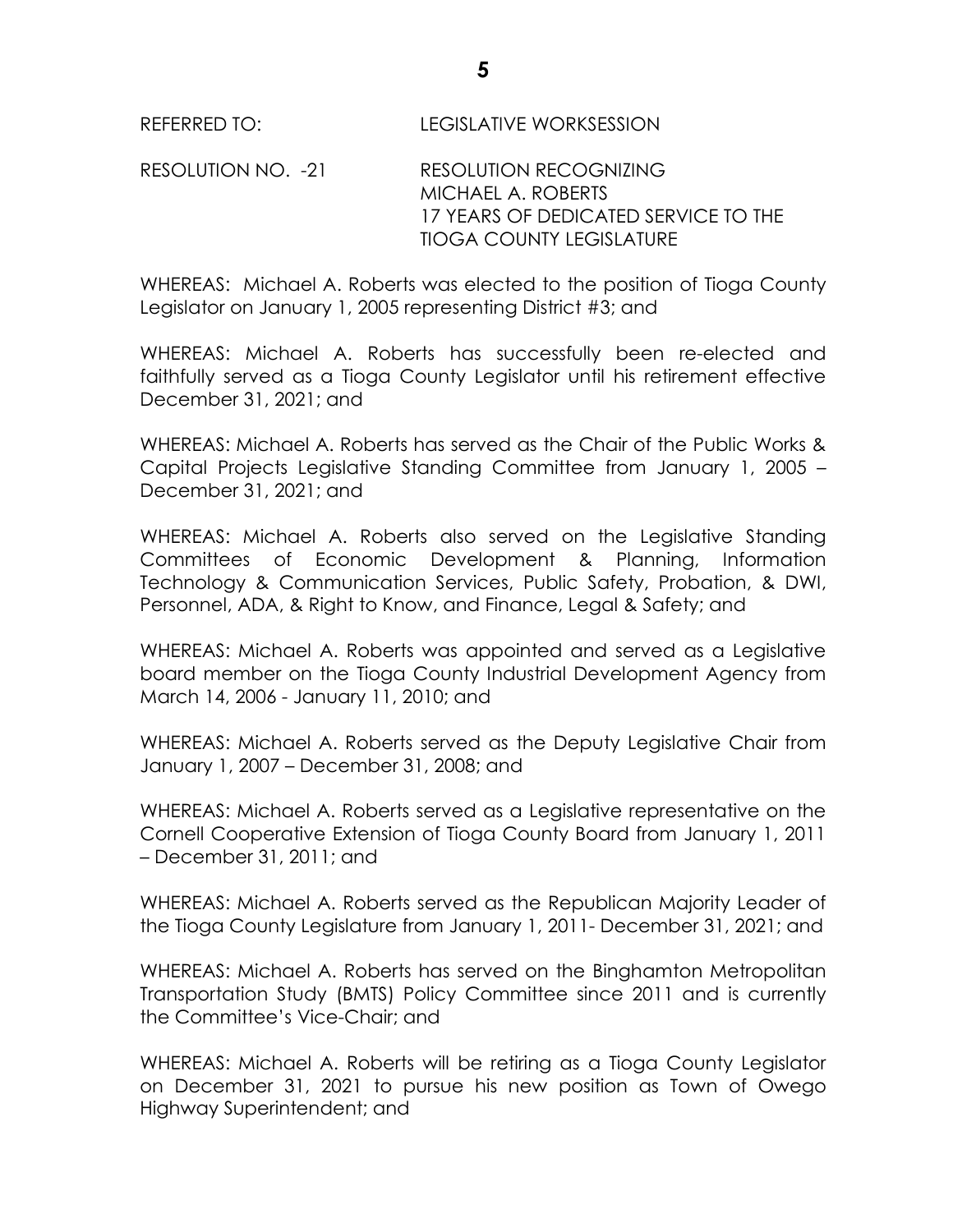WHEREAS: Michael A. Roberts has been extremely dedicated and loyal in the performance of his duties and responsibilities during the past seventeen years to the Tioga County Legislature. He has earned the respect of his colleagues and peers throughout Tioga County; therefore be it

RESOLVED: That the Tioga County Legislature, on its own behalf, as well as on behalf of the citizens of Tioga County, express sincere gratitude and recognize Michael A. Roberts for his years of dedicated service to Tioga County as a Tioga County Legislator; and be it further

RESOLVED: That this resolution be spread upon the minutes of this meeting and a certified copy be presented to Michael A. Roberts.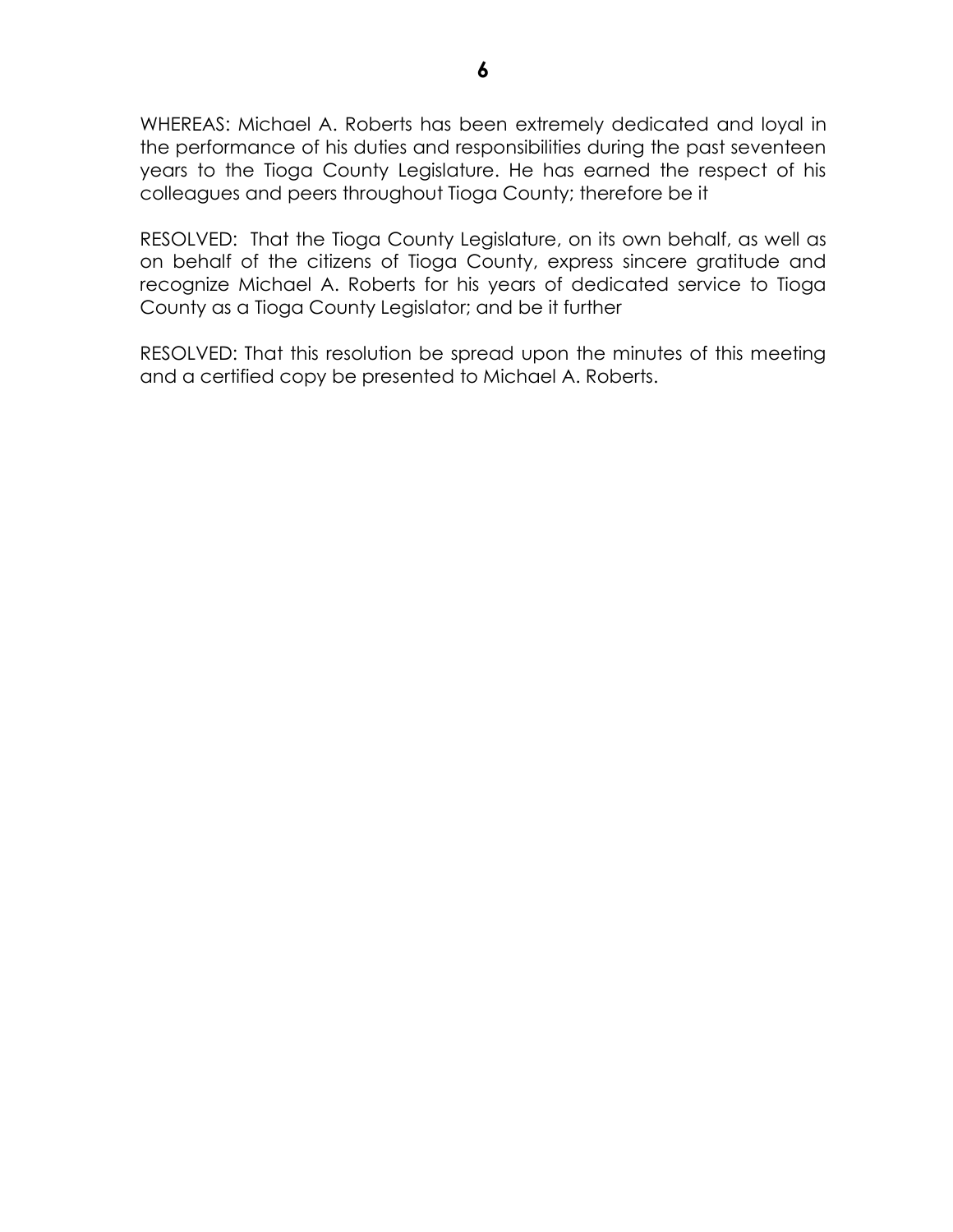RESOLUTION NO. -21 RESOLUTION RECOGNIZING LORETTA A. SULLIVAN'S 13 YEARS OF DEDICATED SERVICE TO THE TIOGA COUNTY LEGISLATURE

WHEREAS: Loretta A. Sullivan was elected to the position of Tioga County Legislator on January 1, 2009 representing District #4; and

WHEREAS: Loretta A. Sullivan has successfully been re-elected and faithfully served as a Tioga County Legislator until her retirement effective December 31, 2021; and

WHEREAS: Loretta A. Sullivan served as the Chair of the Administrative Services Legislative Standing Committee representing Board of Elections, County Clerk, Historian, Real Property, and Veterans from January 1, 2009 – December 31, 2009; and

WHEREAS: Loretta A. Sullivan served as the Chair of the Information Technology & Communication Services Legislative Standing Committee from January 1, 2010 – December 31, 2011 and then resumed this position from January 1, 2014 – December 31, 2021; and

WHEREAS: Loretta A. Sullivan served as Chair of the Finance, Legal & Safety Committee from January 1, 2012 – December 31, 2013; and

WHEREAS: Loretta A. Sullivan also served on the Legislative Standing Committees of Economic Development & Planning, Personnel, ADA, & Right to Know, Public Works & Capital Projects, Administrative Services, Health & Human Services, and Finance, Legal & Safety; and

WHEREAS: Loretta A. Sullivan was appointed and served as the Legislative representative on the Tioga County Council of Governments from January 1, 2009 – December 31, 2021; and

WHEREAS: Loretta A. Sullivan was a founding member and Co-Chair of the Tioga Investigates Natural Gas (TING) Steering Committee established in March 2009; and

WHEREAS: Loretta A. Sullivan will be retiring as a Tioga County Legislator on December 31, 2021; and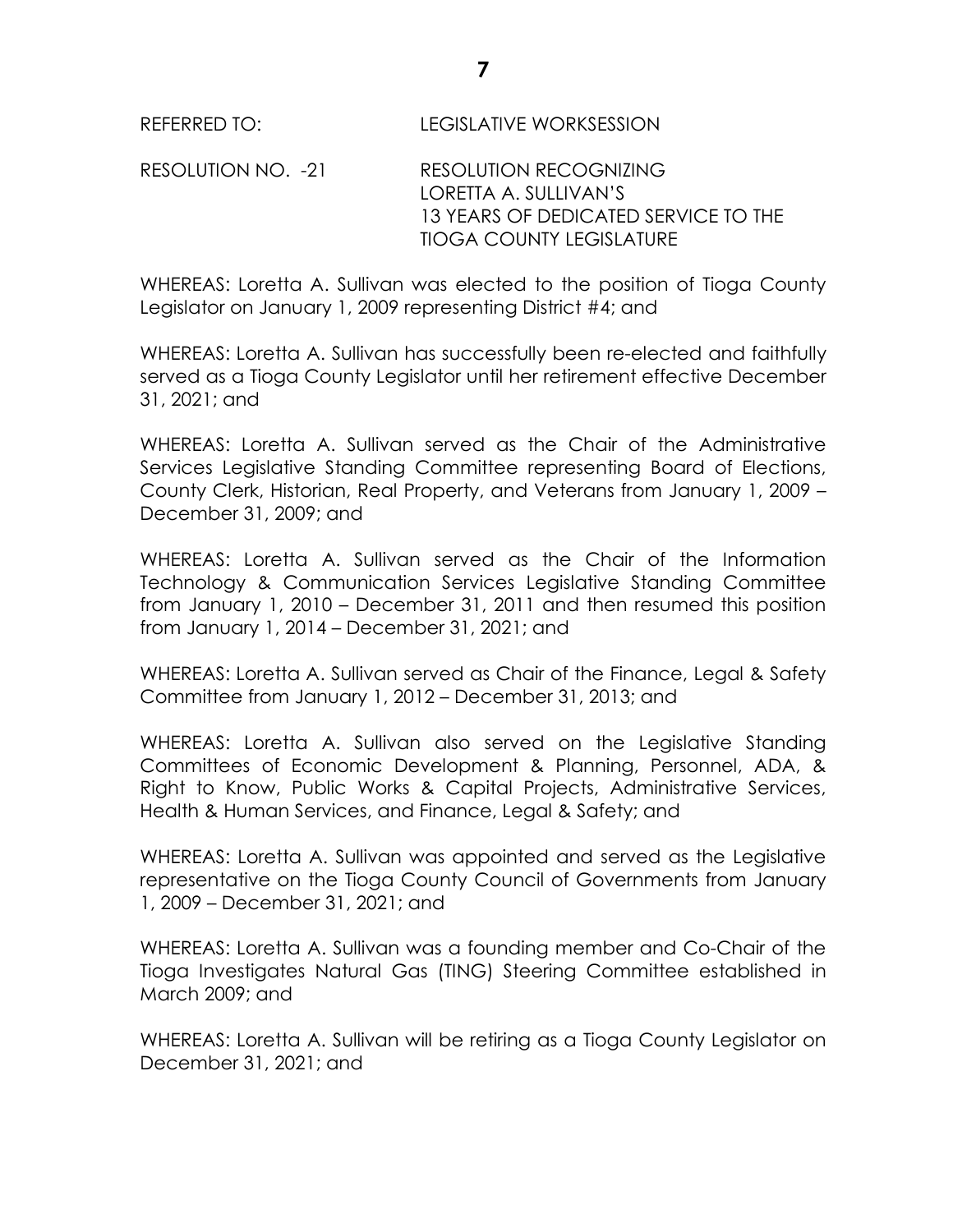WHEREAS: Loretta A. Sullivan has been extremely dedicated and loyal in the performance of her duties and responsibilities during the past 13 years to the Tioga County Legislature. She has earned the respect of his colleagues and peers throughout Tioga County; therefore be it

RESOLVED: That the Tioga County Legislature, on its own behalf, as well as on behalf of the citizens of Tioga County, express sincere gratitude and recognize Loretta A. Sullivan for her years of dedicated service to Tioga County as a Tioga County Legislator; and be it further

RESOLVED: That this resolution be spread upon the minutes of this meeting and a certified copy be presented to Loretta A. Sullivan.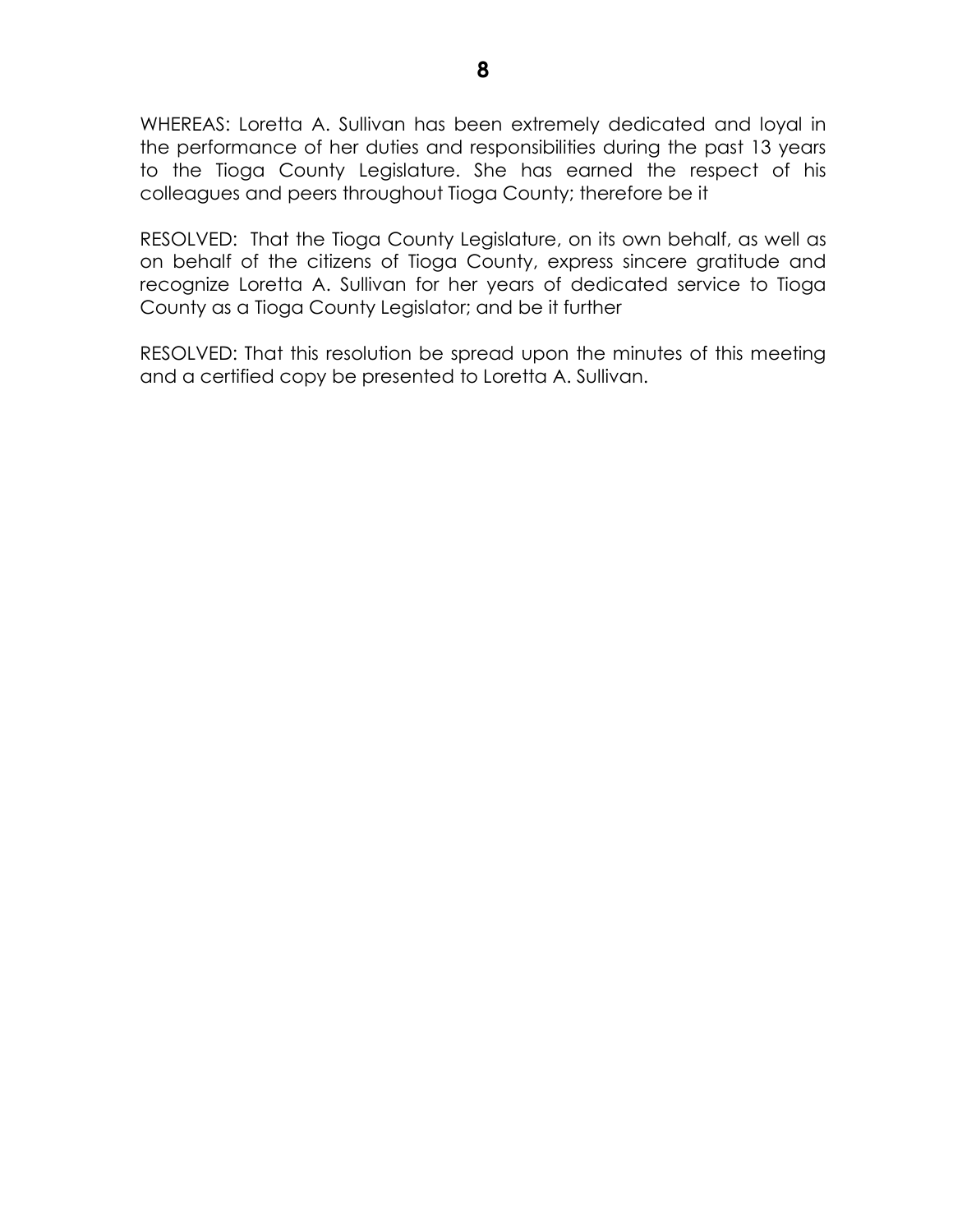RESOLUTION NO. -21 RESOLUTION RECOGNIZING CLIFFORD BALLIET, JR. 3 YEARS OF DEDICATED SERVICE TO THE TIOGA COUNTY LEGISLATURE

WHEREAS: Clifford Ballet, Jr. was elected to the position of Tioga County Legislator on January 1, 2019 representing District #1; and

WHEREAS: Clifford Balliet, Jr. has faithfully served as a Tioga County Legislator until his retirement effective December 31, 2021; and

WHEREAS: Clifford Balliet, Jr. has served as the Chair of the Administrative Services Legislative Standing Committee representing the Board of Elections, County Clerk, Historian, Real Property, and Veterans from January 1, 2019 – December 31, 2021; and

WHEREAS: Clifford Balliet, Jr. also served on the Legislative Standing Committees of Information Technology & Communication Services, Public Works & Capital Projects, Personnel, ADA, & Right to Know, and Finance, Legal, and Safety; and

WHEREAS: Clifford Balliet, Jr. was appointed as a Legislative representative on the Cornell Cooperative Extension Board of Tioga County on January 14, 2020 and served until his retirement effective December 31, 2021; and

WHEREAS: Clifford Balliet, Jr. will be retiring as a Tioga County Legislator on December 31, 2021; and

WHEREAS: Clifford Balliet, Jr. has been extremely dedicated and loyal in the performance of his duties and responsibilities during the past three years to the Tioga County Legislature. He has earned the respect of his colleagues and peers throughout Tioga County; therefore be it

RESOLVED: That the Tioga County Legislature, on its own behalf, as well as on behalf of the citizens of Tioga County, express sincere gratitude and recognize Clifford Balliet, Jr. for his years of dedicated service to Tioga County as a Tioga County Legislator; and be it further

RESOLVED: That this resolution be spread upon the minutes of this meeting and a certified copy be presented to Clifford Balliet, Jr.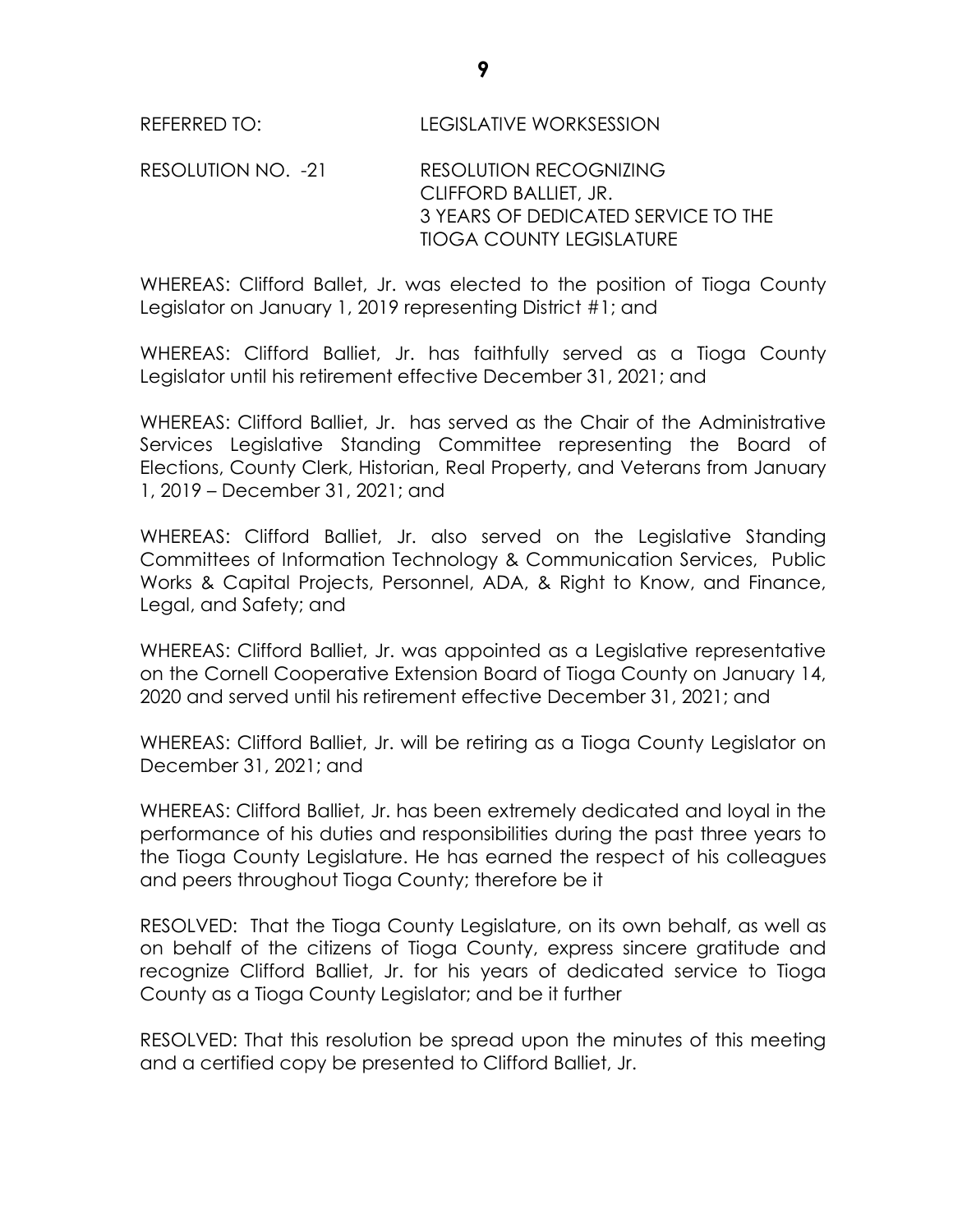## **COUNTY OF TIOGA EXECUTIVE PROCLAMATION**

WHEREAS: Cooking and heating are the leading causes of home fires and fire injuries, and the winter months are the peak time for fire-related deaths; and

WHEREAS: Fires are a leading cause of death for children ages one to fourteen, and one death from a preventable fire is one too many; and

WHEREAS: Tioga County has 20 active fire departments that protect and serve our community; and

WHEREAS: It is crucial to promote fire prevention methods such as staying alert when cooking, keeping flammable objects away from stoves and heating sources, checking and replacing old or frayed cords, and keeping matches and lighters out of reach of children; and

WHEREAS: Ensuring smoke alarms are properly installed and working are also of the utmost importance; and

WHEREAS: Tioga County Public Health encourages citizens to develop and practice fire escape plans to protect their loved ones in the event of a house fire; now therefore

The TIOGA COUNTY LEGISLATURE, County of Tioga, does hereby proclaim the month of December 2021 as:

# **FIRE PREVENTION MONTH IN TIOGA COUNTY**

and urges all residents to utilize Tioga County Public Health's Healthy Neighborhoods program for home safety checks and fire prevention education.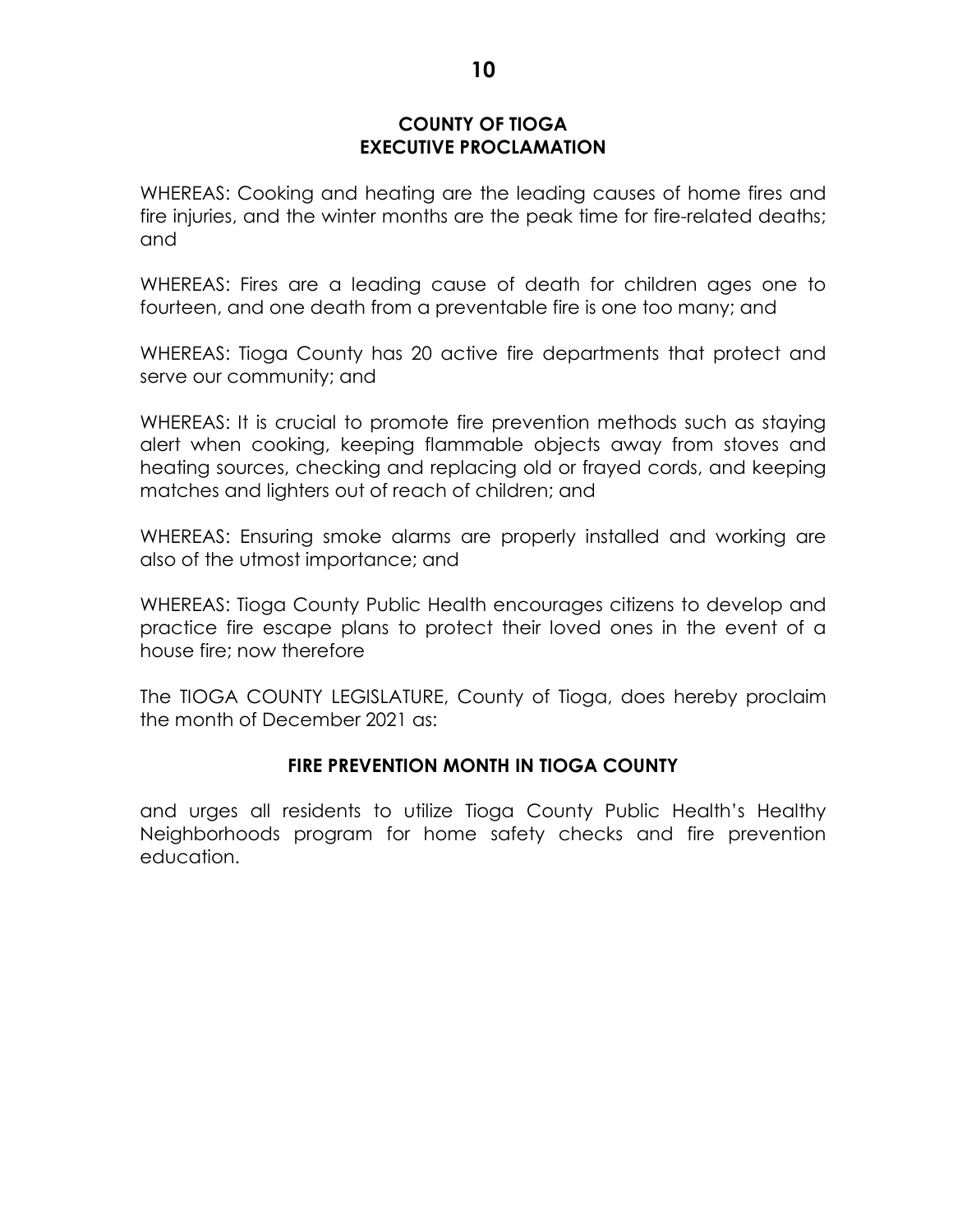REFERRED TO: LEGISLATIVE WORKSESSION

RESOLUTION NO. -21 FIX TIME OF ORGANIZATIONAL MEETING

RESOLVED: That the Organizational Meeting of this Legislature be held at 9:00 a.m., Monday, January 3, 2022.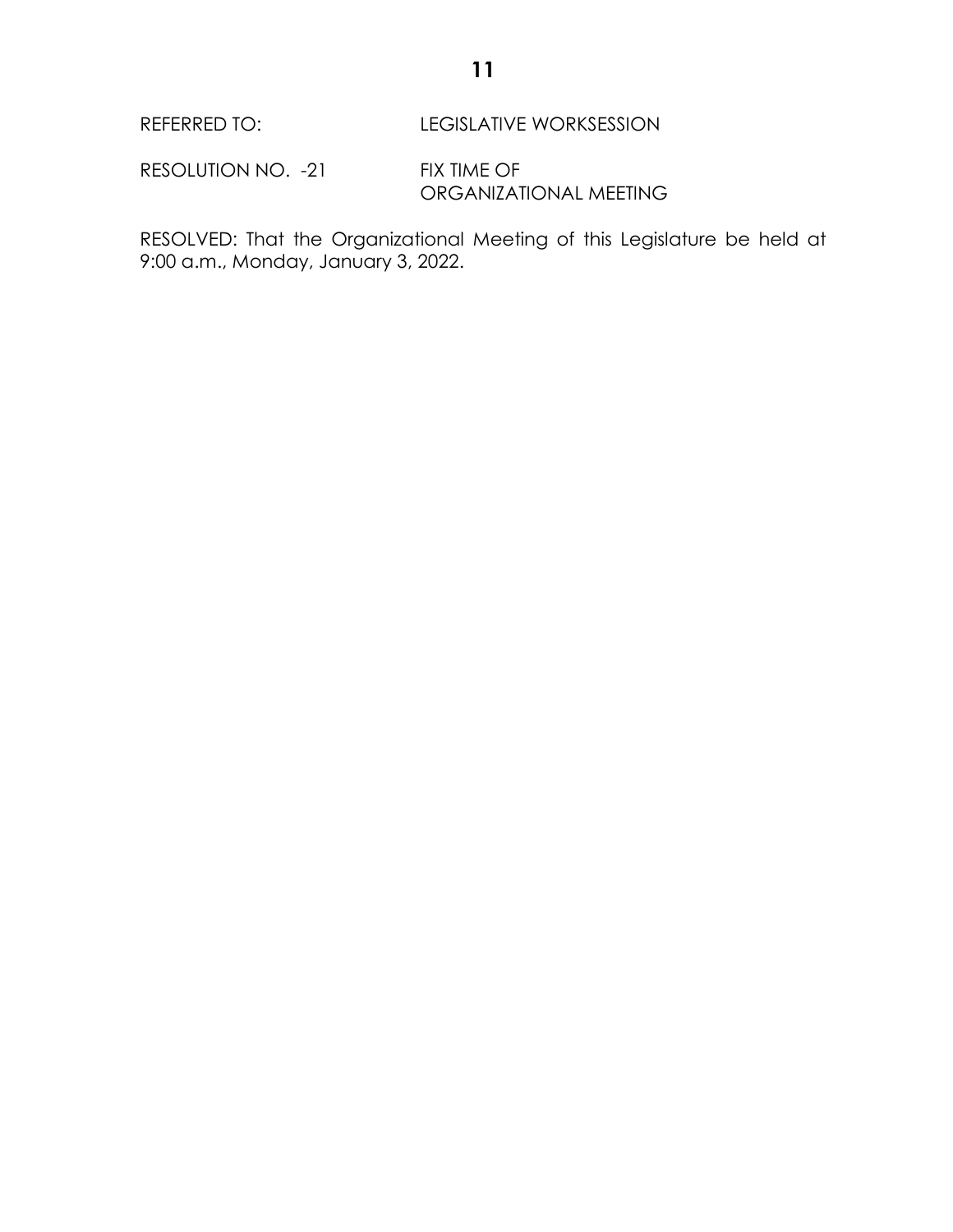## RESOLUTION NO. -21 APPOINT MEMBER TO THE TIOGA COUNTY PROPERTY DEVELOPMENT CORPORATION BOARD

WHEREAS: The Tioga County Legislature wishes to appoint Hannah Murray as a Board Member to the Tioga County Property Development Corporation (TCPDC) to fill a vacancy; and

WHEREAS: The TCPDC Bylaws allows for this appointment conditioned that the board member be a public officer of a municipality within Tioga County or a member of a County Agency and their membership is conditioned upon holding the public office by their position; and

WHEREAS: Hannah Murray currently serves as a Board of Education Member for the Candor Central School District; and

WHEREAS: Hannah Murray is willing and able to serve on the TCPDC as a Board Member; therefore be it

RESOLVED: That the Tioga County Legislature hereby appoints Hannah Murray to the Tioga County Property Development Corporation as a Board Member for a two-year term of 1/1/22 – 12/31/23.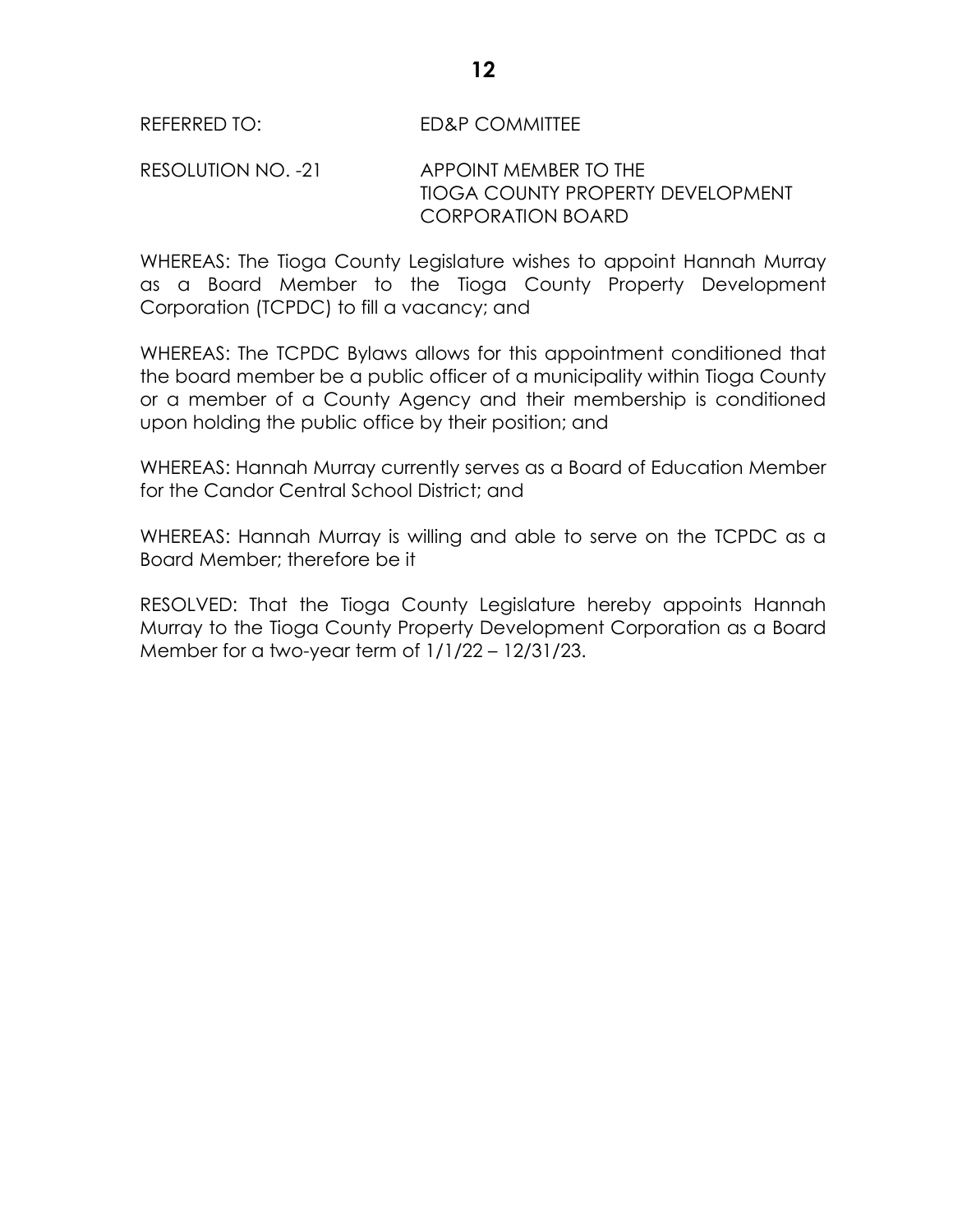## REFERRED TO: ED&P COMMITTEE

#### RESOLUTION NO. -21 RE-APPOINT MEMBER TO THE TIOGA COUNTY PLANNING BOARD

WHEREAS: Pam Moore's position on the Tioga County Planning Board representing the Town of Nichols expires on 12/31/2021; and

WHEREAS: The Town of Nichols Board has nominated Pam Moore to serve another three-year term as their representative, and she is willing and able to do so; therefore be it

RESOLVED: That the Tioga County Legislature hereby re-appoint Pam Moore to the Tioga County Planning Board for another three-year term of 1/1/22 – 12/31/24.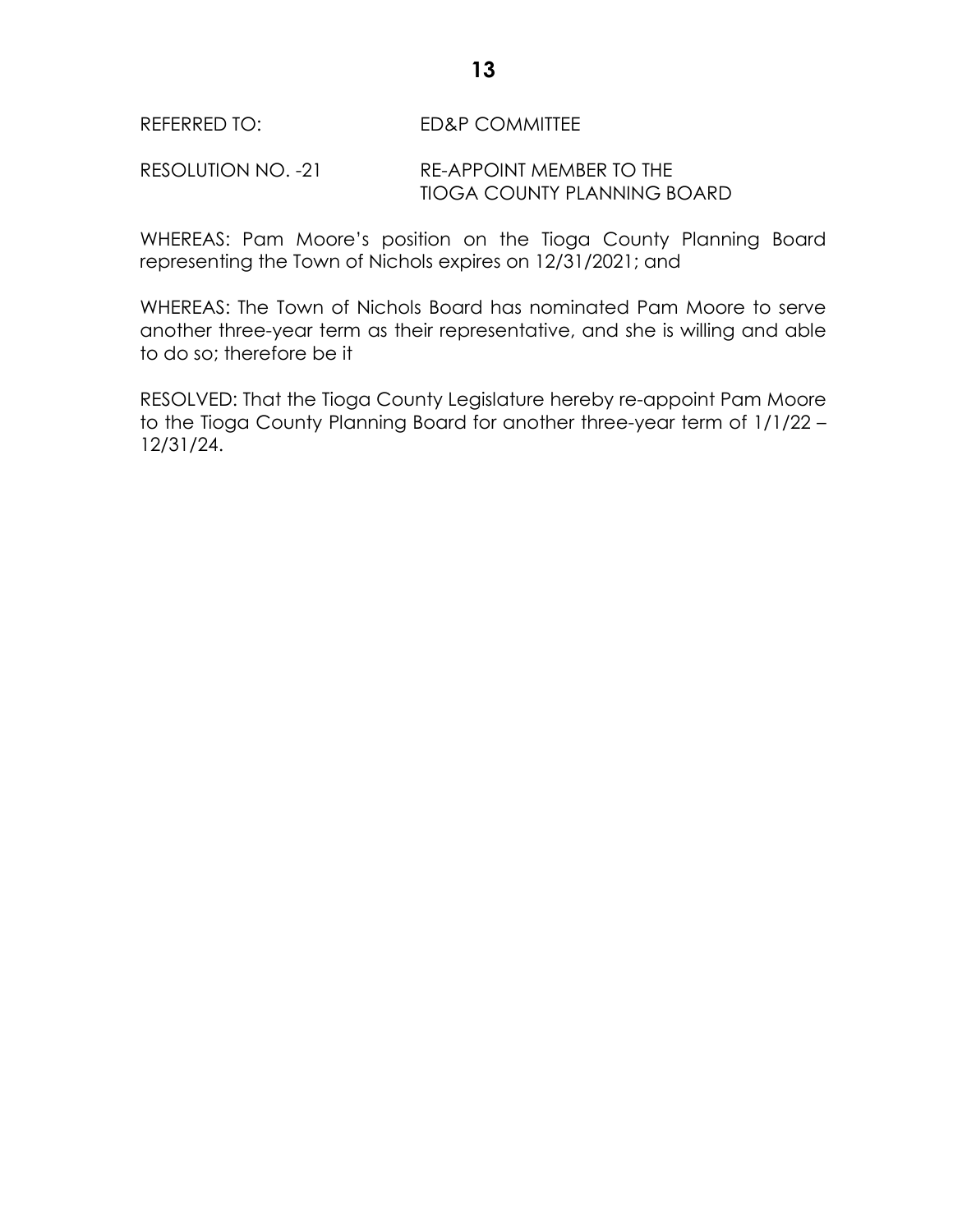## REFERRED TO: ED&P COMMITTEE

RESOLUTION NO. -21 RE-APPOINT MEMBER TO THE TIOGA COUNTY PLANNING BOARD

WHEREAS: John Current's position on the Tioga County Planning Board representing the Town of Owego expires on 12/31/2021; and

WHEREAS: The Town of Owego Board has nominated John Current to serve another three-year term as their representative, and he is willing and able to do so; therefore be it

RESOLVED: That the Tioga County Legislature hereby re-appoint John Current to the Tioga County Planning Board for another three-year term of 1/1/22 – 12/31/24.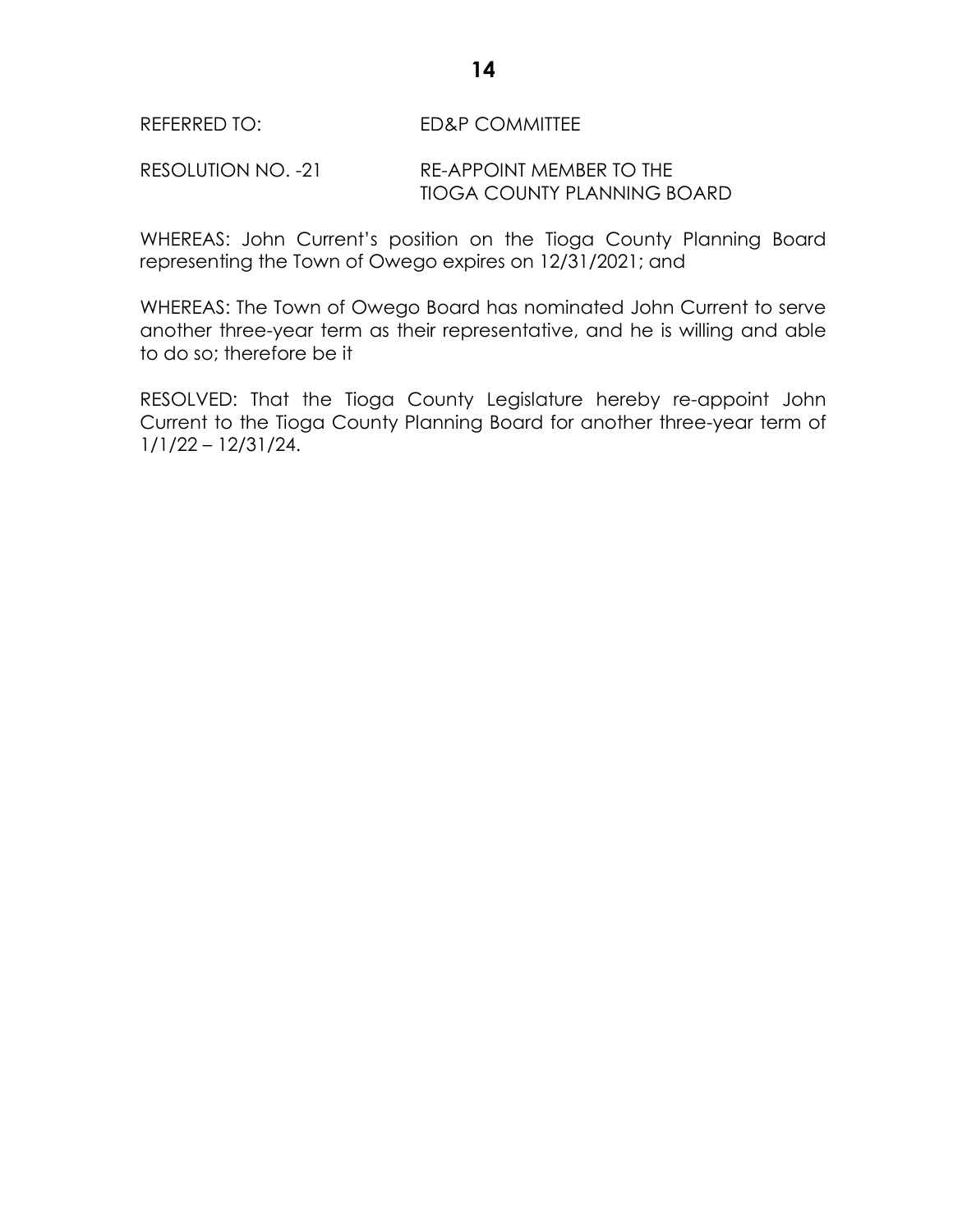RESOLUTION NO. -21 RE-APPOINT MEMBER TO THE TIOGA COUNTY PLANNING BOARD

WHEREAS: Chelsea Robertson's position on the Tioga County Planning Board as an alternate expires on 12/31/2021; and

WHEREAS: Ms. Robertson is willing and able to do so; therefore be it

RESOLVED: That the Tioga County Legislature hereby re-appoint Chelsea Robertson to the Tioga County Planning Board for another three-year term of 1/1/22 – 12/31/24.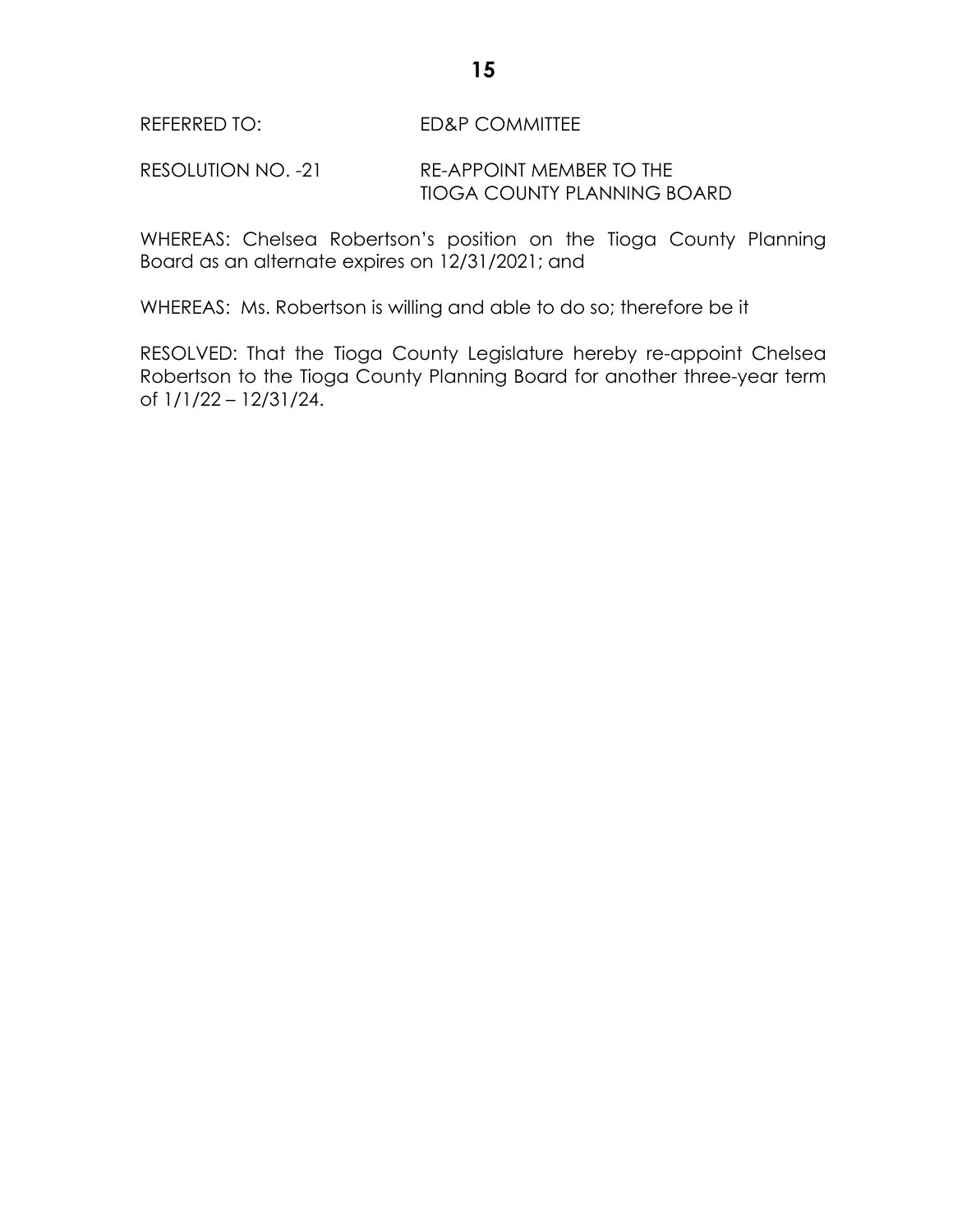## REFERRED TO: AGRICULTURE COMMITTEE

## RESOLUTION NO. -21 RE-APPOINT MEMBER TO THE TIOGA COUNTY AGRICULTURAL AND FARMLAND PROTECTION BOARD

WHEREAS: Howard Visscher's term on the Agricultural and Farmland Protection Board as an Active Farmer expires as of 12/31/2021; and

WHEREAS: The Agricultural and Farmland Protection Board is desirous of filling this position and Howard Visscher is willing and able to serve another term; therefore be it

RESOLVED: That the Tioga County Legislature hereby re-appoint Howard Visscher to the Agricultural and Farmland Protection Board, for the four-year term of 1/1/22 – 12/31/25.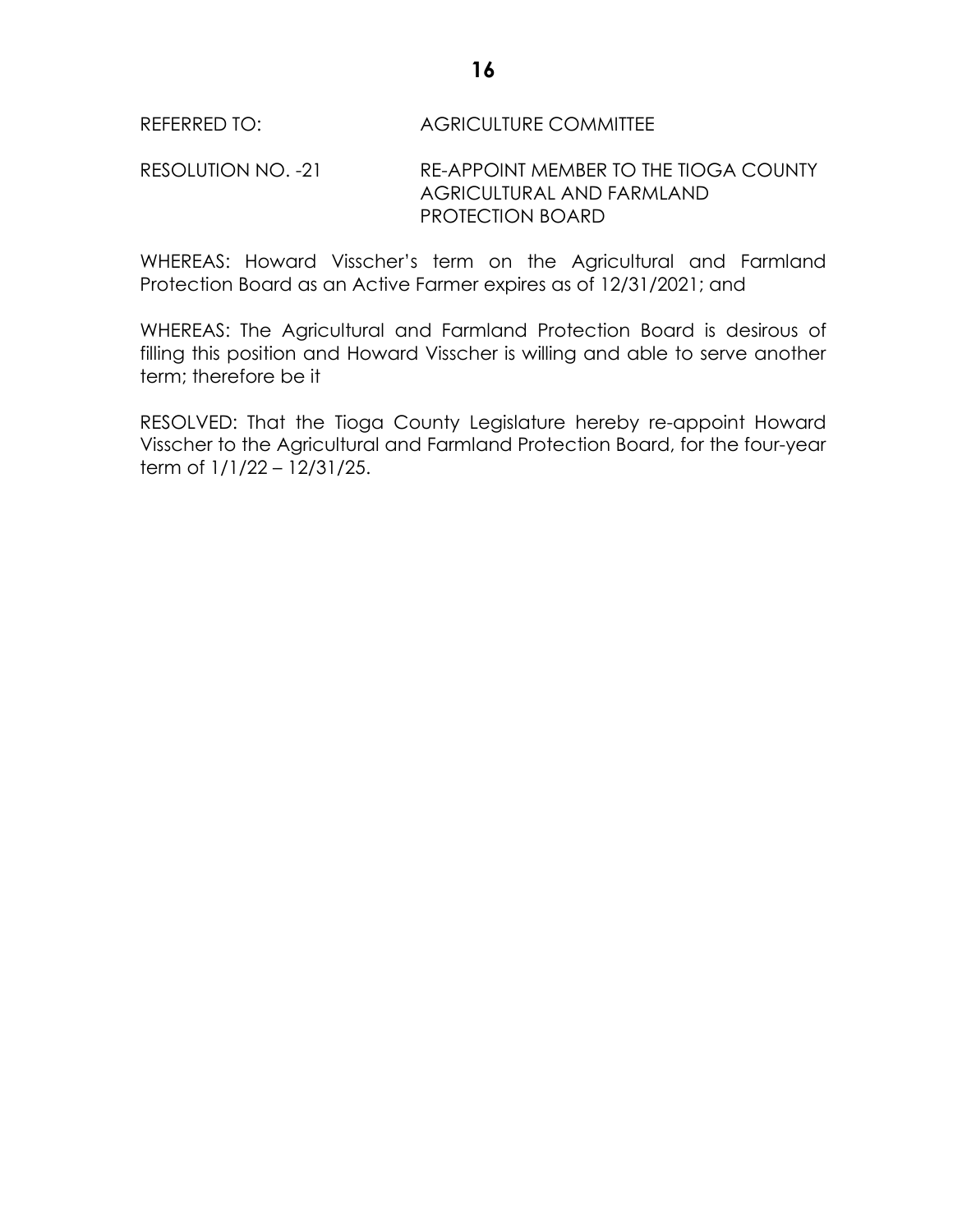## REFERRED TO: AGRICULTURE COMMITTEE

RESOLUTION NO. -21 RE-APPOINT MEMBER TO THE TIOGA COUNTY AGRICULTURAL AND FARMLAND PROTECTION BOARD

WHEREAS: Pam Moore's term on the Agricultural and Farmland Protection Board as an Active Farmer expires as of 12/31/2021; and

WHEREAS: The Agricultural and Farmland Protection Board is desirous of filling this position and Pam Moore is willing and able to serve another term; therefore be it

RESOLVED: That the Tioga County Legislature hereby re-appoint Pam Moore to the Agricultural and Farmland Protection Board, for the four-year term of 1/1/22 – 12/31/25.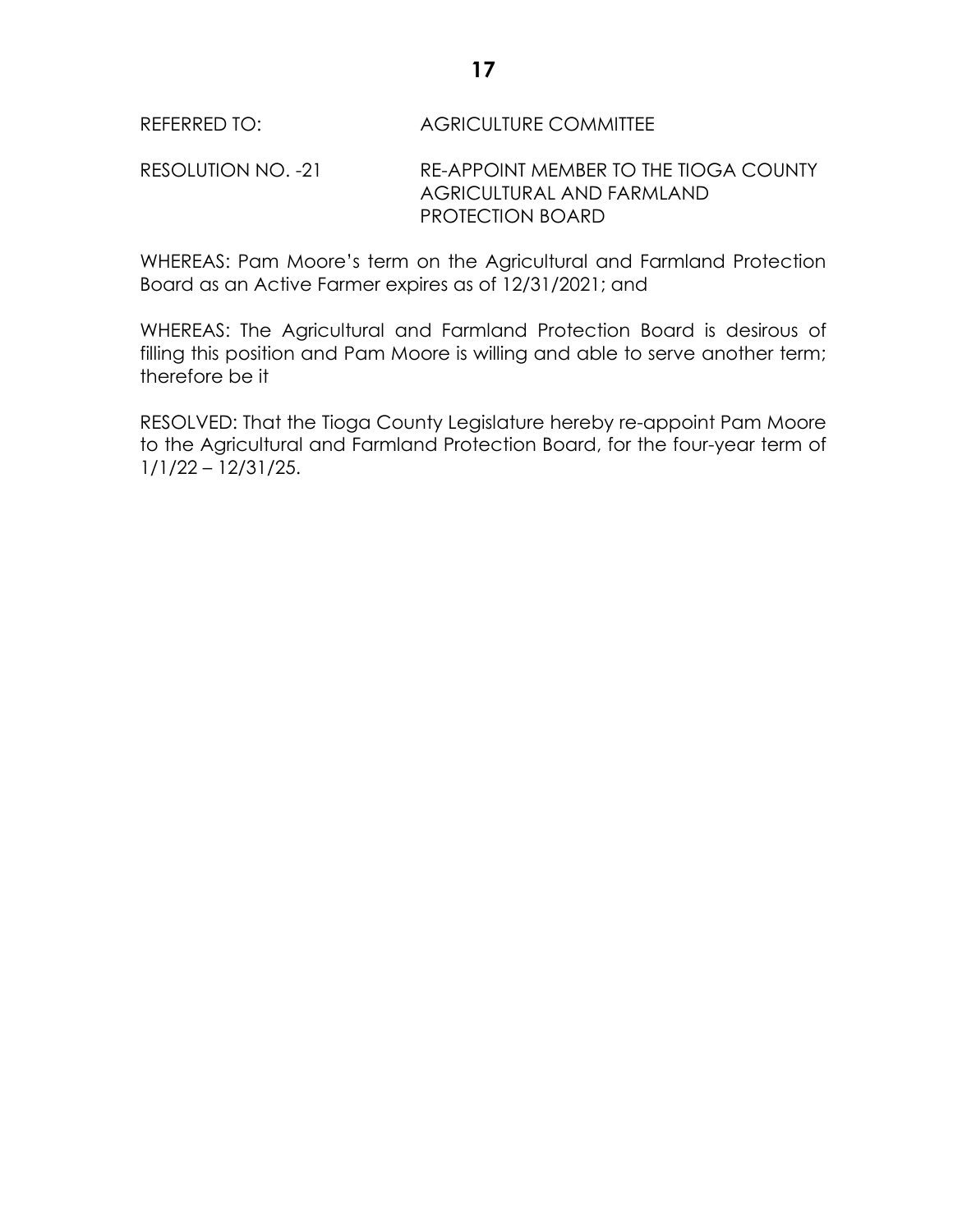REFERRED TO: HEALTH & HUMAN SERVICES COMMITTEE

RESOLUTION NO. -21 REAPPOINT MEMBER TO THE TIOGA COUNTY BOARD OF HEALTH

WHEREAS: Section 344 of the Public Health Law requires that members of the Board of Health shall serve six (6) year staggered terms; and

WHEREAS: The appointed term for Rani Kapur-Pado, DO, on the Board of Health expires 12/31/21; and

WHEREAS: The Board of Health recommends re-appointment and Dr. Kapur-Pado has agreed to serve for another term; therefore be it

RESOLVED: That Rani Kapur-Pado, DO, be re-appointed to the Board of Health for a term of 1/1/22-12/31/27.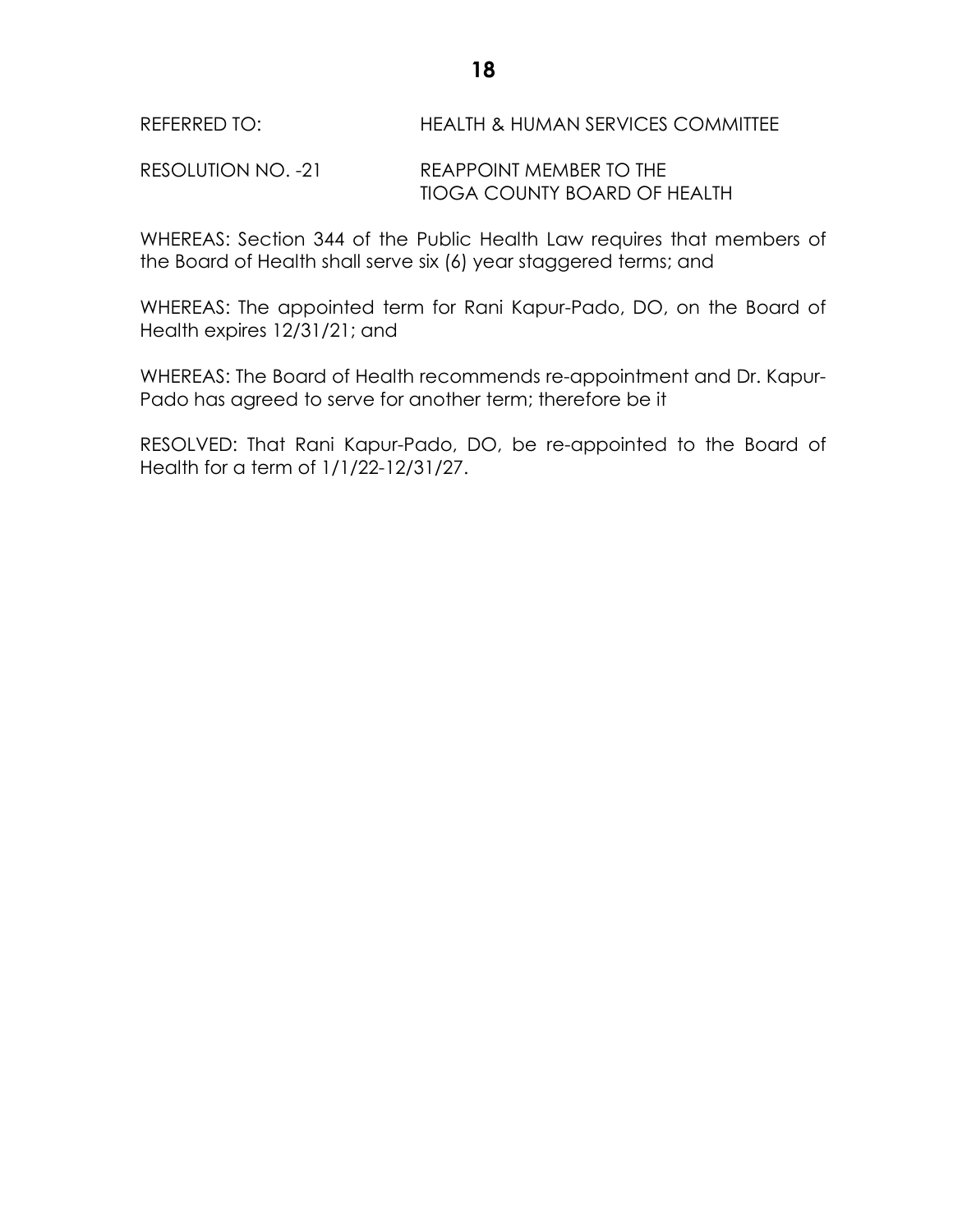RESOLUTION NO. -21 REAPPOINT MEMBER TO THE TIOGA COUNTY BOARD OF HEALTH

WHEREAS: Section 344 of the Public Health Law requires that members of the Board of Health shall serve six (6) year staggered terms; and

WHEREAS: The appointed term for William Standinger III on the Board of Health expires 12/31/21; and

WHEREAS: Legislative representatives on the Board of Health serve only the length of their elected term; and

WHEREAS: William Standinger III has agreed to serve for another term; therefore be it

RESOLVED: That William Standinger III be re-appointed to the Board of Health for a term of 1/1/22-12/31/24.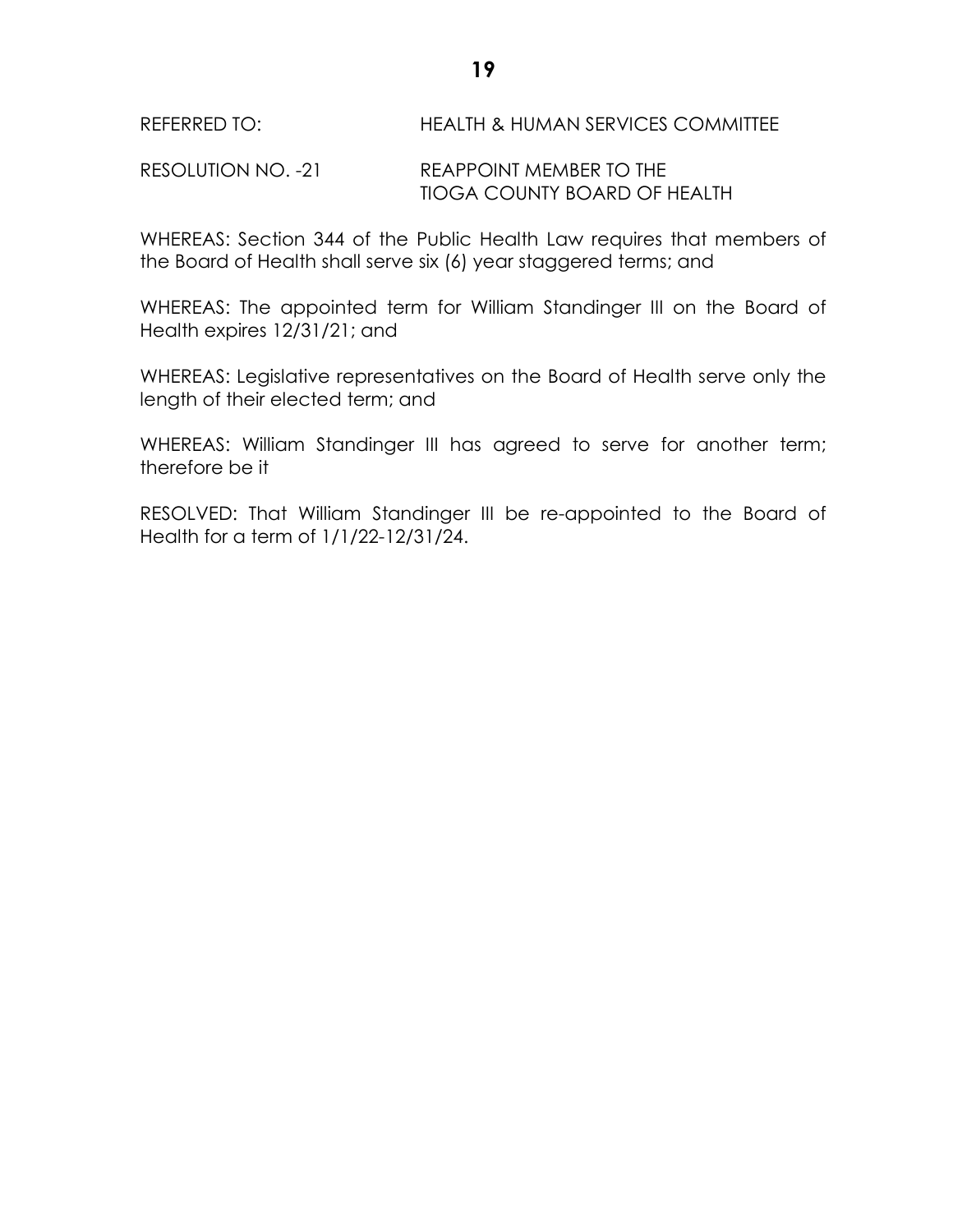| REFERRED TO:       | <b>LEGISLATIVE WORKSESSION</b><br><b>FINANCE/LEGAL COMMITTEE</b>              |
|--------------------|-------------------------------------------------------------------------------|
| RESOLUTION NO. -21 | ADOPT COUNTY BUDGET FOR 2022,<br>APPROPRIATIONS AND SALARY<br><b>SCHEDULE</b> |

RESOLVED: That the tentative budget for Tioga County for the year 2022 submitted by the Budget Officer on November 9, 2021 and approved by the Finance Committee be, and the same hereby is adopted as the official Budget for the year 2022; and be it further

RESOLVED: That the several amounts specified in such budget as to the total for the several objects as set forth in Schedule 1 therein be appropriated for such objects, effective January 1, 2022; and be it further

RESOLVED: That the full-time Salary Schedule 5 set forth in the budget be adopted effective January 1, 2022.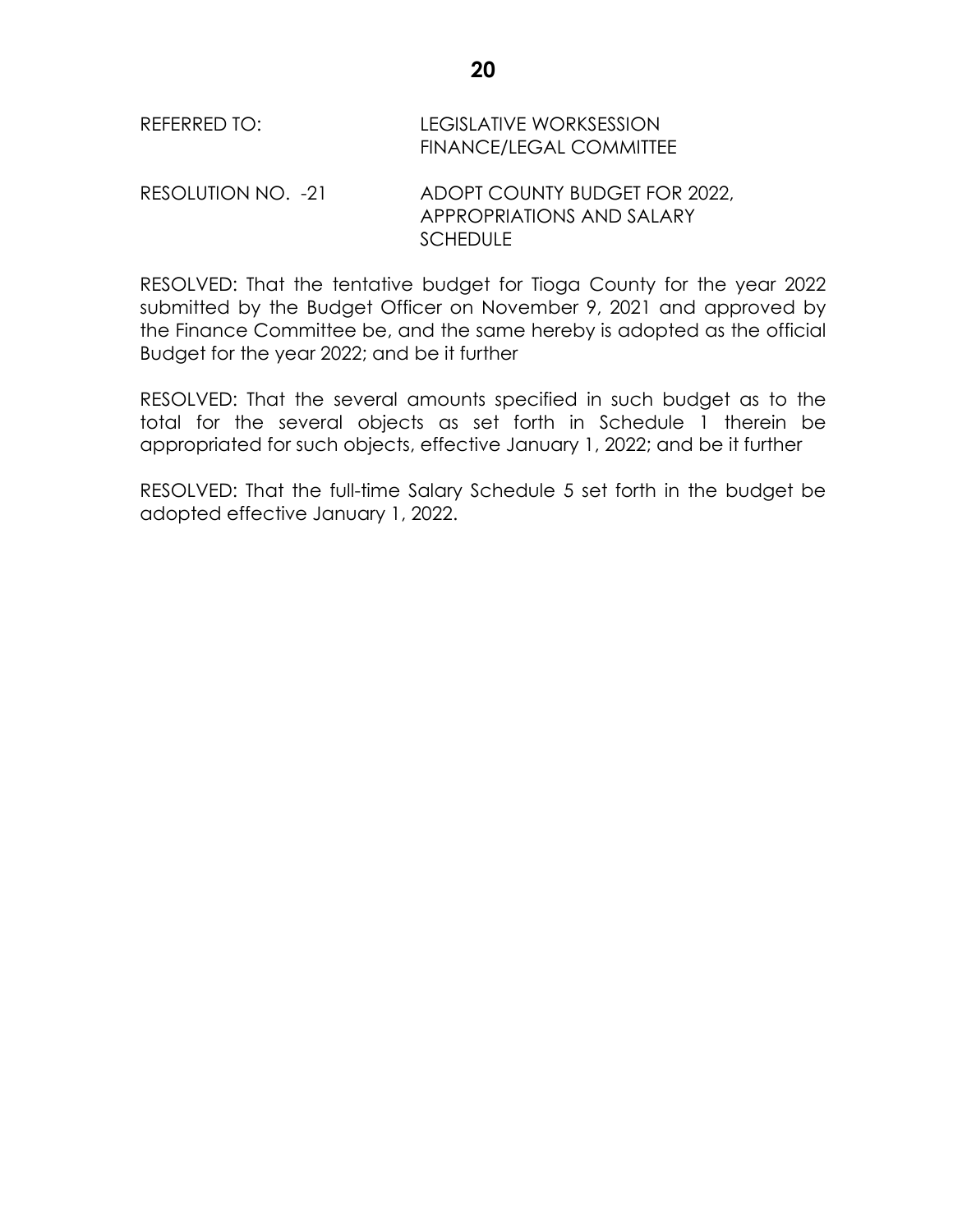#### REFERRED TO: FINANCE COMMITTEE

#### RESOLUTION NO. -21 COUNTY TAX LEVY

WHEREAS: This Legislature by Resolution No. -21 dated December, 2021 adopted a Budget for the fiscal year 2022 and by Resolution No. -21 dated December, 2021 has made appropriations for the conduct of the County Government during said fiscal year and has by Resolution No. -21 dated December, 2021 levied the taxes required for the support of the Government of the several Towns; therefore be it

RESOLVED: That pursuant to Section 360 of the County Law and Section 900 of the Real Property Tax Law, this Legislature hereby levied the following for County purposes upon the taxable real property in the County upon valuation as heretofore equalized by it.

Upon all the taxable property liable for the support of County Government, the sum of \$ 25,358,754 and in addition thereto upon the real property liable therefore, and following taxes:

| For Returned Village Taxes                     | 490,635.20   |
|------------------------------------------------|--------------|
| For School Tax Returned                        | 3,442,457.63 |
| For Deficits from prior years' taxes           | 52.86        |
| For Reimbursement of Erroneous taxes, etc.     | 9,250.17     |
| All of the forgoing being subject to           |              |
| Credit for excess collection the prior year of | \$3.51       |

**Further** 

RESOLVED: That the County Treasurer's Office be directed to extend the taxes as aforesaid and also the taxes for Town purposes set forth in Resolution No. -21 on the rolls of the several Towns against each parcel of property set forth in said rolls, and that the Chair and the Clerk of the County Legislature be directed and empowered to execute under the seal of this Legislature the several Tax warrants for the collection of said taxes, and to cause the several tax rolls with said warrants annexed to be delivered to the Collectors of the several Town Tax Districts of the County on or before December 31, 2021; and be it further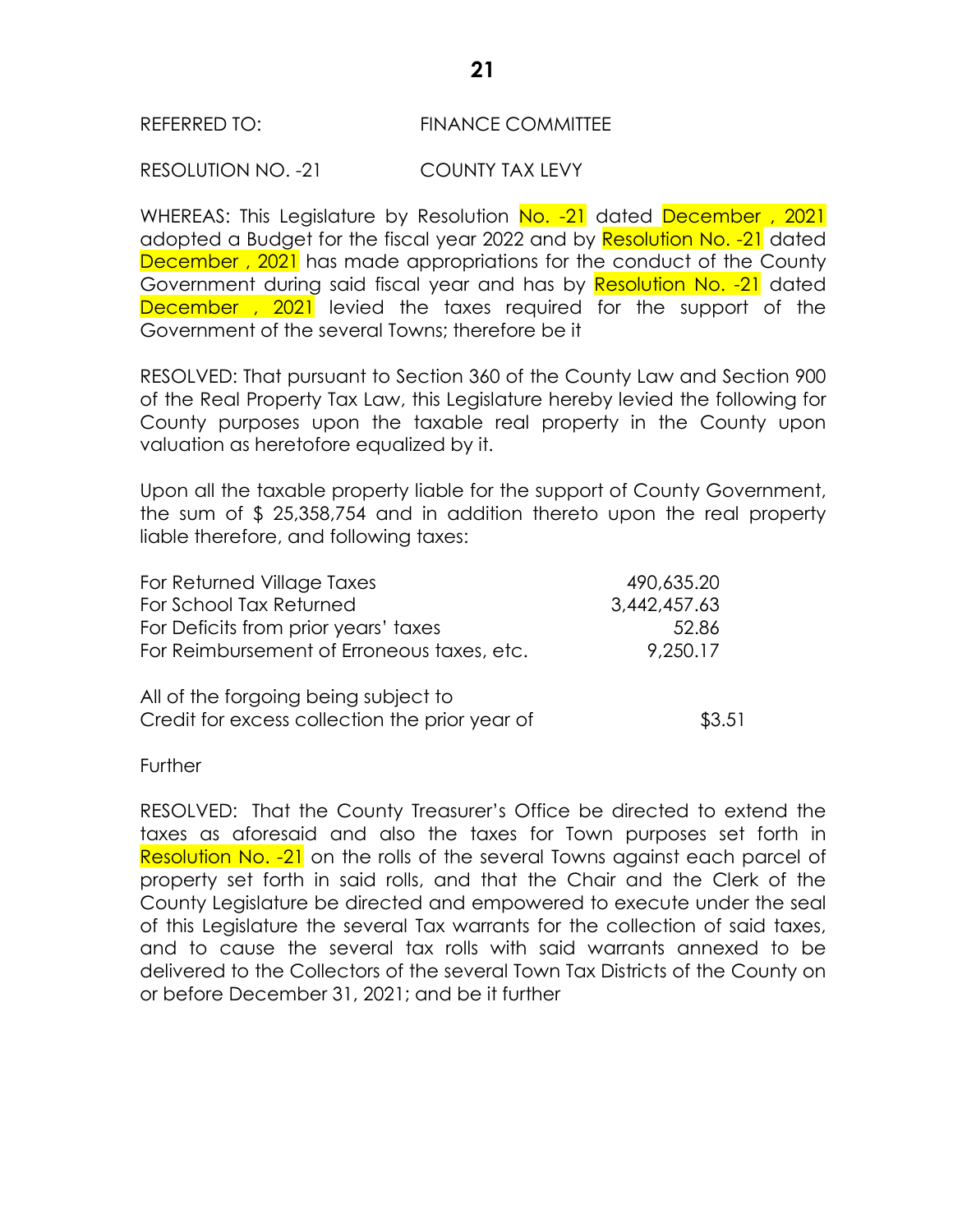RESOLVED: That the County tax rates for each of the Towns are as follows:

| <b>Barton</b>    | Out | 11.130402  |
|------------------|-----|------------|
|                  | In  | 11.130402  |
| <b>Berkshire</b> | Out | 9.372718   |
| Candor           | Out | 9.675732   |
|                  | In  | 9.675732   |
| Newark Valley    | Out | 13.496269  |
|                  | In  | 13.496269  |
| <b>Nichols</b>   | Out | 34.497857  |
|                  | In  | 34.497857  |
| Owego            | Out | 13.058338  |
|                  | In  | 13.058338  |
| Richford         | Out | 7.311081   |
| Spencer          | Out | 8.850522   |
|                  | In  | 8.850522   |
| Tioga            | Out | 148.262091 |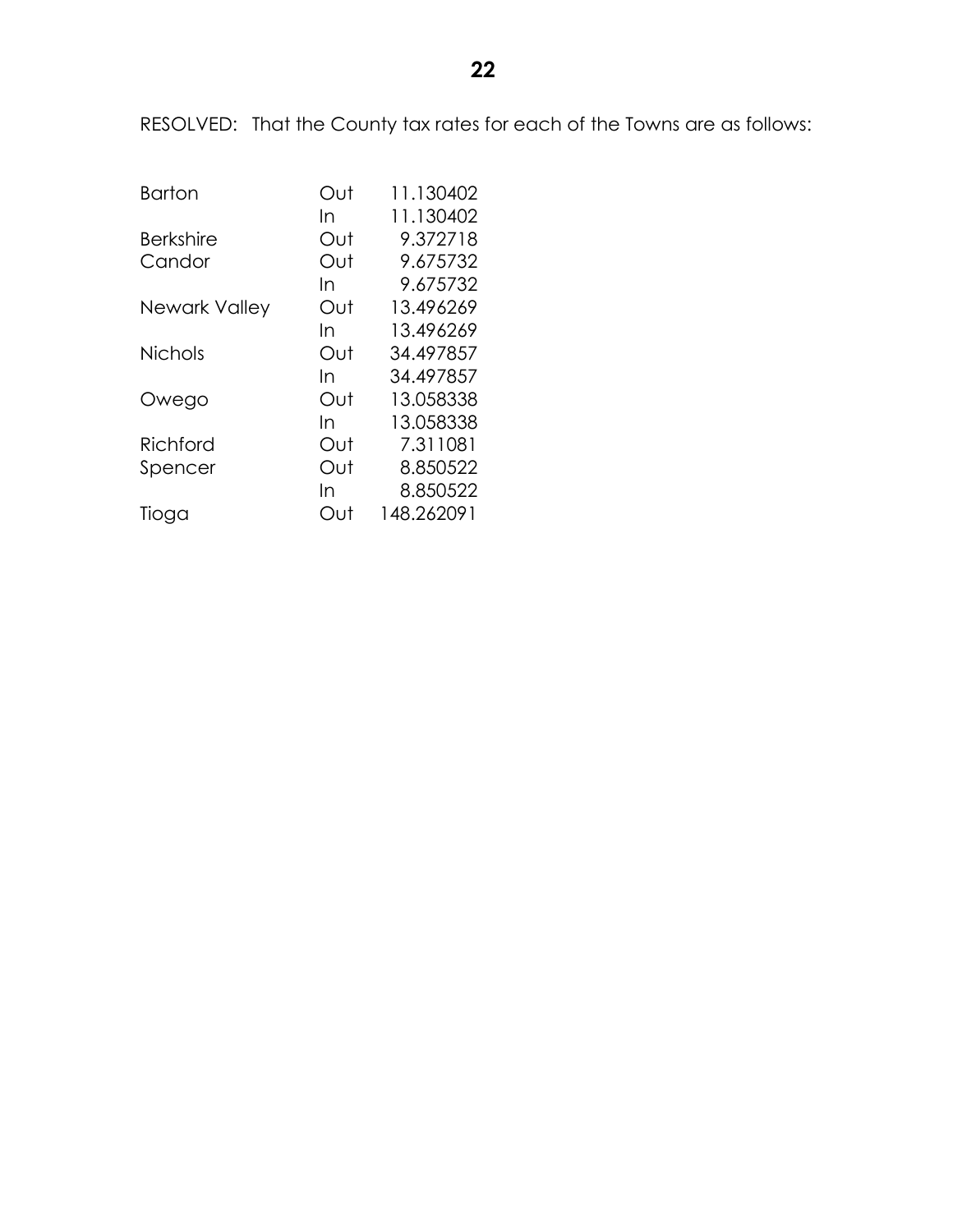#### REFERRED TO: FINANCE COMMITTEE

RESOLUTION NO. -21 TOWN TAX LEVY

WHEREAS: There has been presented to this Legislature a duly certified copy of the annual Budgets of each of the several Towns of the County of Tioga for the fiscal year beginning January 1, 2022; therefore be it

RESOLVED: That there shall be, and there is, assessed against and levied upon and collected from the taxable property situate in the following Towns outside the incorporated Villages or partially located therein, the amounts indicated for Town purposes as specified in the Budgets of the respective Towns as follows:

| Part Town      | <b>General Outside</b> | <b>Highway Outside</b> |
|----------------|------------------------|------------------------|
| <b>Barton</b>  |                        |                        |
| Candor         | 5,995.00               | 238,397.00             |
| Newark Valley  |                        |                        |
| <b>Nichols</b> | 1,975.00               |                        |
| Owego          |                        | 2,230,000.00           |
| Spencer        | 11,115.00              | 445,078.00             |

And be it further

RESOLVED: That there shall be and there hereby is, assessed against and levied upon and collected from the taxable property liable therefore within the respective Fire and Fire protection Districts in the Towns, the following amounts for the purposes of such Districts as specified on their annual Budgets:

| Town of Barton                       |            |
|--------------------------------------|------------|
| <b>Halsey Valley Fire Protection</b> | 20,571.26  |
| Lockwood Fire Protection             | 44,523.05  |
| Waverly Joint Fire Protection        | 296,916.00 |
| Town of Berkshire                    |            |
| Berkshire Fire District              | 155,981.00 |
|                                      |            |
| Town of Candor                       |            |
| Candor Fire District                 | 456,314.00 |
| <b>Town of Newark Valley</b>         |            |
| <b>Newark Valley Fire District</b>   | 319.341.45 |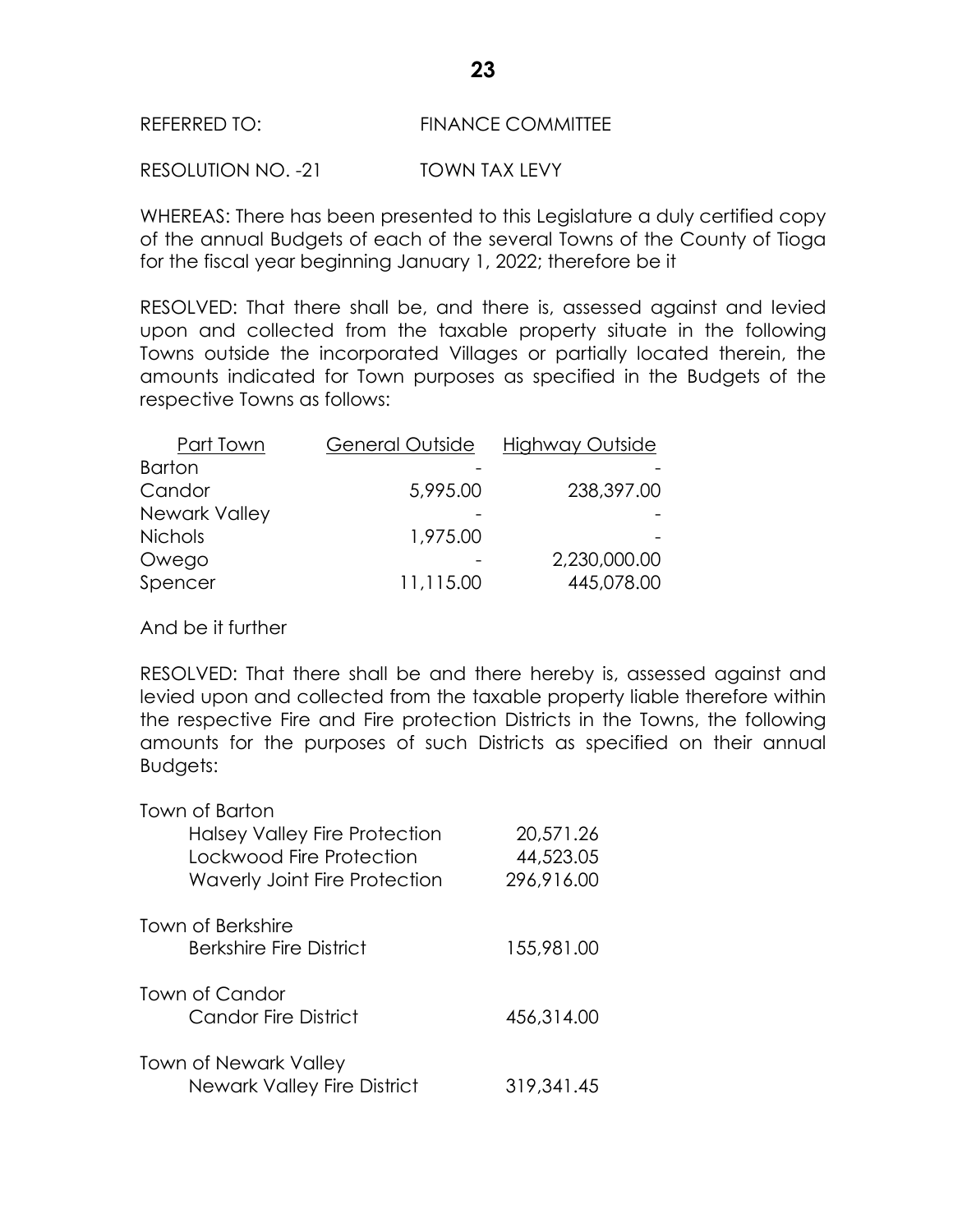| Town of Nichols<br>Nichols Joint Fire Protection                                                      | 467,046.19                                |
|-------------------------------------------------------------------------------------------------------|-------------------------------------------|
| Town of Owego<br><b>Apalachin Fire District</b><br>Owego Fire District<br>Newark Valley Fire District | 1,095,222.00<br>1,971,324.70<br>45,829.05 |
| Town of Richford<br>Richford Fire District                                                            | 109,150.00                                |
| Town of Spencer<br>Protection<br><b>Fire</b><br>Spencer<br><b>District</b>                            | 80,000.00                                 |
| Town of Tioga<br>Tioga Fire District                                                                  | 296,339.00                                |

And be it further

RESOLVED: That there shall be, and there hereby is, assessed against and levied upon and collected from the taxable property liable therefore within certain sewer, water and lighting Districts in the Town of Owego and the amounts specified in their annual budgets as follows:

| Water District No. 4/Ext. 13 | 11,683.00 |
|------------------------------|-----------|
| Water District No. 4/Ext. 15 | 8,509.00  |
| Water District No. 4/Ext. 17 |           |
| Water District No. 4/Ext. 20 | 17,125.00 |
| Sewer District No. 2/Ext. 14 | 11,623.00 |
| Sewer District No. 2/Ext. 15 | 12,390.00 |
| Lighting District No. 1      | 5,667.14  |
| Lighting District No. 2      | 9,939.60  |
| Lighting District No. 3      | 10,967.42 |
| Lighting District No. 4A     | 621.00    |
| Lighting District No. 4B     | 2,235.10  |
| Lighting District No. 5      | 6,829.40  |
| Lighting District No. 6      | 11,651.27 |
| Lighting District No. 7      | 1,773.10  |
| Lighting District No. 8      | 1,269.25  |
| Lighting District No. 9      | 691.00    |
| Lighting District No. 10     | 876.56    |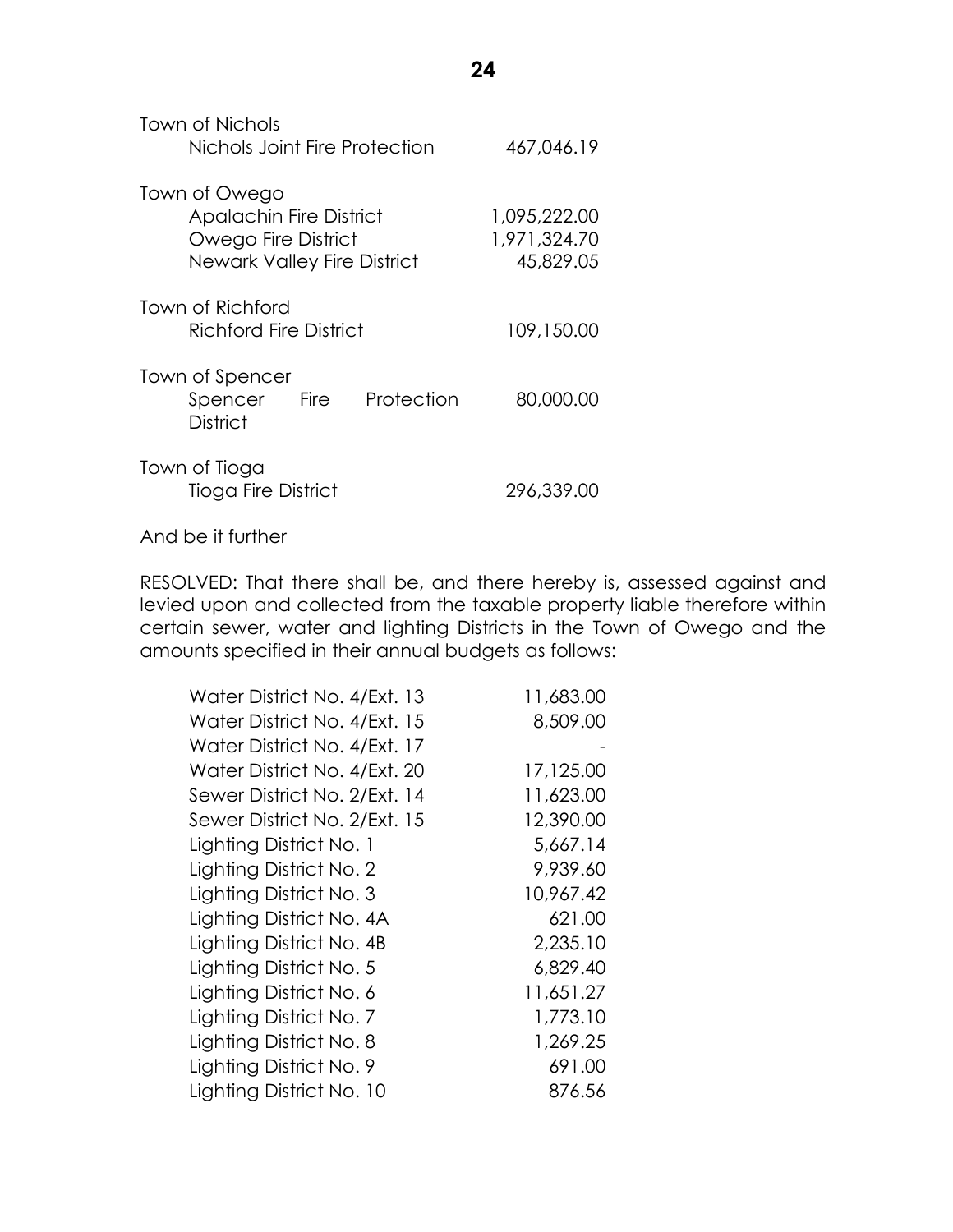And be it further

RESOLVED: That there shall be and there hereby is, assessed against and levied upon and collected from the taxable property liable therefore in the Town of Owego returned sewer and water rents in the amount of \$387,678.10; and be it further

RESOLVED: That there shall be and there hereby is, assessed against and levied upon and collected from the taxable property liable therefore in the Town of Barton returned sewer and water rents in the amount of \$3,787.69; and be it further

RESOLVED: That the amounts to be raised by tax for all other purposes as specified in the several annual Budgets shall be, and they hereby are, assessed against and levied upon and collected from the taxable properties in the Towns except as otherwise provided by law as follows:

| Townwide         | General      | Highway    |
|------------------|--------------|------------|
| <b>Barton</b>    | 242,100.00   | 598,500.00 |
| <b>Berkshire</b> | 97,226.00    | 346,573.00 |
| Candor           | 1,027,127.00 | 745,830.00 |
| Newark Valley    | 332,740.00   | 414,500.00 |
| <b>Nichols</b>   |              | 228,200.00 |
| Owego            | 1,060,000.00 |            |
| Richford         | 245,724.00   | 479,947.00 |
| Spencer          | 369,172.00   | 307,497.00 |
| Tioga            | 266,259.00   | 603,811.00 |

And be it further

RESOLVED: That such taxes and assessments, when collected, shall be paid to the Supervisors of the several Towns in the amounts as shown by this resolution for distribution by them in the manner provided by law.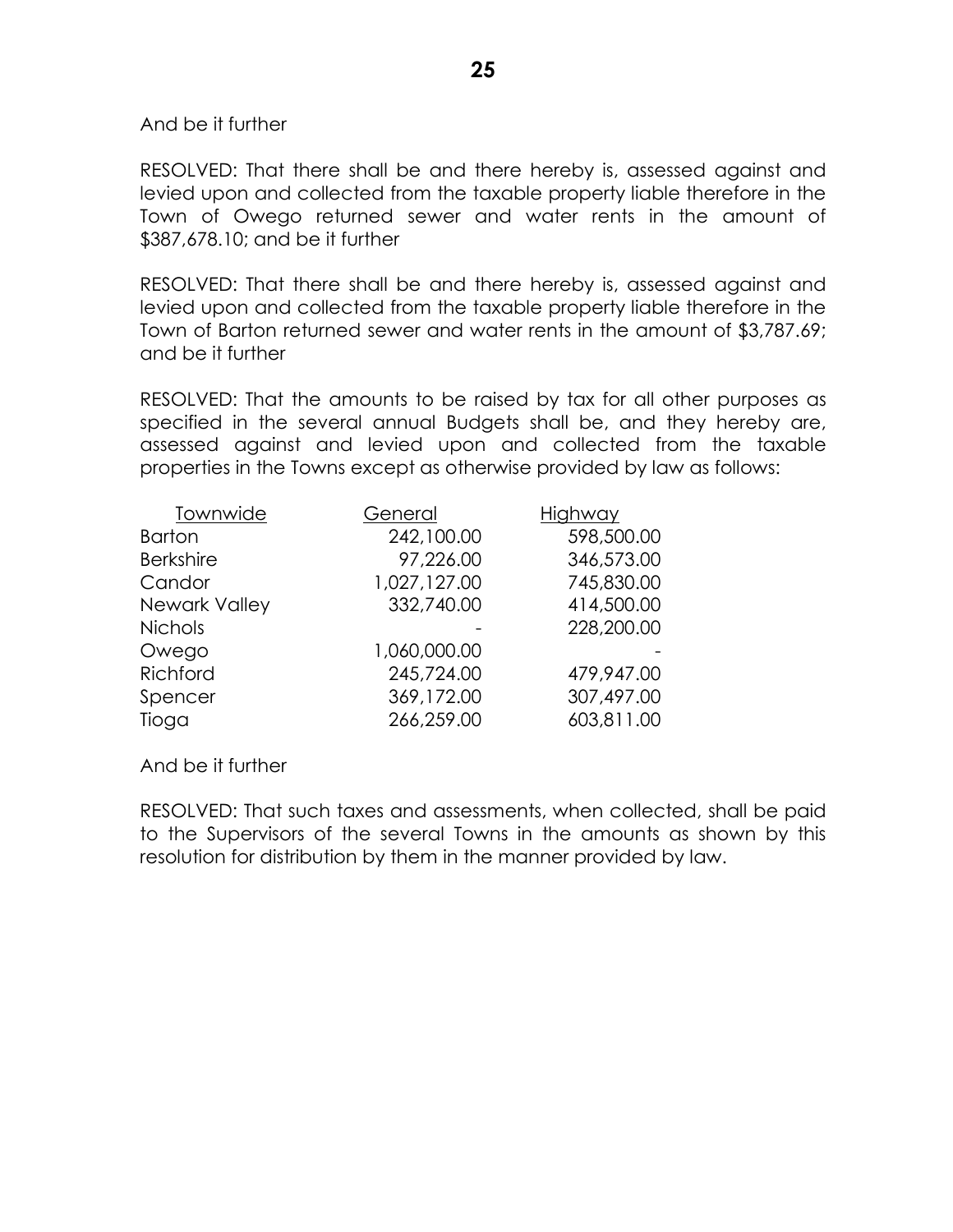RESOLUTION NO. -21 AUTHORIZE THE RE-ESTABLISHMENT OF PRIOR YEAR 2021GRANT FUNDS AND CAPITAL PROJECTS FOR 2022

WHEREAS: Grant Funds and Capital Project expenditures and revenue allocations have been approved via resolution; and

WHEREAS: Prior Year Grant Funds need to be re-established for the remaining unspent balance as of year-end 2021 for purchase or completion in 2022; and

WHEREAS: Prior year Capital Projects need to be re-established for the remaining unspent balance as of year-end 2021 for purchase or completion in 2022; therefore be it

RESOLVED: That the remaining unencumbered balances of active and approved Grants and Capital Projects be re-established.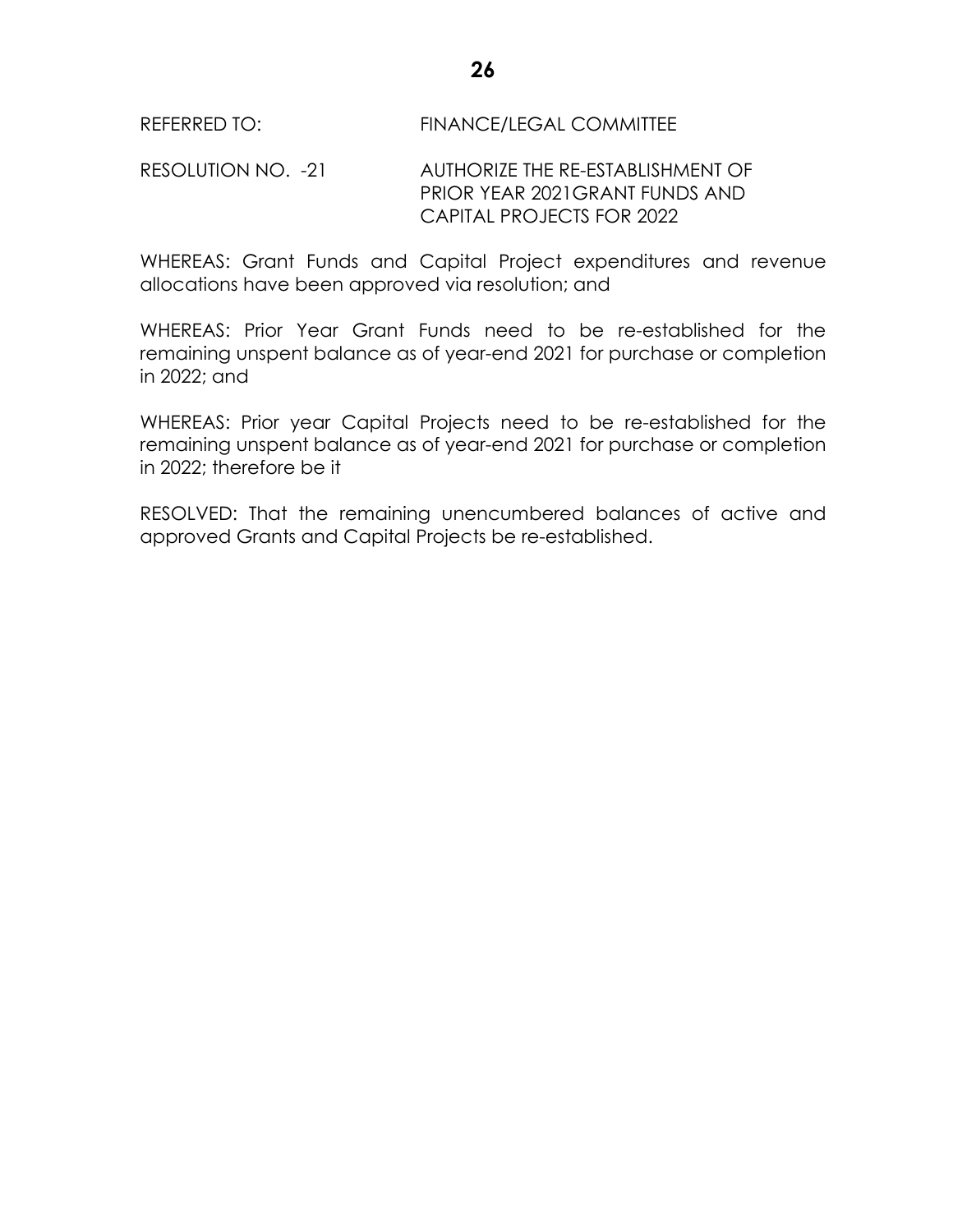#### REFERRED TO: FINANCE/LEGAL COMMITTEE

RESOLUTION NO. -21 YEAR END TRANSFERS

RESOLVED: That unencumbered balances of appropriation accounts, unanticipated revenue fund balances in the amount equal to the sum of overdrawn appropriation accounts in all funds be, and hereby are appropriated to overdrawn accounts; and be it further

RESOLVED: That the County Treasurer is hereby authorized and directed to effect this resolution.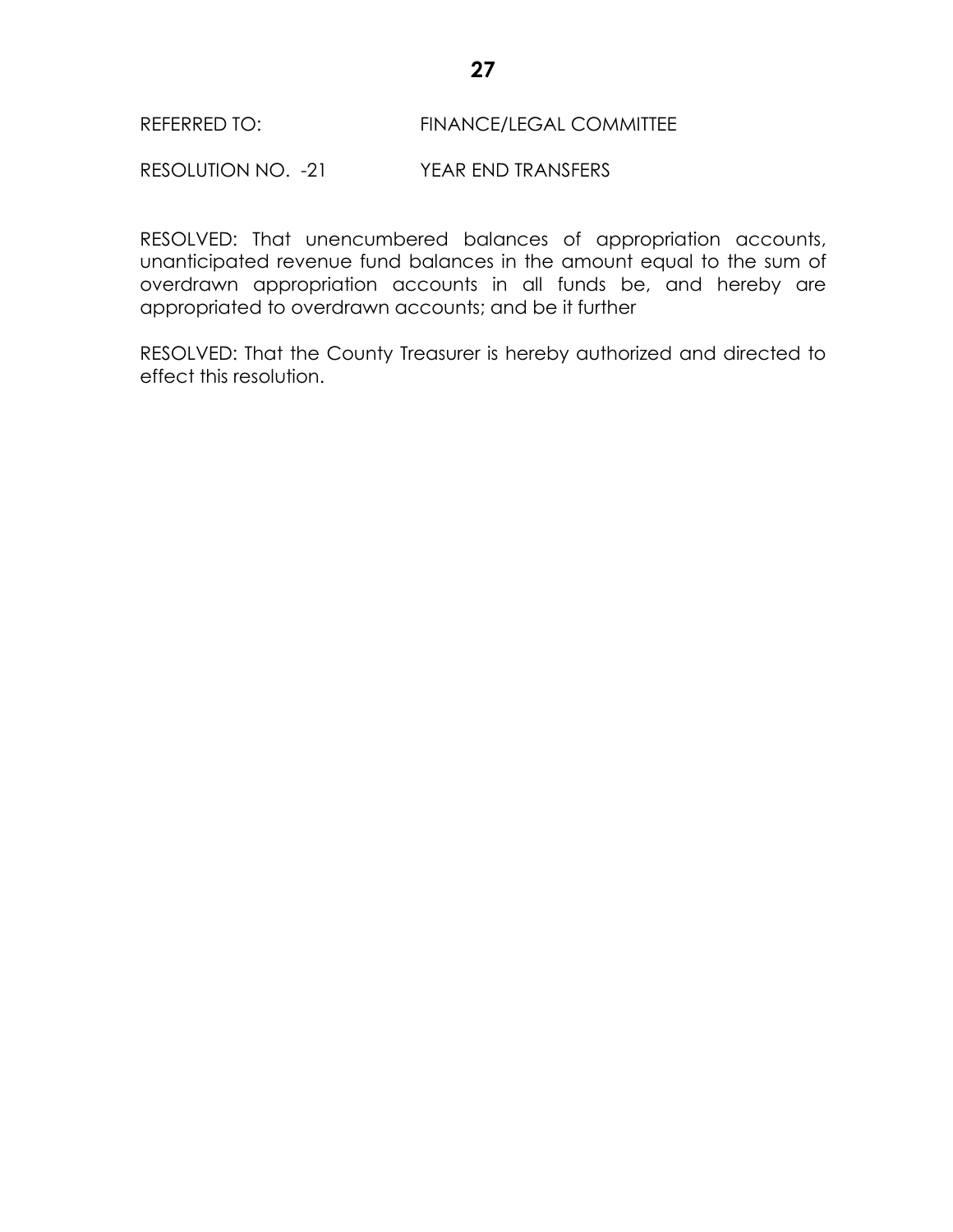#### REFERRED TO: FINANCE/LEGAL COMMITTEE

#### RESOLUTION NO. -21 AUTHORIZE TREASURER TO ENCUMBER FUNDS

RESOLVED: That the County Treasurer be and hereby is authorized to encumber whatever funds he deems necessary, subject to the approval of the Finance Committee; and be it further

RESOLVED: That said funds be encumbered before December 23, 2021 to allow proper coding of bills for payment through the Accounts Payable check run of March 3, 2022.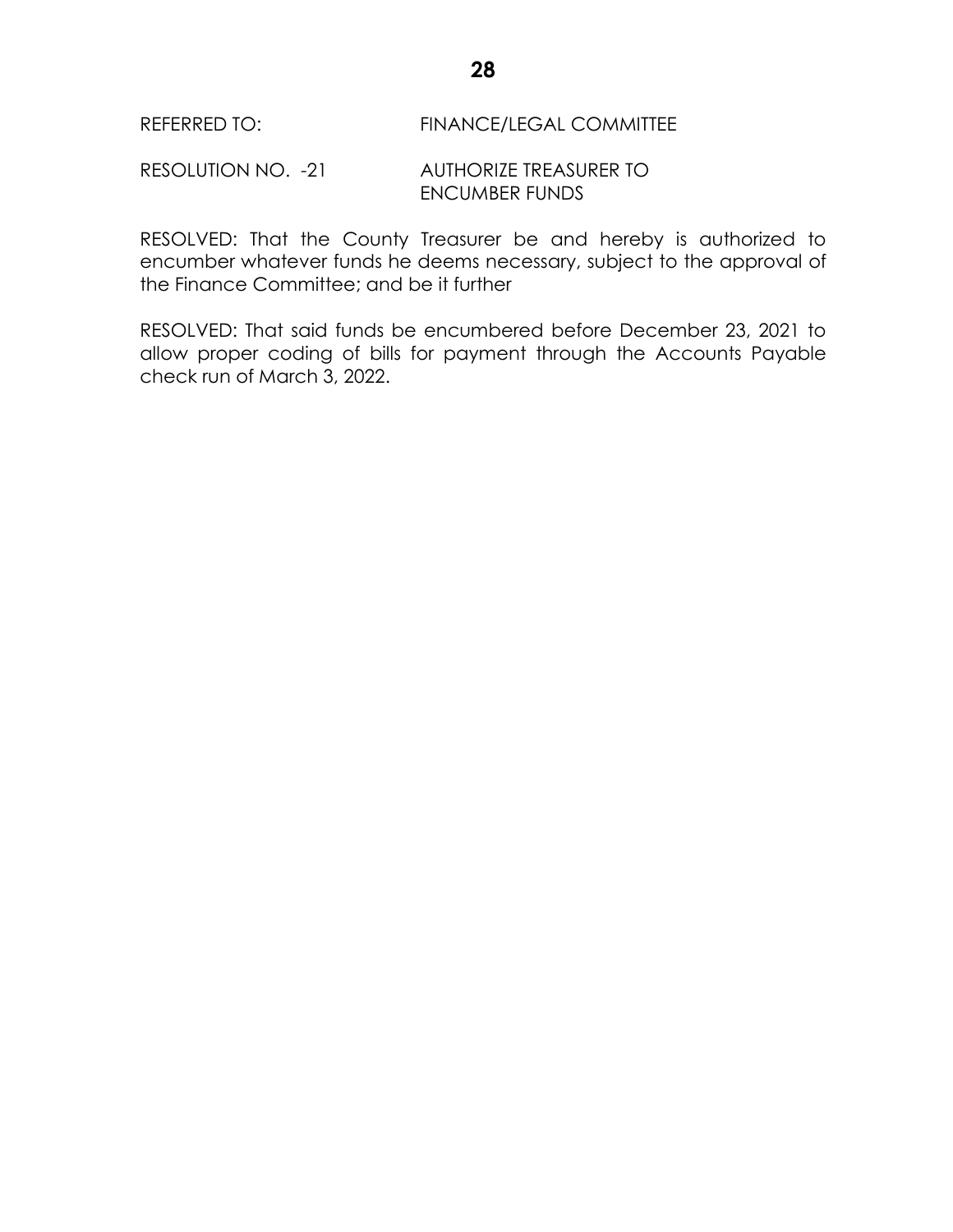| <b>REFERRED TO:</b> | <b>ED&amp;P COMMITTEE</b><br><b>FINANCE COMMITTEE</b>                                                                                                                                                                                                                                                                                                   |
|---------------------|---------------------------------------------------------------------------------------------------------------------------------------------------------------------------------------------------------------------------------------------------------------------------------------------------------------------------------------------------------|
| RESOLUTION NO. -21  | RESOLUTION AUTHORIZING AND APPROVING<br>THE ACCEPTANCE OF ADDITIONAL<br>ADMINISTRATIVE SERVICE FUNDS AND<br>MODIFY THE ADMINISTRATIVE SERVICES<br>AGREEMENT BETWEEN TIOGA COUNTY<br>ECONOMIC DEVELOPMENT AND PLANNING<br>AND THE TIOGA COUNTY PROPERTY<br>DEVELOPMENT CORPORATION FOR THE<br>PERIOD JANUARY 1, 2022 THROUGH<br><b>DECEMBER 31, 2023</b> |

WHEREAS: Tioga County Economic Development and Planning (TCEDP) was approved by Resolutions #273-18, #140-20 and #140-21 to accept Land Bank funds and to enter into an Administrative Services Agreement for the period January 1, 2019 through December 31, 2021; and

WHEREAS: Said Administrative Services Agreement calls for TCEDP to provide the Tioga County Property Development Corporation (TCPDC) with administrative services, office space and equipment necessary for the performance of the duties of the Land Bank Director of the TCPDC through TCEDP; and

WHEREAS: The Administrative Services Agreement also calls for the TCPDC to contribute toward the cost of administration, office space and equipment for use by TCEDP staff to perform duties on behalf of the TCPDC; and

WHEREAS: The annual amount paid by the TCPDC for 2019 through 2021 as identified in the Administrative Services Agreement was \$32,532.50; and

WHEREAS: The TCPDC and TCEDP are desirous of continuing the Administrative Services Agreement for a two-year period; and

WHEREAS: The Community Revitalization Initiative (CRI) funds, the original source of grant funds used by TCPDC to pay for the administrative services, office space and equipment use, are no longer available; and

WHEREAS: The TCPDC will continue to contribute toward the administrative services as stated in the agreement, at a reduced amount of \$25,000.00 by way of other grant sources and/or program fees; therefore be it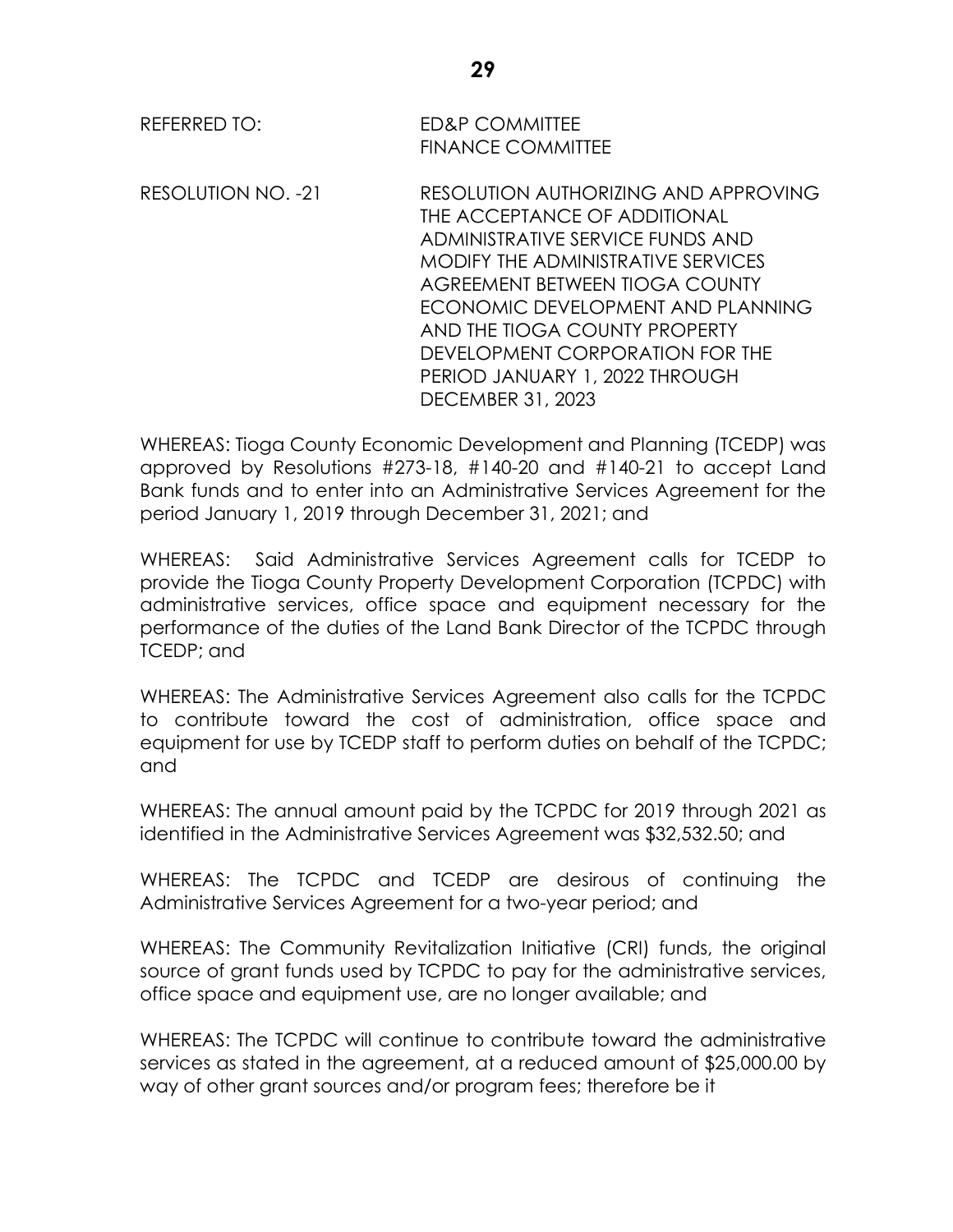RESOLVED: That the Tioga County Legislature hereby authorizes and approves the acceptance of \$25,000.00 annually from the TCPDC, 56 Main Street, Owego, New York 13827 and modifying the Administrative Services Agreement to provide funding towards the cost of administration, office space and equipment for use by TCEDP staff to perform duties on behalf of the Land Bank Director of the TCPDC to include the additional year making it a two-year agreement for the period of January 1, 2022 through December 31, 2023; and be it further

RESOLVED: That the Chair of the Legislature or duly authorized representative (including County Treasurer and/or Budget Officer), is hereby authorized to make any transfers of funds required within this budget.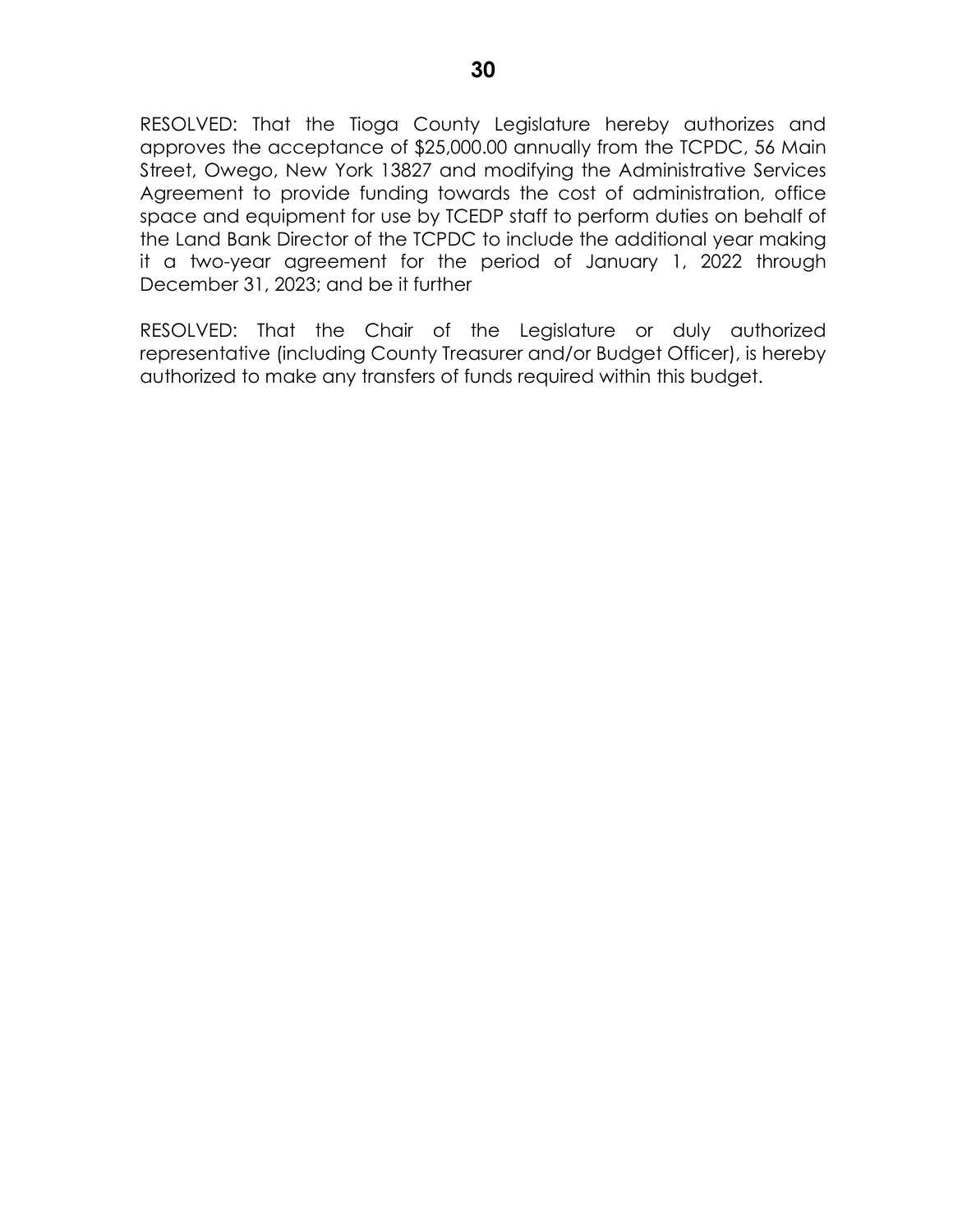## REFERRED TO: FINANCE/LEGAL COMMITTEE

RESOLUTION NO. -21 AUTHORIZE THE SALE OF COUNTY OWNED PROPERTY LOCATED IN THE TOWN OF OWEGO, TO THE TOWN OF OWEGO

WHEREAS: Property located in the Town of Owego at 6125 State Route 17C, assessed to Cecil J Van Patten and identified as Tax Map number 131.19-1- 23, parcel number 12370, is delinquent on 2018, 2019, 2020 and 2021 taxes with the last date of redemption for the 2018 taxes having passed; and

WHEREAS: James Walley was the apparent winning bidder at the October 7, 2021 Tioga County Property Auction having bid \$14,000 for the parcel and having put down a deposit of \$4,100 which is currently being held by the County; and

WHEREAS: For reasons beyond Mr. Walley's control he will not be able to develop the property as intended and wishes to withdraw his bid without being in default; and

WHEREAS: The Town of Owego is interested in acquiring said property from the County for \$14,000, "as is" for municipal purposes and entering into an agreement with Mr. Walley to make him whole for the Auctioneers Fee and consideration for the agreement; therefore be it

RESOLVED: Upon concluding an agreement with the Town concerning his expenses, James Walley is allowed to withdraw his auction bid with said withdrawal not thereafter being held against him when considering his eligibility to participate in future Tioga County property auctions, the Tioga County Treasurer is directed to then return Mr. Walley's deposit of \$4,100 and the County rescinds its previous resolution to sell said property to James Walley; and be it further

RESOLVED: That the Chair of the Tioga County Legislature be and hereby is authorized to sign and record on receipt of \$14,000 and recording costs, a Quit Claim Deed conveying the property assessed to Cecil J Van Patten located in the Town of Owego identified on the Town of Owego Tax Map as number 131.19-1-23, parcel number 12370, to the Town of Owego.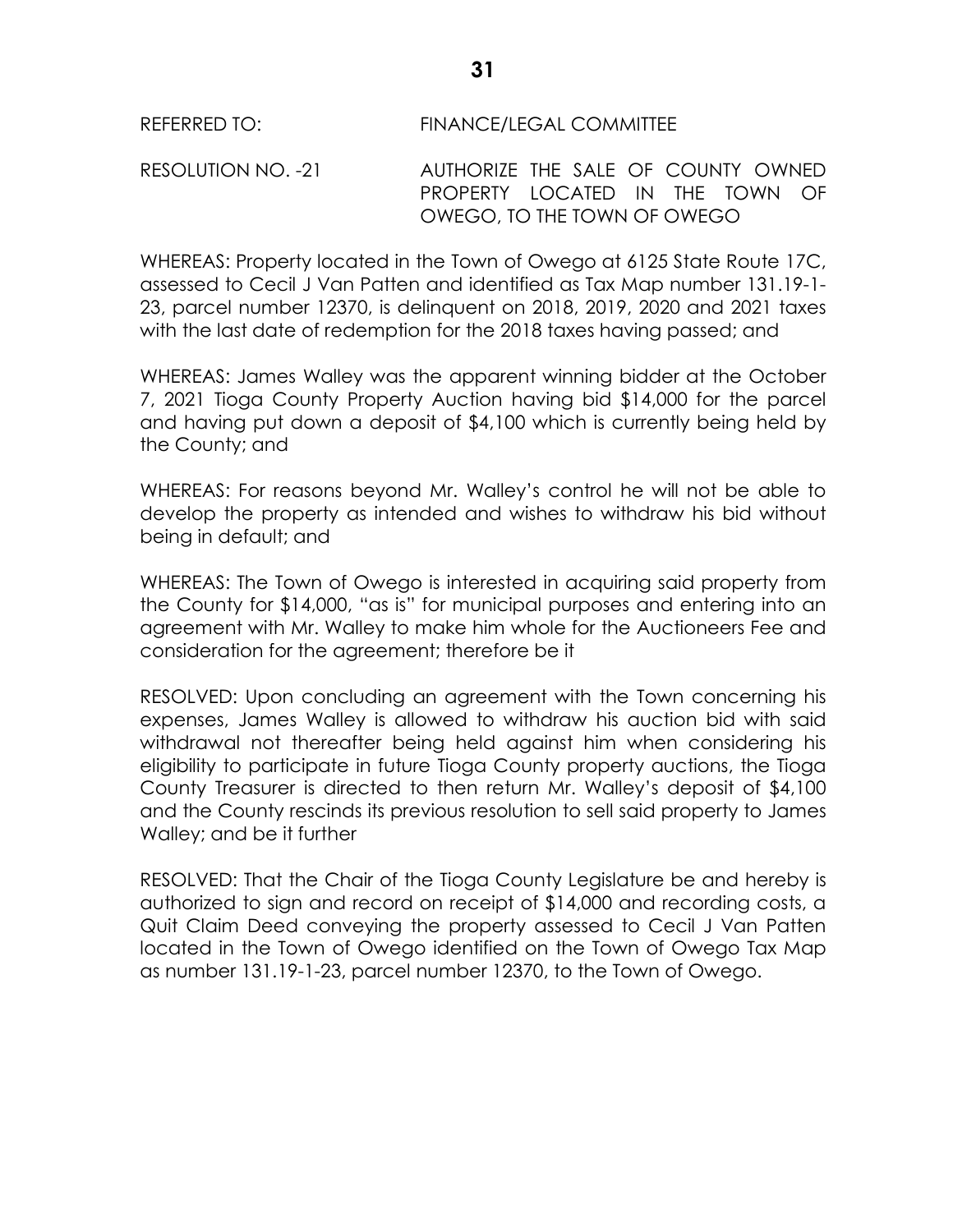RESOLUTION NO. -21 AMEND BUDGET & APPROPRIATE FUNDS PUBLIC HEALTH

WHEREAS: Tioga County Public Health has been awarded additional funding from New York State Department of Health; and

WHEREAS: The funding is designated for the Healthy Neighborhoods Program; and

WHEREAS: Amending of Budget and Appropriation of Funds requires Legislative approval; therefore be it

RESOLVED: That funding be appropriated as follows:

- From: A4090 434640 Environmental Health: State Aid \$ 50,000
- To: A4090 540595 Environmental Health: Services \$ 50,000

And be it further

RESOLVED: That available funds on 12/31/21 of the original \$50,000 will be carried forward into the New Year.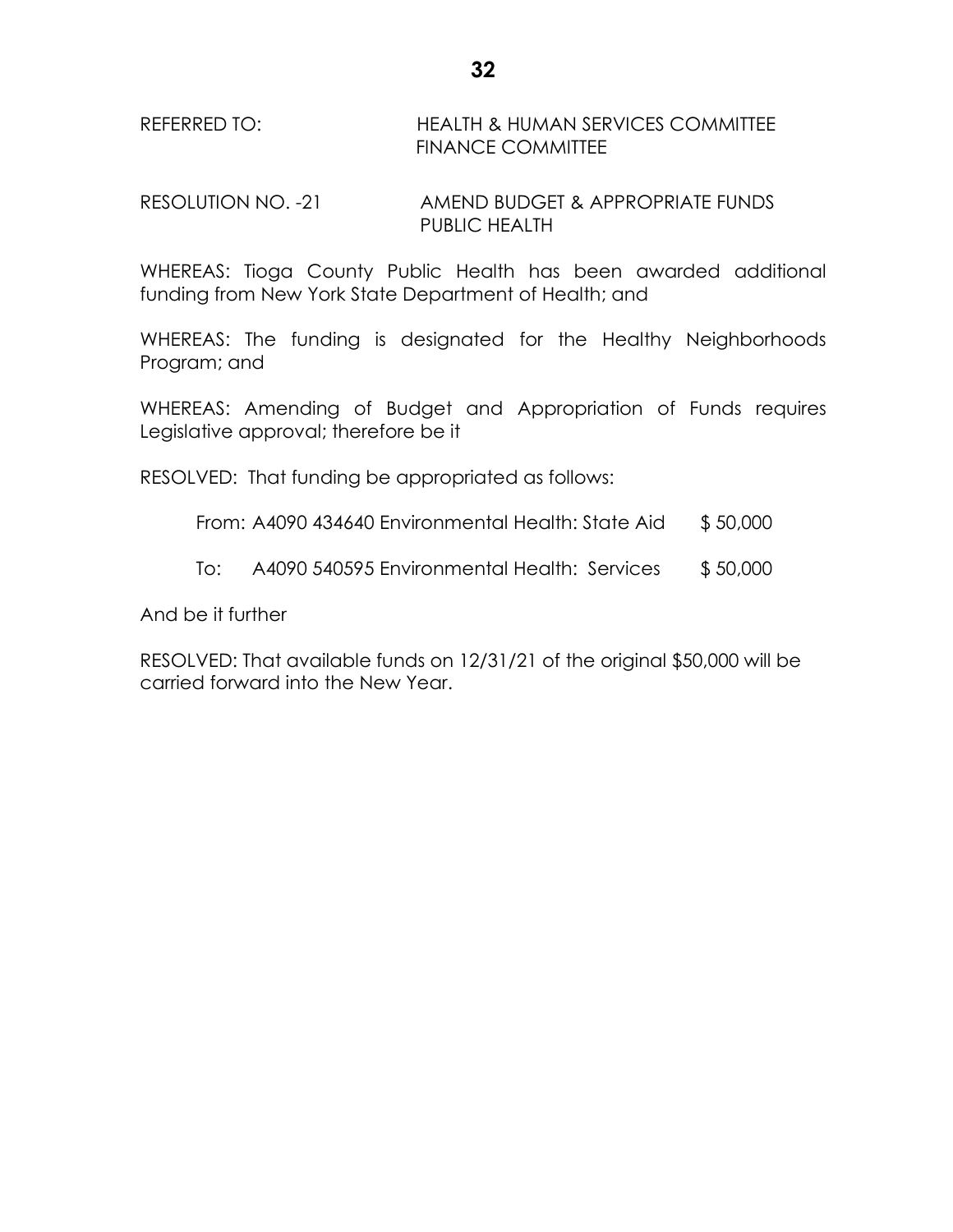| REFERRED TO: | <b>HEALTH &amp; HUMAN SERVICES COMMITTEE</b> |
|--------------|----------------------------------------------|
|              | <b>FINANCE COMMITTEE</b>                     |

RESOLUTION NO. -21 AMEND BUDGET & APPROPRIATE FUNDS PUBLIC HEALTH

WHEREAS: Tioga County Public Health has been awarded additional funding from the CDC passed through NYSDOH: and

WHEREAS: The funding is specifically designated for Public Health efforts toward COVID-19 as Public Health Fellows as part of the Epidemiology & Laboratory Capacity (ELC) in Tioga County; and

WHEREAS: The budget accounts will utilize Munis project codes for countywide reporting of COVID-19 expenses and revenues; and

WHEREAS: Funds may require future transfers to more appropriate budget lines based upon modifications and approvals from NYS & CDC; and

WHEREAS: Amending of Budget and Appropriation of Funds requires Legislative approval; therefore be it

RESOLVED: That the Legislature authorizes the Budget Officer to make necessary account transfers as required for these funds, per future modifications approvals from NYS; and be it further

RESOLVED: That funding be appropriated as follows:

From: A4011 434011-ELC2 Public Health: State Aid/ELC2 \$719,282

To: A4011 540487-ELC2 Public Health: Program Exp/ELC2 \$719,282

And be it further

RESOLVED: That available funds on 12/31/21 of the original \$719,282 will be carried forward into the New Year.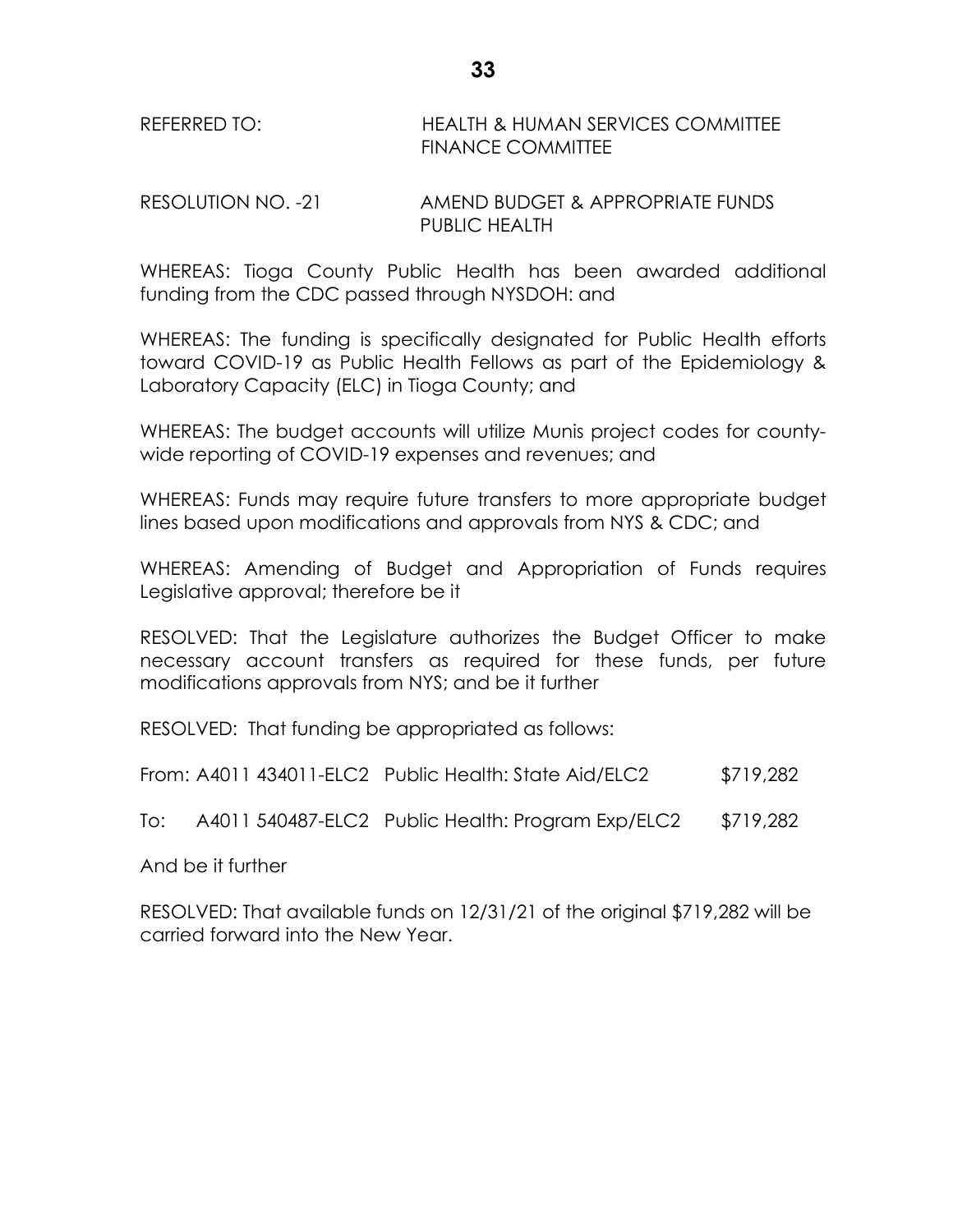RESOLUTION NO. -21 AMEND 2021 CAPITAL BUDGET AND TRANSFER FUNDS FOR RENOVATIONS 56 MAIN – PUBLIC WORKS

WHEREAS: The Economic Development and Planning will be moving into the vacated CCE space in 56 Main Street; and

WHEREAS: The vacated CCE space is in need of renovations including HVAC and carpet replacement; and

WHEREAS: Cost savings was achieved in another 2021 Capital Reserve Budget line and legislative approval is needed to authorize all Capital Reserve expenses and Capital Budget Amendments and Transfers; therefore be it

RESOLVED: That the Tioga County Legislature authorize the following transfer of funds and amend the Capital Budget:

|     | From: H1620.520923 | <b>Standby Generator</b> | \$30,000.00 |
|-----|--------------------|--------------------------|-------------|
| To: | H1620.520911       | Renovations 56 Main St   | \$30,000.00 |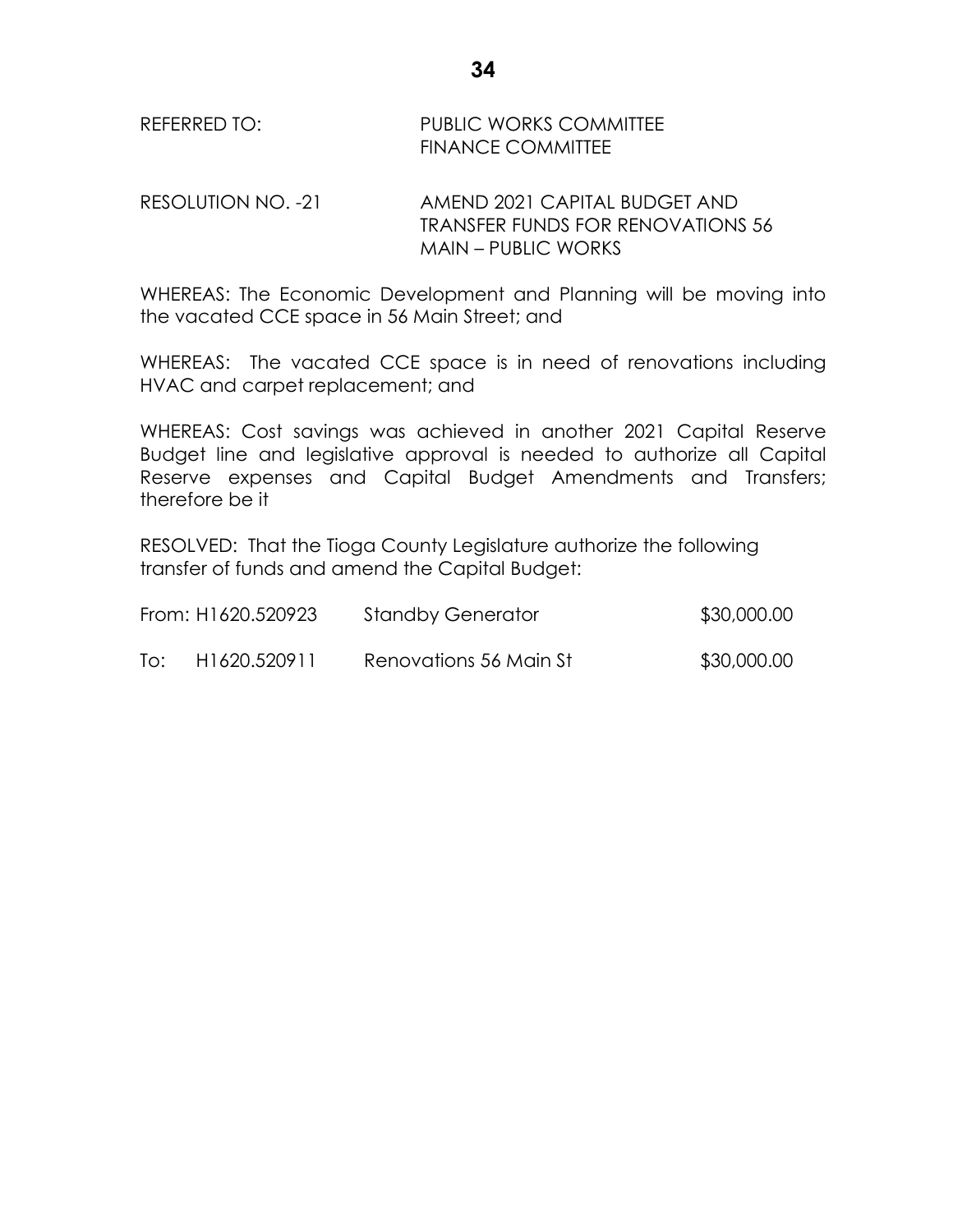RESOLUTION NO. -21 AMEND RESOLUTION 257-21 APPROPRIATION OF FUNDS 2021-2022 NYS STOP DWI HIGH VISIBILITY ENGAGEMENT GRANT STOP DWI

WHEREAS: Resolution 257-21 requested authorization to appropriate the 2021-2022 NYS STOP DWI High Visibility Engagement grant (contract #C002567) in the amount of \$15,000; and

WHEREAS: The grant contract award is actually \$17,500; and

WHEREAS: Appropriation of funds and budget modifications requires legislative approval; therefore be it

RESOLVED: That the 2021-2022 NYS STOP DWI High Visibility Engagement grant (contract #C002567) be appropriated with the corrected amount as follows:

| FROM: A3315-445890-CRK21 Federal Aid-Other Transp NPSP | \$17,500 |
|--------------------------------------------------------|----------|
|--------------------------------------------------------|----------|

TO: A3315-540590-CRK21 Services Rendered-STOP DWI \$17,500

And be it further

RESOLVED: That the balance of the original \$17,500 as of December 31, 2021 be carried forward into the 2022 budget.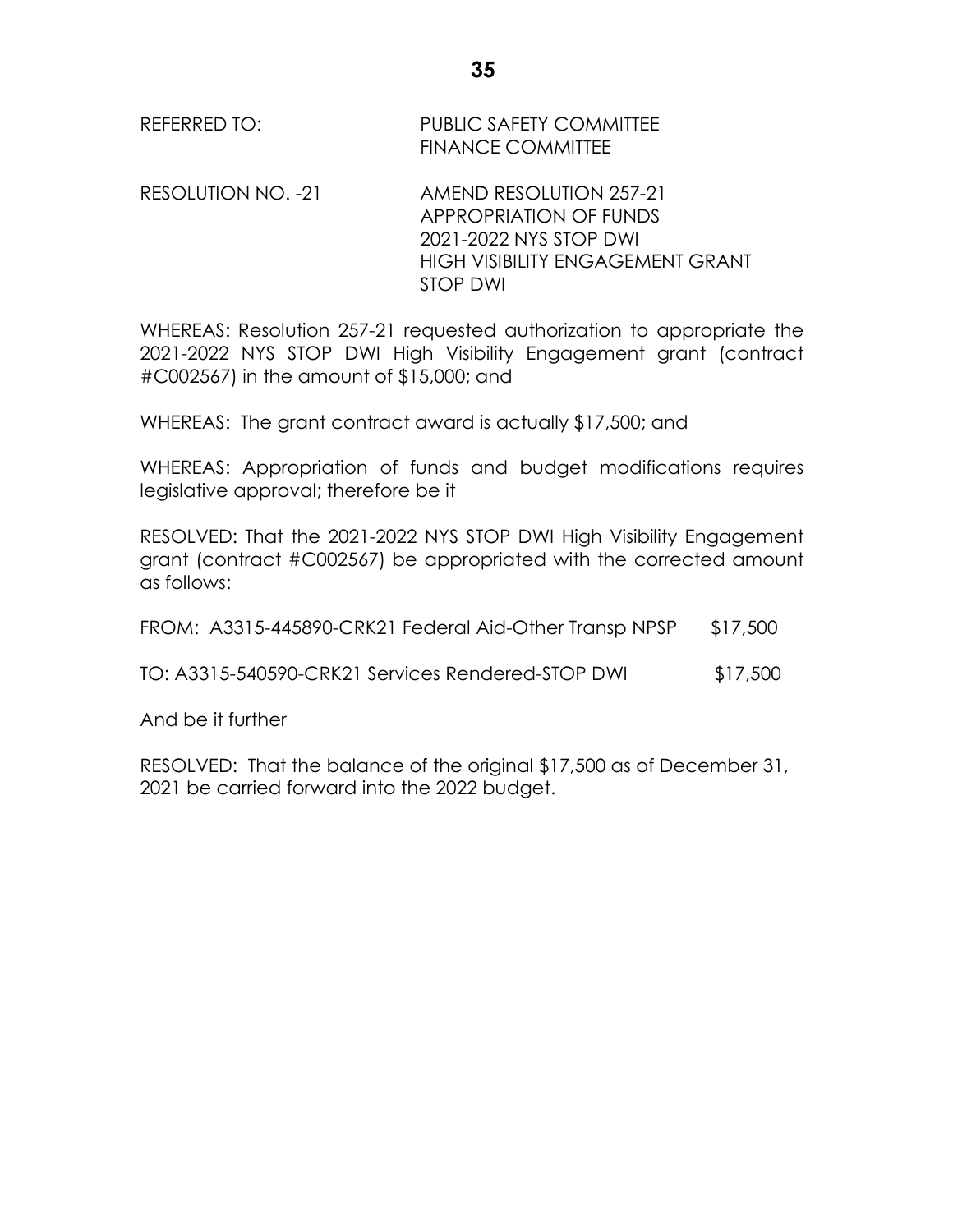| REFERRED TO: | <b>PUBLIC SAFETY COMMITTEE</b> |
|--------------|--------------------------------|
|              | <b>FINANCE COMMITTEE</b>       |
|              |                                |

RESOLUTION NO. -21 MODIFY 2021 BUDGET AND TRANSFER FUNDS SHERIFF'S OFFICE

WHEREAS: Funds need to be transferred from various accounts to pay for obligatory 2021 expenses for car maintenance expenses; and

WHEREAS: Legislative approval is needed to modify the 2021 budget and transfer funds between object of expenses; therefore be it

RESOLVED: That the 2021 budget be modified and transfer of funds be made as follows:

| FROM:<br>A3110.510010 | Full Time Salary | \$30,000 |
|-----------------------|------------------|----------|
| TO:<br>A3110.540070   | Car Maintenance  | \$30,000 |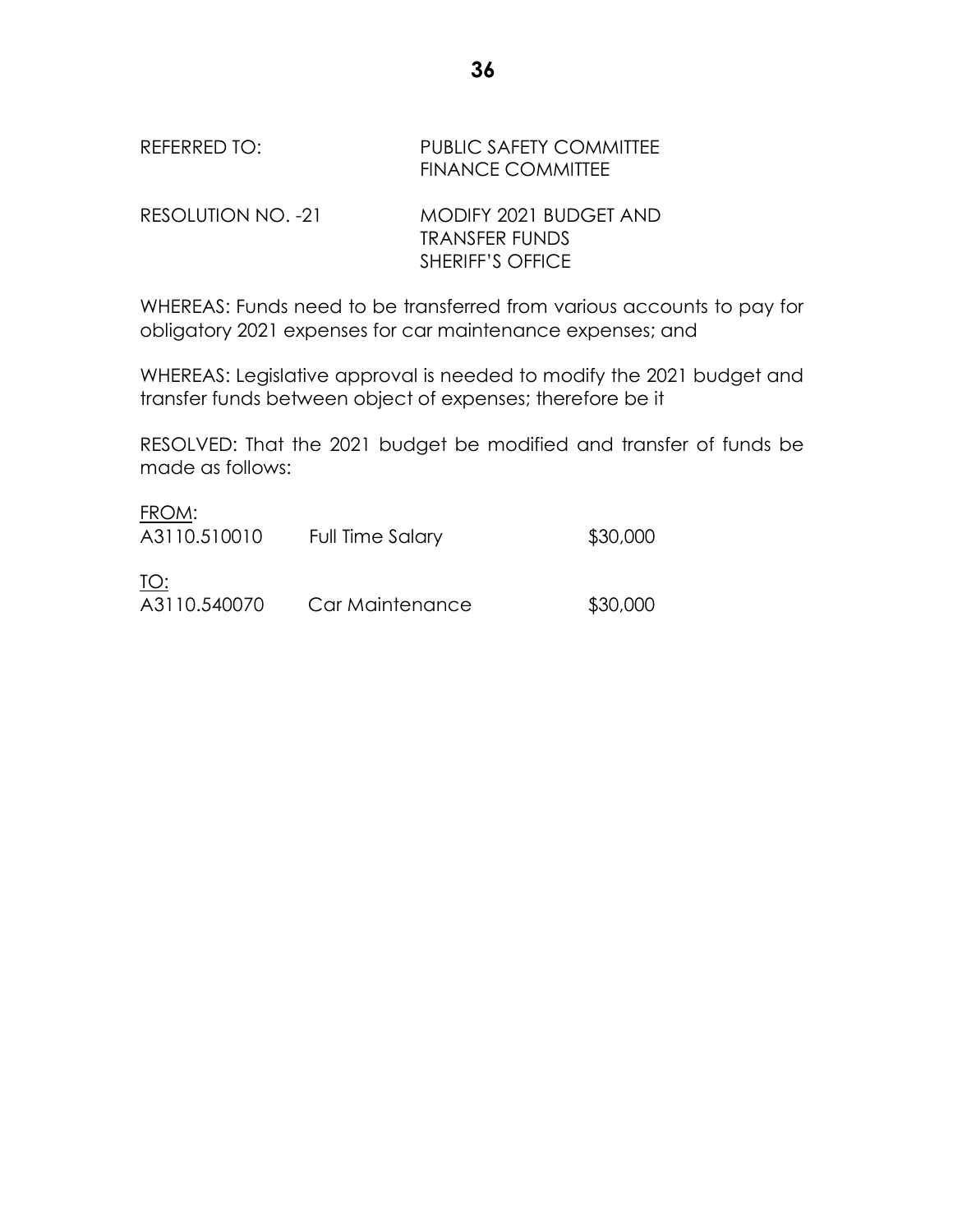RESOLUTION NO. -21 AMEND 2021 BUDGET APPROPRIATION OF FUNDS AMERICAN RESCUE PLAN ACT BUDGET OFFICE REQUEST 2021-001

WHEREAS: On March  $11<sup>th</sup>$ , 2021 the State and Local Coronavirus Fiscal Recovery Fund legislation, part of the American Rescue Plan Act, hereinafter referred to as ARPA, was signed into law, awarding Tioga County \$9,362,868 in fiscal recovery funds, half of the funds were received in 2021, and the other half are to be received in 2022; and

WHEREAS: On May 10<sup>th</sup>, 2021 the U.S. Department of Treasury released guidance as to how the fiscal recovery funds are to be spent in the response effort against the COVID-19 pandemic including support of the public health response, replacement of public sector revenue losses, and water & sewer infrastructure; and

WHEREAS: The Tioga County Legislature has identified internal departments and external agencies that would greatly benefit from the provision of the ARPA funds, that also meet the treasury's guidelines for use and provide the greatest benefit to Tioga County residents; and

WHEREAS: Upon the successful receipt and review of the One Time ARPA request form(s), both the Legislative Chair and the ARPA Fund Administrator have granted their approval of the form, and have submitted the request to the Tioga County Legislature for final review and approval; and

WHEREAS: Amending of the 2021 Budget and appropriation of Fiscal Recovery Funds require Legislative Approval; therefore be it

RESOLVED: That the 2021 Budget be amended, and funds be appropriated as follows:

| TO: A1325 540429 M7674 ARPA Outside Support             | \$100,000.00 |
|---------------------------------------------------------|--------------|
| VID: 936 Tioga County Local Development Corporation     |              |
| ARPA Category: 2.11 Aid to Tourism, Travel, Hospitality |              |
| Manual Check Payment to Tioga County Tourism            |              |
| TO: A3410 540140 M7674 ARPA Contracted Services         | \$63,500.00  |
| VID: 4446 Center for Governmental Research              |              |
| ARPA Category: 6.10 Provision of Governmental Services  |              |
| Appropriation for EMO/Ambulance Study (Public Safety)   |              |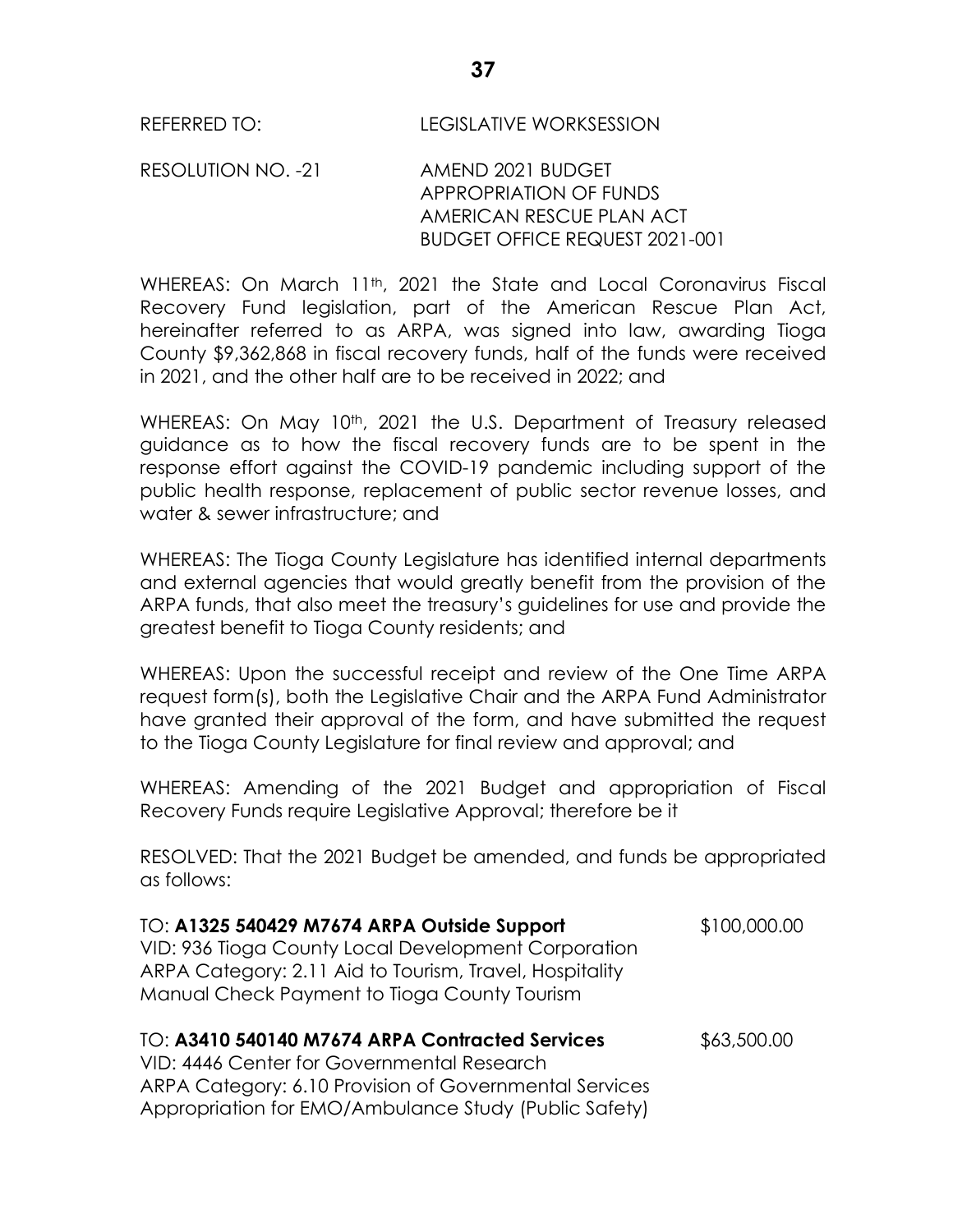| TO: A1325 540429 M7674 ARPA Outside Support<br>VID: 7009 Tioga County Property Development Corporation<br>ARPA Category: 3.10 Housing Support: Affordable Housing<br>Manual Check Payment to TCPDC (Land Bank)            | \$500,000.00 |
|---------------------------------------------------------------------------------------------------------------------------------------------------------------------------------------------------------------------------|--------------|
| TO: A1680 520270 M7674 ARPA Telephone Equipment<br>VID: 645 All Mode<br>ARPA Category: 6.10 Provision of Governmental Services<br>Appropriation for ShoreTel Hardware/Cyber Security Upgrade                              | \$40,000.00  |
| TO: A1325 540429 M7674 ARPA Outside Support<br>VID: 829 Catholic Charities<br>ARPA Category: 3.10 Housing Support - Affordable Housing<br>Manual Check Payment "A Place to Call Home" Housing Project                     | \$250,000.00 |
| TO: A1680 540140 M7674 ARPA Contracted Services<br>VID: 1399 Pictometry International Corporation<br>ARPA Category: 6.10 Provision of Governmental Services<br>Appropriation for GIS Imagery Service (Emergency Response) | \$192,368.00 |
| TO: A1460 540140 M7674 ARPA Contracted Services<br>VID: 7014 Jettner Information Services<br>ARPA Category: 6.10 Provision of Governmental Services<br>Appropriation for Records Management Consultation Service          | \$8,250.00   |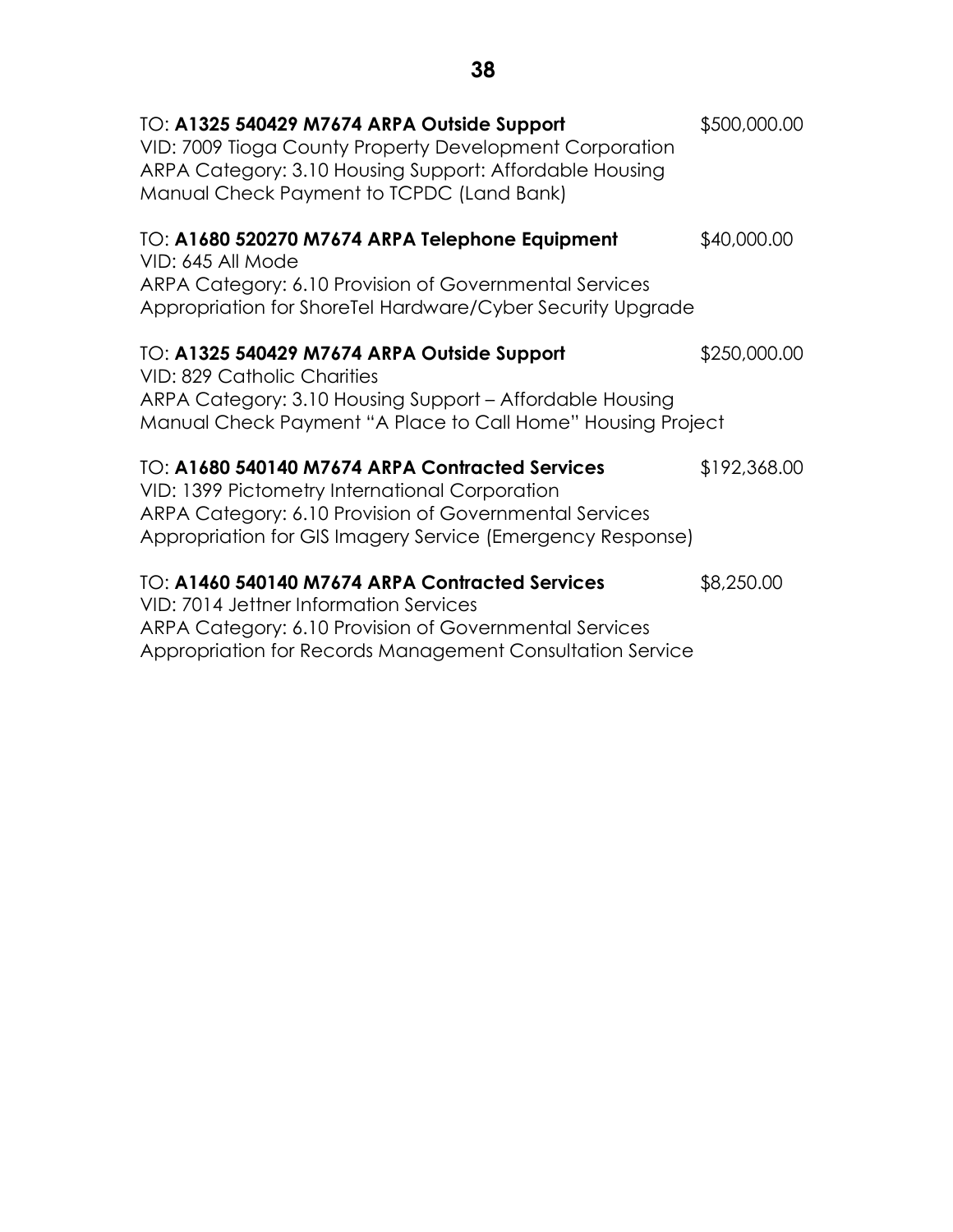| REFERRED TO: | PUBLIC SAFETY COMMITTEE  |
|--------------|--------------------------|
|              | <b>FINANCE COMMITTEE</b> |

RESOLUTION NO. - 21 AUTHORIZE ACCEPTANCE OF STATEWIDE INTEROPERABLE COMMUNICATIONS "FORMULA" GRANT (SICG 20) APPROPRIATION OF FUNDS & MODIFY 2021 BUDGET OFFICE OF EMERGENCY SERVICES

WHEREAS: The Office of Emergency Management applied for and was awarded a Homeland Security Statewide Interoperable Communications "Formula" Grant 2020 in the amount of \$429,140. The grant will be used for upgrading the radio communications in the county with no local share associated with said grant; and

WHEREAS: This funding must be accepted and appropriated; therefore be it

RESOLVED: That the Tioga County Legislature authorize the acceptance of this award; and be it further

RESOLVED: That the 2021 budget be modified and funds be appropriated to the following accounts:

FROM: A3415 433063 IO20F – State Aid Interop Comm Grant \$429,140

| TO: |                             | A3415 540140 IO20F Contracted Services     | \$100,000 |
|-----|-----------------------------|--------------------------------------------|-----------|
|     | TO: A3415 540180 IO20F Dues |                                            | \$ 950    |
|     |                             | TO: A3415 520130 IO20F Equipment (Not Car) | \$328,190 |

And be it further

RESOLVED: Appropriation be re-established for the remaining unspent balance as of year-end until project is completed.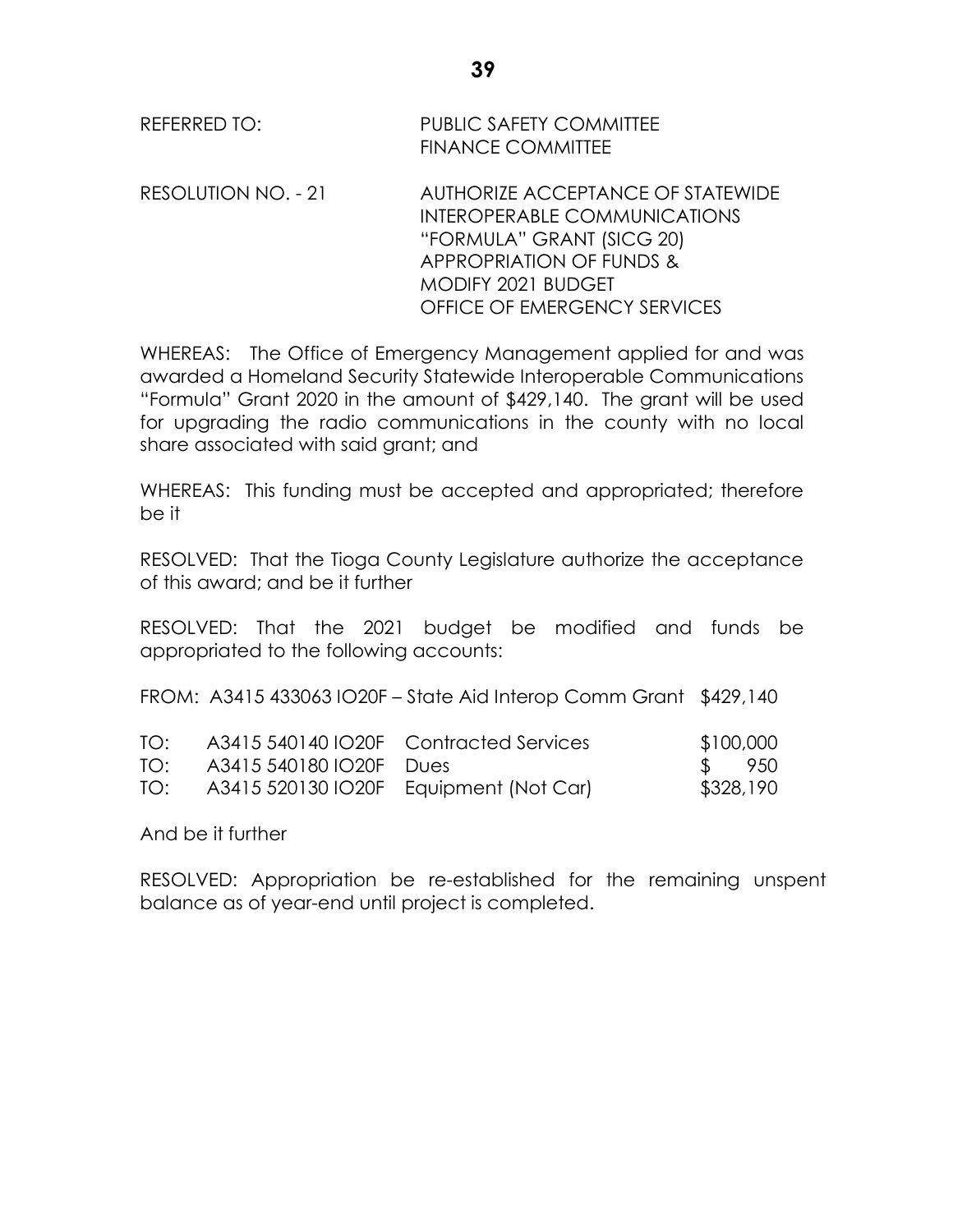| REFERRED TO: | <b>PUBLIC SAFETY COMMITTEE</b> |
|--------------|--------------------------------|
|              | <b>FINANCE COMMITTEE</b>       |

RESOLUTION NO. -21 AUTHORIZE ACCEPTANCE OF THE FLOYD HOOKER FOUNDATION GRANT AND MODIFY 2021 BUDGET

WHEREAS: The Probation Department applied and was awarded the Floyd Hooker Foundation grant in the amount of \$7,500.00; and

WHEREAS: This funding is for the Juvenile/Youth at Probation; therefore be it

RESOLVED: That the Tioga County Legislature authorizes the acceptance of this grant; and be it further

RESOLVED: That the 2021 budget be modified to reflect this grant and that this funding be receipted with the following accounts:

| Revenue Account: A3140 427050 | \$7,500.00 |
|-------------------------------|------------|
|                               |            |

Expense Account: A3140 540487 \$7,500.00

And be it further

RESOLVED: Appropriations be re-established for the remaining unspent balance as of year-end until projects are completed.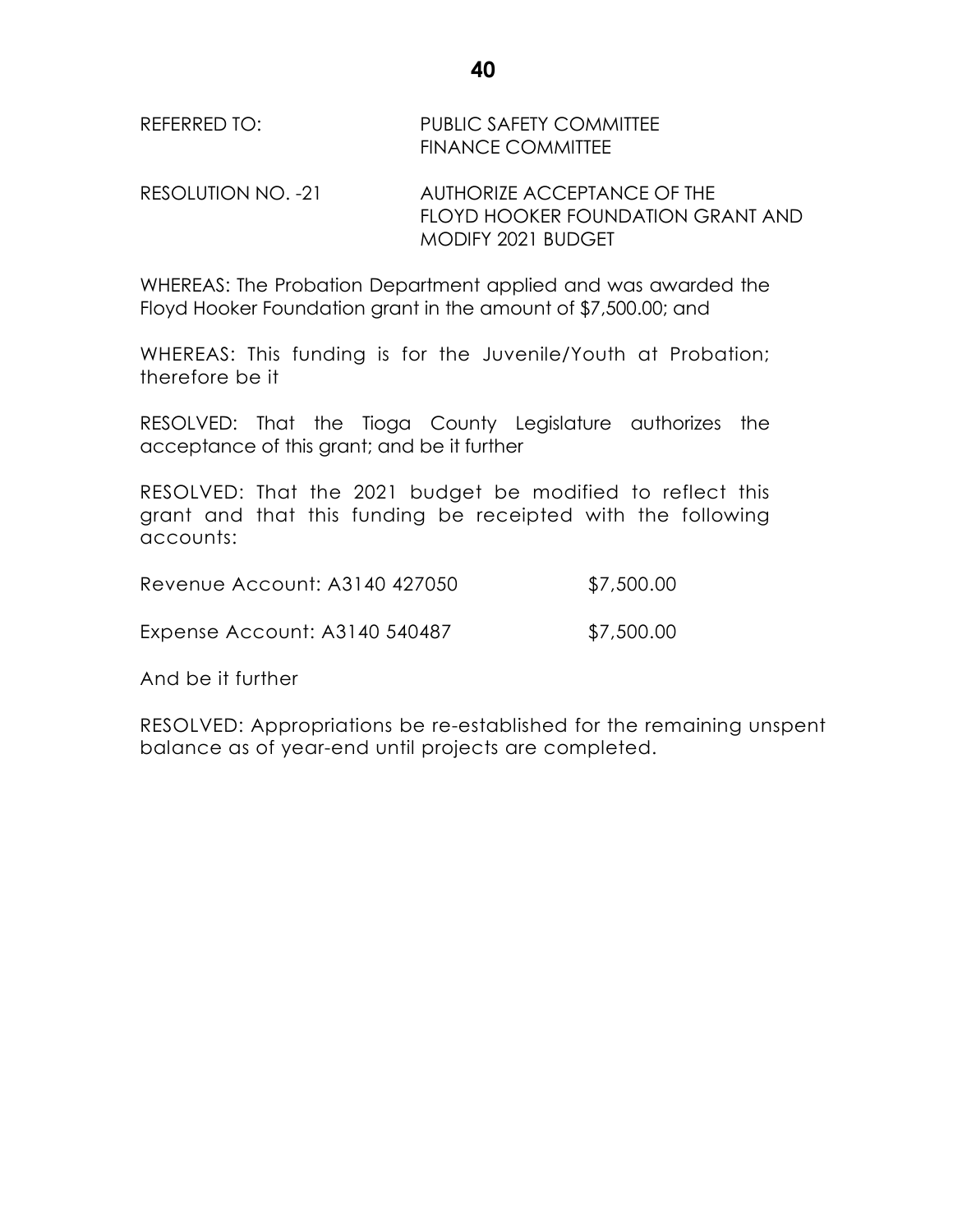RESOLUTION NO. -21 RESOLUTION TO RENEW CONSULTANT CONTRACT FOR HAZARD MITIGATION PLAN COORDINATOR FOR 2022

WHEREAS: Per resolution 193-12 and resolution 218-13, the Tioga County Legislature contracted with the Tioga County Soil & Water Conservation District to perform the Hazard Mitigation Plan Coordinator services based on a mutually agreeable work plan with specific tasks; and

WHEREAS: The Tioga County Planning Department continues to lack existing capacity to perform these FEMA-required services; and

WHEREAS: The Tioga County Planning Department has sufficient funds in the 2022 budget to cover these expenses, in the amount of \$20,000 from Planning Appropriation account A8020 540140; therefore be it

RESOLVED: That the Tioga County Legislature does hereby authorize the renewal of said contract with Tioga County Soil & Water Conservation District, to perform Hazard Mitigation Coordinator services from January 1 - December 31, 2022, not to exceed \$20,000 from Planning Appropriation account A8020 540140, and authorizes the Tioga County Legislative Chair to sign all related contract paperwork, contingent upon review and approval of the County Attorney.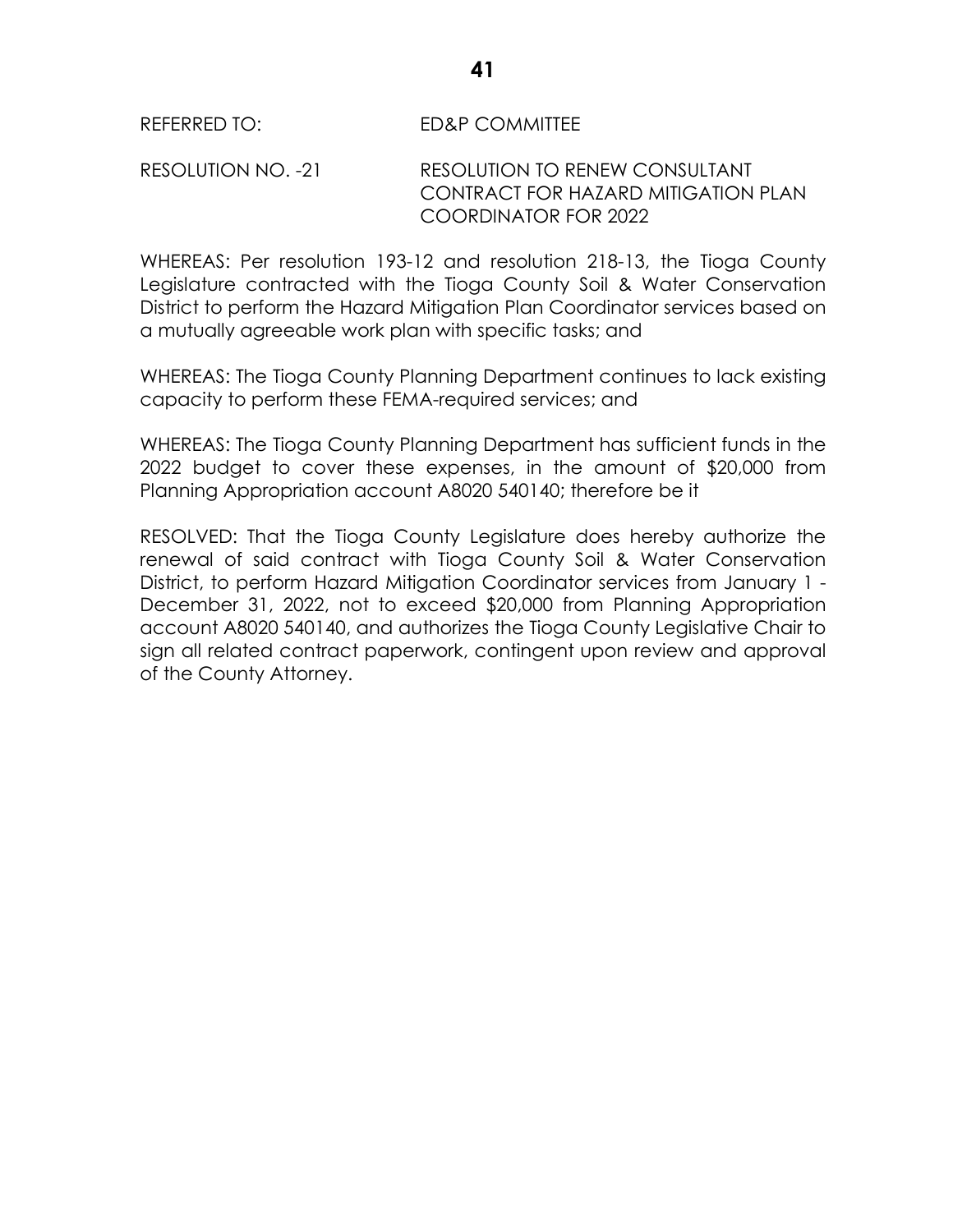RESOLUTION NO. -21 ENTER INTO CONTRACT WITH TWIN TIERS DRUG & ALCOHOL TESTING, LLC FOR CDL DRUG AND ALCOHOL TESTING

**42**

WHEREAS: Federal law requires random drug and alcohol testing of CDL drivers performing "safety sensitive" tasks; and

WHEREAS: Tioga County has coordinated with towns and villages within Tioga County to have testing done by an outside agency; and

WHEREAS: Tioga County has received a proposal from Twin Tiers Drug & Alcohol Testing, LLC to perform this service; therefore be it

RESOLVED: That the Tioga County Legislature authorizes the Chair of the Legislature to enter into a one-year contract for 2022 with Twin Tiers Drug & Alcohol Testing, LLC to perform this service at the rates indicated:

Complete DOT/Non-DOT Random Testing Program:

- Random Selection of Employees Calculated Quarterly (50% for drug, 10% for alcohol)
- All Random Drug & Alcohol Tests performed quarterly on-site
- Record Management
- DOT Audit Assistance
- Regulatory Updates
- MIS Reports
- Collection Site Management
- Supervisor Training
- Laboratory and MRO Set-up with own Laboratory Account
- Online Access to Reporting 24 hours a day
- Online Order of Pre-employment, Follow-up, or Return to Duty Testing
- Training to Navigate Online Portal
- Assistance with Mediation Between MRO and DER
- Over 50 years of collective DOT knowledge

Additional Charges: Pre-employment, post-accident, reasonable suspicion, follow-up, or return to duty tests:

Normal Business Hours:

- Quest Diagnostics/Medical Facilities, Hospitals, etc.: \$65.00 per test Breath alcohol test (in office or on-site): \$40.00 per test
- Drug Test On-site:  $$60.00 \text{ per test}$

• Scheduled On-site fee  $$150.00$  one-time fee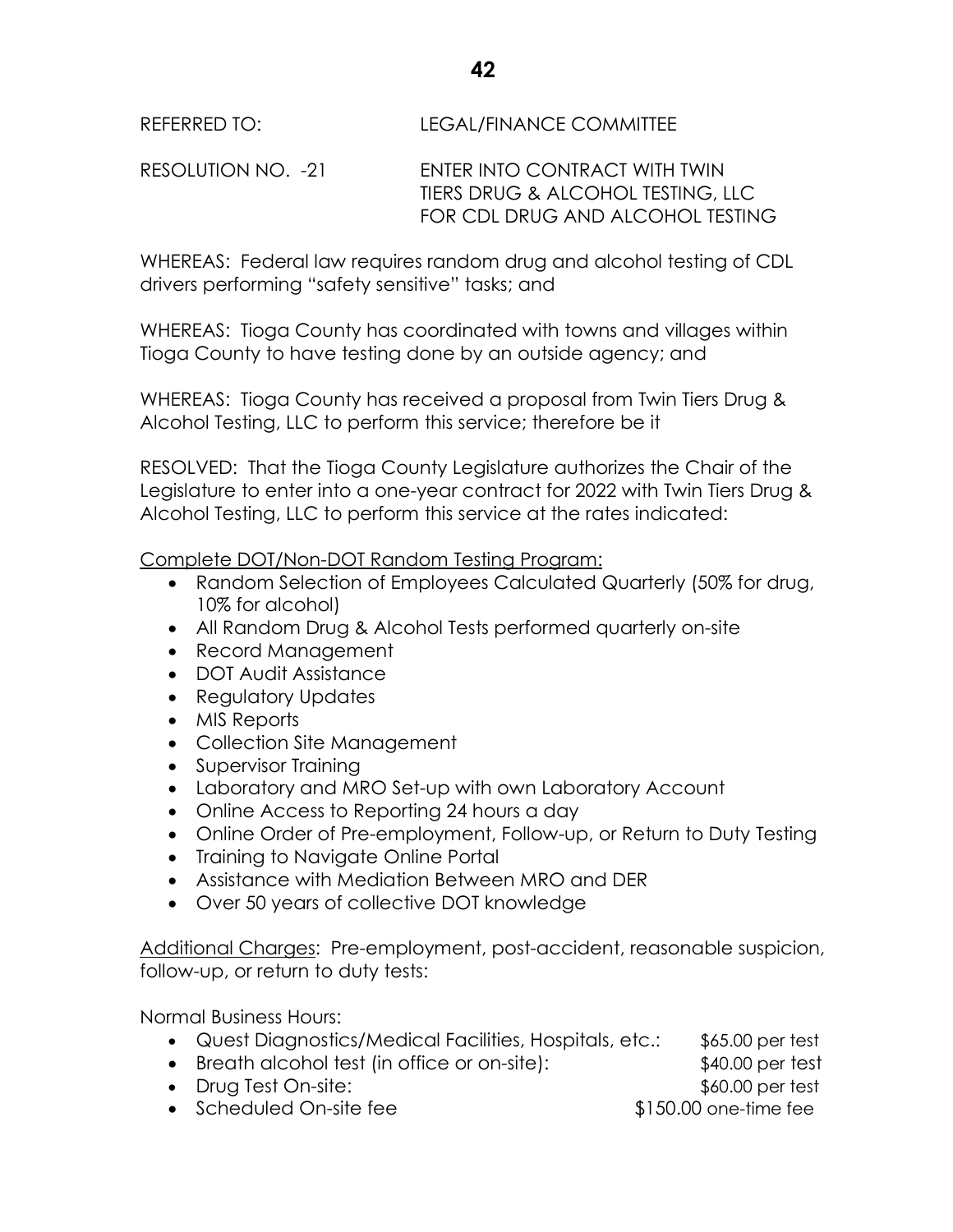Emergency and After Hours:

- 
- After hours fee:  $$25.00$  per test
- Holiday fee: \$25.00 per test
- Shy Bladder fee:  $$1.00$  per minute
- 

 Emergency On-site fee: \$150.00/hr. with 2 hr. minimum • Wait fee: \$1.00 per minute

Split Specimen Testing (re-test of positive specimen by another SAMHSA certified lab). Includes shipping and maintenance of chain of custody; only when requested by employee within 72 hours of MRO's notification: \$200.00 per test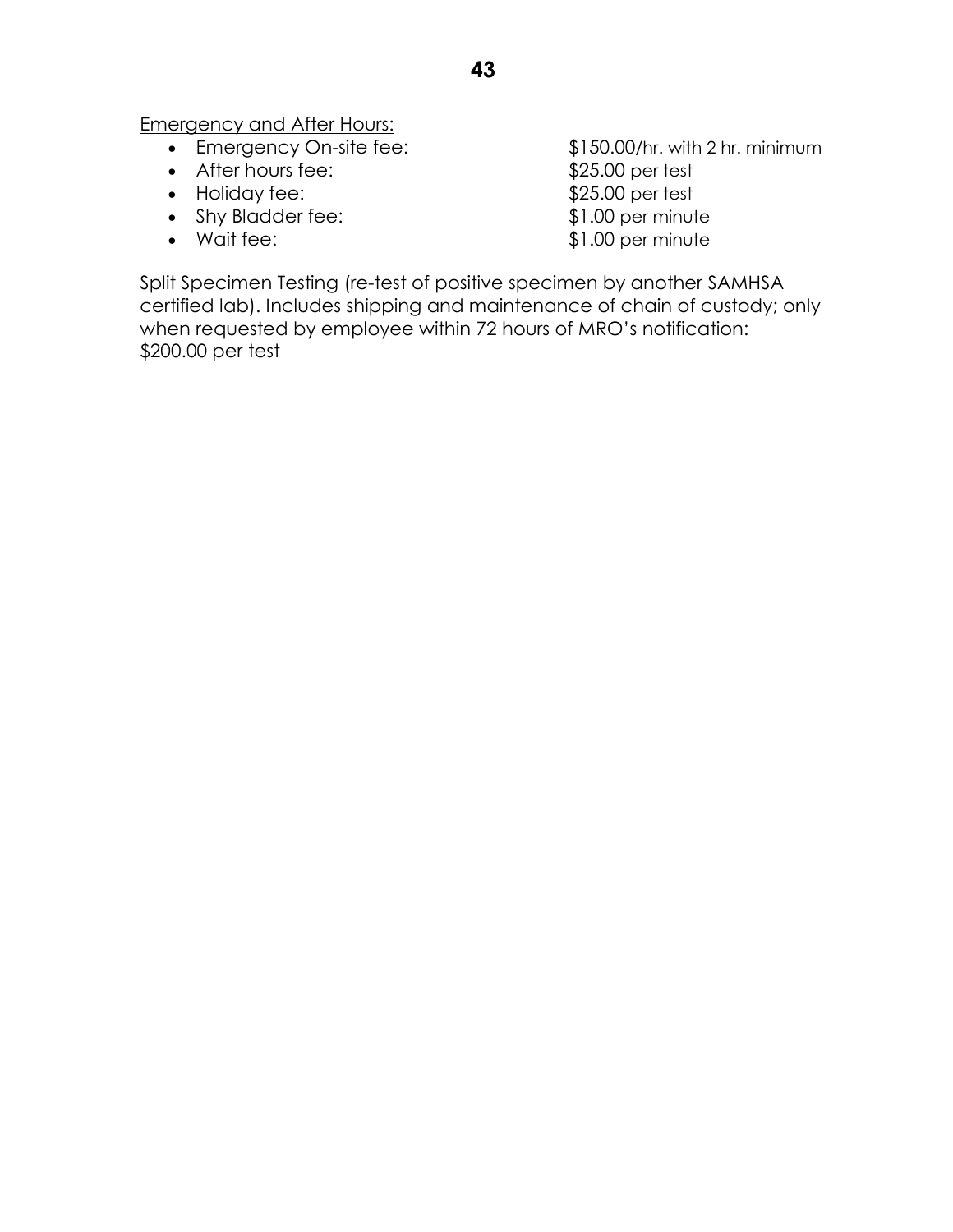REFERRED TO: PUBLIC SAFETY COMMITTEE

RESOLUTION NO. -21 RESOLUTION TO CONTINUE APPROVAL FOR CONTRACT BETWEEN THE TIOGA COUNTY PROBATION DEPT. AND CAYUGA COUNSELING SERVICE, INC.

WHEREAS: Raise the Age mandates and changes made to 9 NYCRR 356 and 9 NYCRR 359 require Probation Departments to offer a variety of Alternative to Detention and Pre-Dispositional Supervision programming for both Juvenile Delinquents and Raise the Age Youth based on their risk level. The services provided must be proven evidence based services or promising evidence based services; and

WHEREAS: Tioga County Probation would like to continue to contract with Cayuga Counseling Service, Inc. to provide promising evidence based services to Probation involved youth. This program will provide both Alternative to Detention programing and Pre-Dispositional Supervision programing for youth in Youth Part Court, Family Court or Intake and Diversion Services at Probation; and

WHEREAS: In 2020, the County Legislature approved a contract with Cayuga Counseling Service, Inc. to provide 8 slots of juvenile specialized supervision to reduce the County's need for expensive specialized secure detention, secure and non-secure detention and the newly mandated Pre-Dispositional Supervision; and

WHEREAS: The cost of the contact is \$72,509.81 for twelve months. The County received RTA funding for this program for 2020 and the Probation Department will list the program in the next application for Raise the Age funding when it is available; therefore be it

RESOLVED: That the Tioga County Probation Director is approved to continue to contract with Cayuga Counseling Service, Inc. in 2022 to provide Alternative to Detention and Pre-Dispositional Supervision programming for both Juvenile Delinquents and Raise the Age Youth.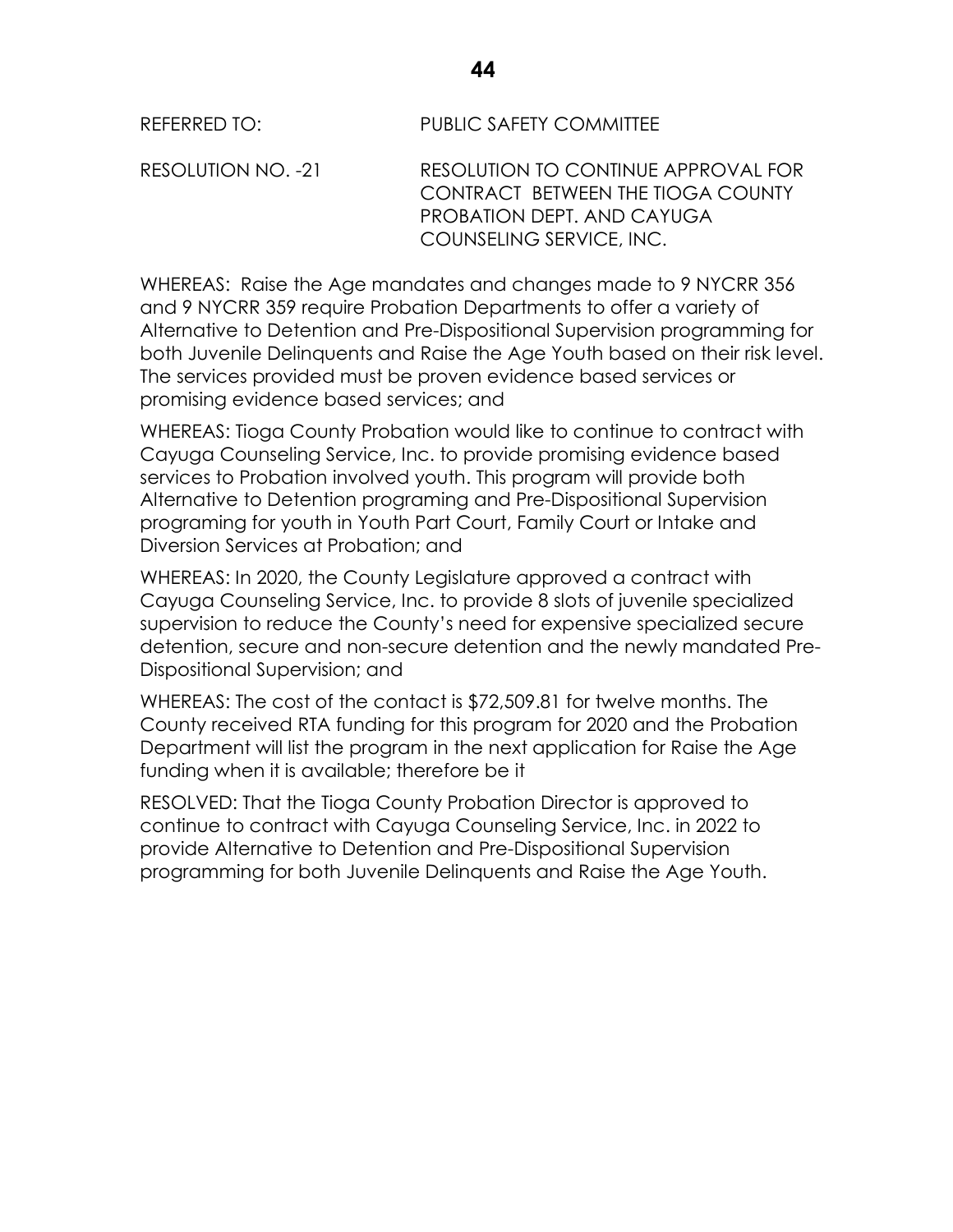REFERRED TO: PUBLIC SAFETY COMMITTEE

RESOLUTION NO. -21 RESOLUTION TO APPROVE A CONTRACT BETWEEN THE TIOGA CO. PROBATION DEPT. & THE FAMILY AND CHILDREN'S COUNSELING SERVICES TO PROVIDE ADULT & JUVENILE SEXUAL OFFENDER ASSESSMENT AND TREATMENT SERVICES IN THE JOURNEY PROJECT

WHEREAS: The Legislature approved a contract between Tioga County Probation Department and The Family and Children's Society for the provision of adult and juvenile sex offender treatment in 2019; and

WHEREAS: The Family and Children's Society contract with Tioga County Probation provides for a total of 21 sexual offender slots as follows: 15 adult assessment and treatment slots; 10 adult safety monitor education slots; 6 juvenile offender assessment and treatment slots and 10 parent safety monitor education slots for a cost of \$123,840 annually; therefore be it

RESOLVED: That the Probation Director is approved to contract in 2022 with The Family and Children's Society to provide adult sexual offender assessment and treatment, juvenile sexual offender assessment and treatment and educational sessions for adult supervisors and parent supervisors in the amount of \$123,840 annually.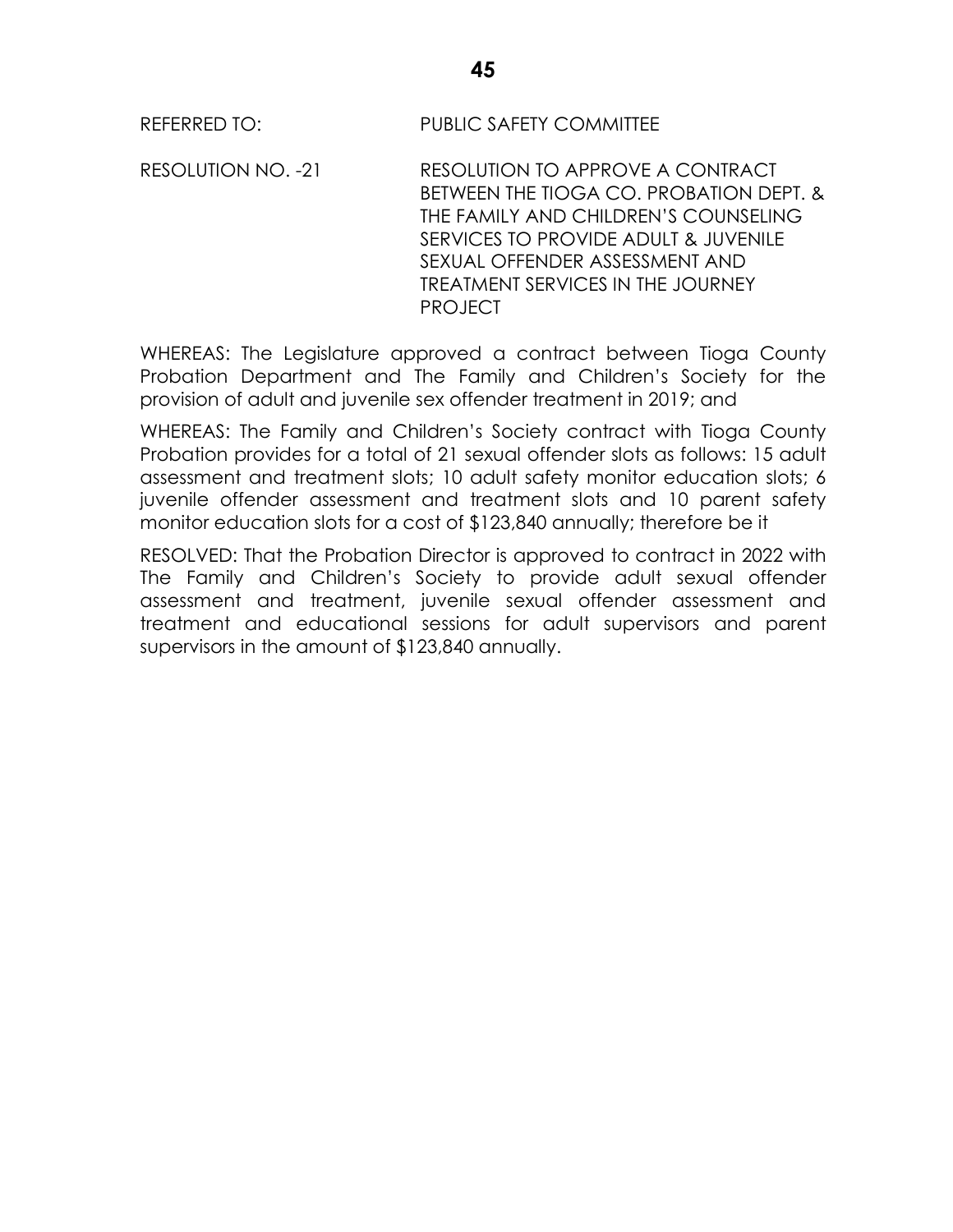RESOLUTION NO. -21 RESOLUTION TO APPROVE A CONTRACT BETWEEN THE TIOGA COUNTY PROBATION DEPT. AND ASCENTEC HOLDINGS LLC

WHEREAS: The Legislature has previously approved a contract between the Probation Department and Ascentec Holdings, LLC company for the use of Electronic Monitoring Mobile App and Services called vCheck24 to be used with youth and adults as an alternative to incarceration or an alternative to detention; and

WHEREAS: The Probation Department initiated a contract for electronic monitoring mobile app and services from Ascentec Holdings, LLC at the cost of \$0.75 per day per client, and this contract may be auto-renewed yearly per the written contract; and

WHEREAS: The NYS Office of Children and Family Services (OCFS) has directed every county to create Alternative to Detention programing and Tioga County Probation has utilized Electronic Monitoring as an Alternative to Detention and is part of Tioga's STSJP funding request to NYS OCFS and part of the Tioga County Raise the Age Comprehensive Plan that such services should be available to youth; and

WHEREAS: Tioga County Probation has budgeted funds for Electronic Monitoring services in the amount of \$4,000 in account number A3142 540140; therefore be it

RESOLVED: That the Tioga County Probation Director is approved to contract with Ascentec Holdings, LLC to use their mobile app called vCheck 24 to provide Electronic Monitoring for adults and juveniles to the Probation Department as part of the County's Alternative to Incarceration and Alternative to Detention programming.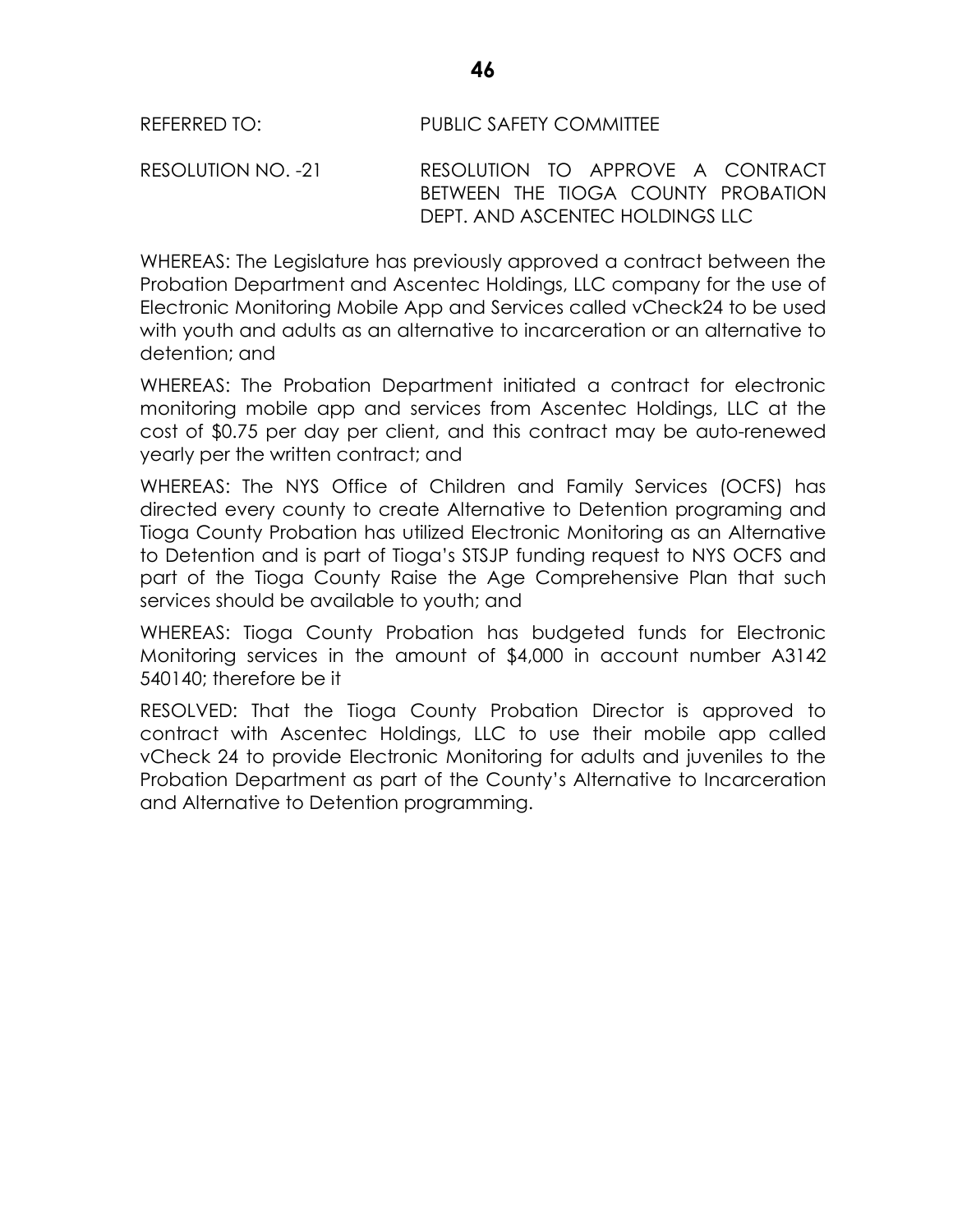RESOLUTION NO. -21 RESOLUTION TO APPROVE STSJP CONTRACT FOR SFY 2021-2022 PROBATION AS LEAD AGENCY FOR APPLICATION FOR FUNDING VIA STSJP

WHEREAS: The NYS Office of Children and Family Services (OCFS) has directed every County to create Alternative to Detention programing and since 2015 the Probation Department has been the Lead Agency for the County to apply for STSJP funding; and

WHEREAS: The funding is based on an approved OCFS contract for a maximum of \$40,000 and is set at a ratio of 62% state reimbursement – 38% county share for monies expended by the County for Alternative to Detention programing for Juvenile Delinquents. The Tioga County Legislature agrees to accept this reimbursement funding format; therefore be it

RESOLVED: That the Tioga County Legislative Chair is approved to contract with the Office of Children and Family Services for STSJP funding as follows:

Probation Department – Juvenile Delinquency Alternatives to Detention

| Reminder Call, Electronic Monitoring | \$19,766.00 |  |
|--------------------------------------|-------------|--|
| State Share                          | \$12,254.92 |  |
| County Share                         | \$7,511.08  |  |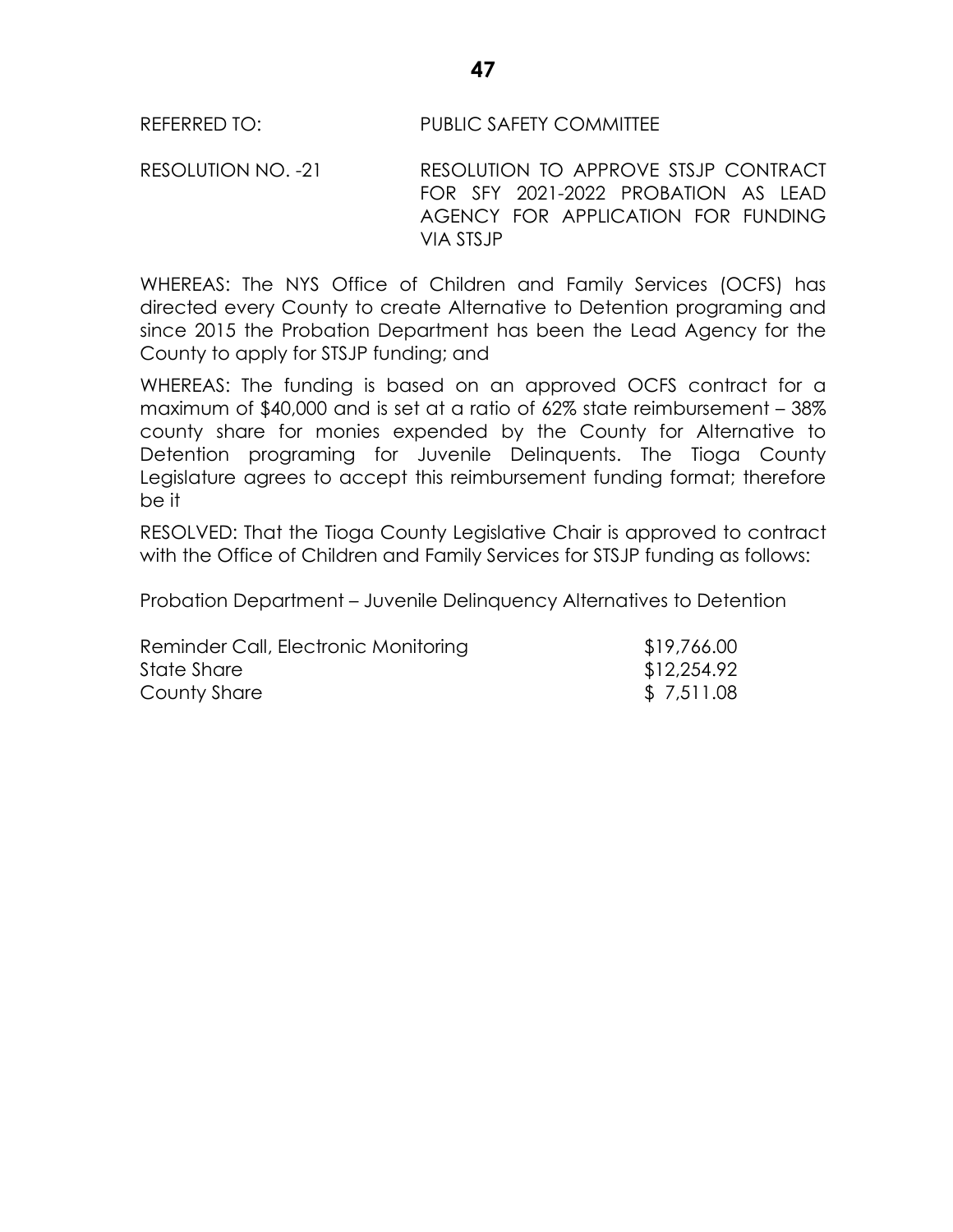| REFERRED TO:       | <b>ITCS COMMITTEE</b><br><b>FINANCE COMMITTEE</b>                                                                          |
|--------------------|----------------------------------------------------------------------------------------------------------------------------|
| RESOLUTION NO. -21 | AUTHORIZATION TO CONTRACT<br>WITH PICTOMETRY INTERNATIONAL<br><b>CORPORATION - ORTHO AND OBLIQUE</b><br><b>GIS IMAGERY</b> |

WHEREAS: The Tioga County Information Technology and Communication Services Department has a need to renew ortho and oblique imagery within the county Geospatial Information Systems toolset; and

WHEREAS: The Chief Information Officer would like to enter a multiple year contract with Pictometry International Corporation at a total cost of \$192,368.00 for the period of January 1, 2022 through December 31, 2026; and

WHEREAS: Funding will be provided using ARPA funds which will be allocated to account A1680.540140 (contracted services); therefore be it

RESOLVED: That the Chair of the County Legislature is authorized to execute a contract between Tioga County and Pictometry International Corporation upon review by the County Attorney.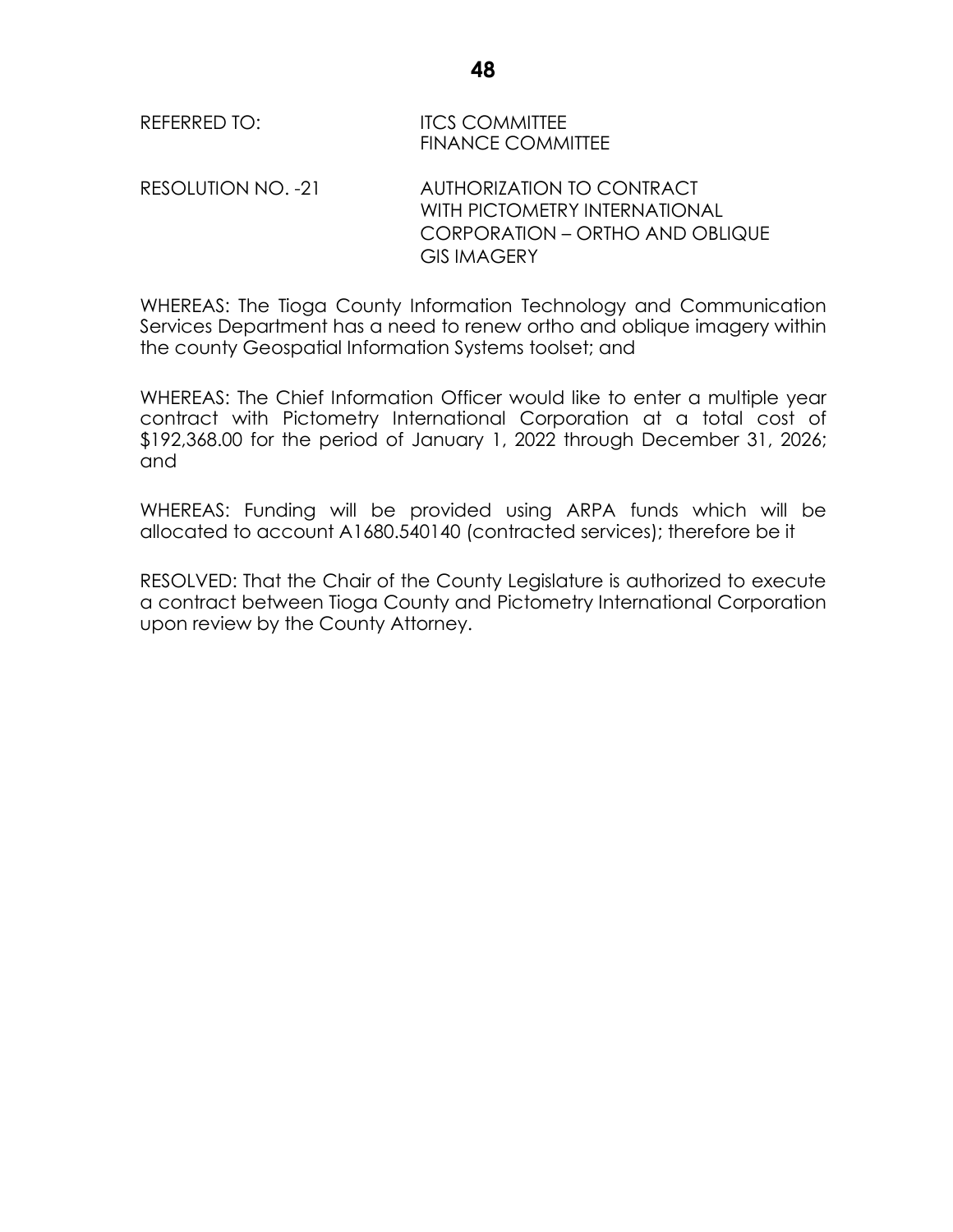#### REFERRED TO: PERSONNEL COMMITTEE

#### RESOLUTION NO. -21 AUTHORIZE CONTRACT RENEWAL CSEA EBE MEMBER PLUS

WHEREAS: Resolution #276-11 authorized a contract with CSEA Benefit Fund to administer vision and dental plans for CSEA and Non-Union employees, now named CSEA EBF Member Plus; and

WHEREAS: The dental and vision plans are contractual benefits for CSEA employees, and on November 9, 2021 the Tioga County Legislature ratified the CSEA contract through 2024; therefore be it

RESOLVED: That the Chair of the Legislature is hereby authorized to sign a contract, subject to review by the County Attorney, with CSEA EBF Member Plus for the purpose of facilitating the dental and vision plans for the period of January 1, 2022 – December 31, 2024.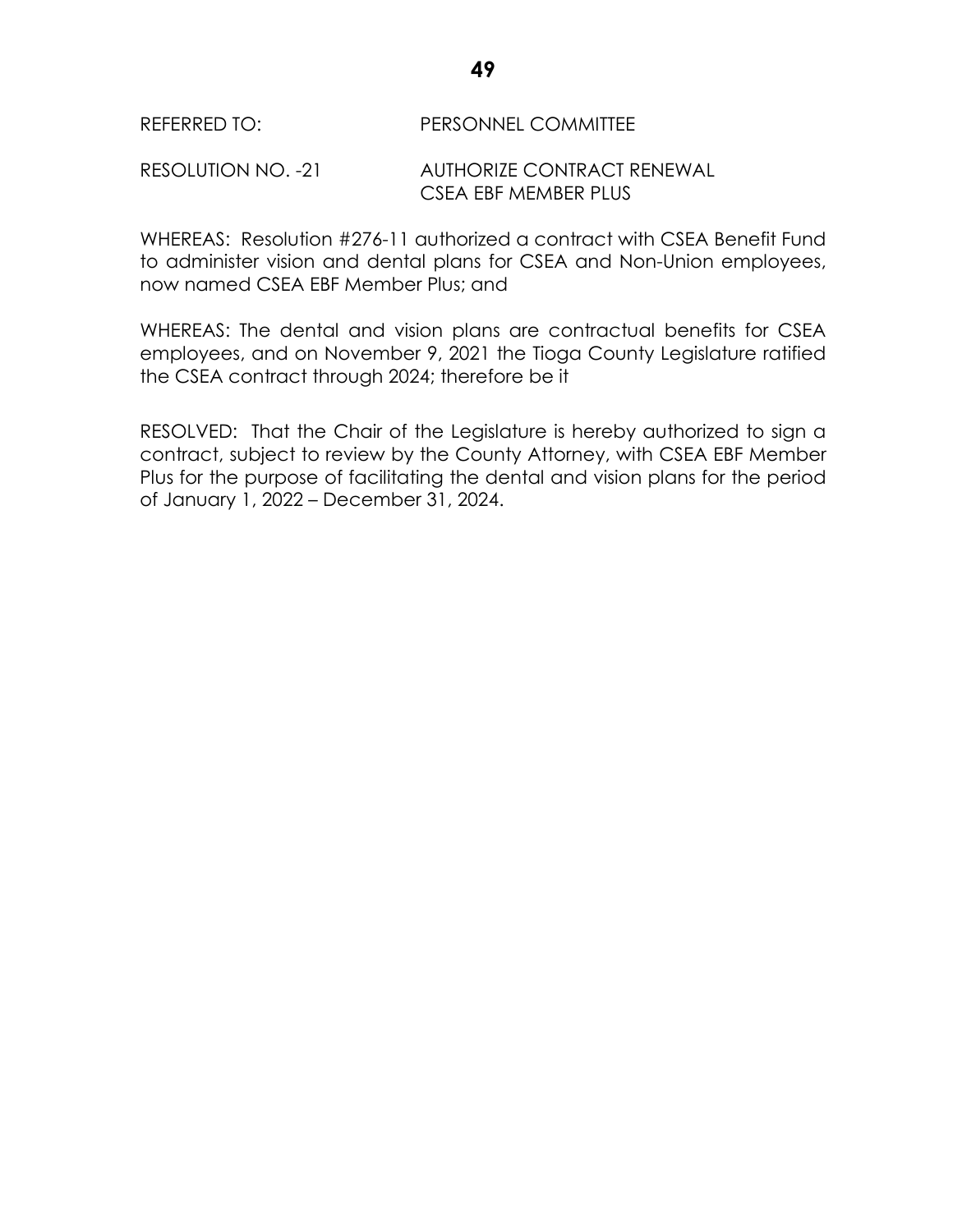RESOLUTION NO. -21 AUTHORIZING LEGISLATIVE CHAIR SIGNATURE ON NY TIOGA I, LLC AND NY TIOGA II, LLC PAYMENT IN LIEU OF TAX AGREEMENTS

WHEREAS: NY Tioga I, LLC and NY Tioga II, LLC have submitted a Notice of Intent to the Town of Tioga that it plans to build and operate a "Solar Energy System" with an expected total capacity of approximately 5.0 Megawatts AC and 2.2 Megawatts AC respectively; and

WHEREAS: Both projects are situated at 443 Glenmary Drive, tax map # 117.00-1-80.1, Town of Tioga, County of Tioga, State of New York; and

WHEREAS: The Taxing Jurisdiction is defined as the Town of Tioga, the Owego Apalachin Central School District and the County of Tioga; and

WHEREAS: The Taxing Jurisdiction has not opted out of Real Property Tax Law (RPTL) Section 487; and

WHEREAS: The Taxing Jurisdiction has indicated its intent to require Payment in Lieu of Taxes (PILOT) Agreements with NY Tioga I, LLC and NY Tioga II, LLC; and

WHEREAS: Pursuant to RPTL 487, the Taxing Jurisdiction has agreed to place the project as exempt upon the assessment rolls of the Taxing Jurisdiction; and

WHEREAS: NY Tioga I, LLC and NY Tioga II, LLC have agreed to make annual lump sum payments to the Taxing Jurisdiction in lieu of real property taxes for a period of fifteen (15) consecutive fiscal tax years; and

WHEREAS: Said fifteen (15) year term shall commence on the first taxable status date selected by NY Tioga I, LLC and NY Tioga II, LLC following the commencement of the construction of the project, and shall end by the fifteenth fiscal year following; and

WHEREAS: The first annual payment shall be in the aggregate amount of \$4,000 per built out Megawatt AC of capacity, and thereafter annual payments shall escalate by one and one half percent (1.5 %) per year; and

WHEREAS: The annual payments for the Taxing Jurisdiction shall be made payable to the Town of Tioga and mailed to the Town of Tioga and are due no later than January 15<sup>th</sup> of each year; and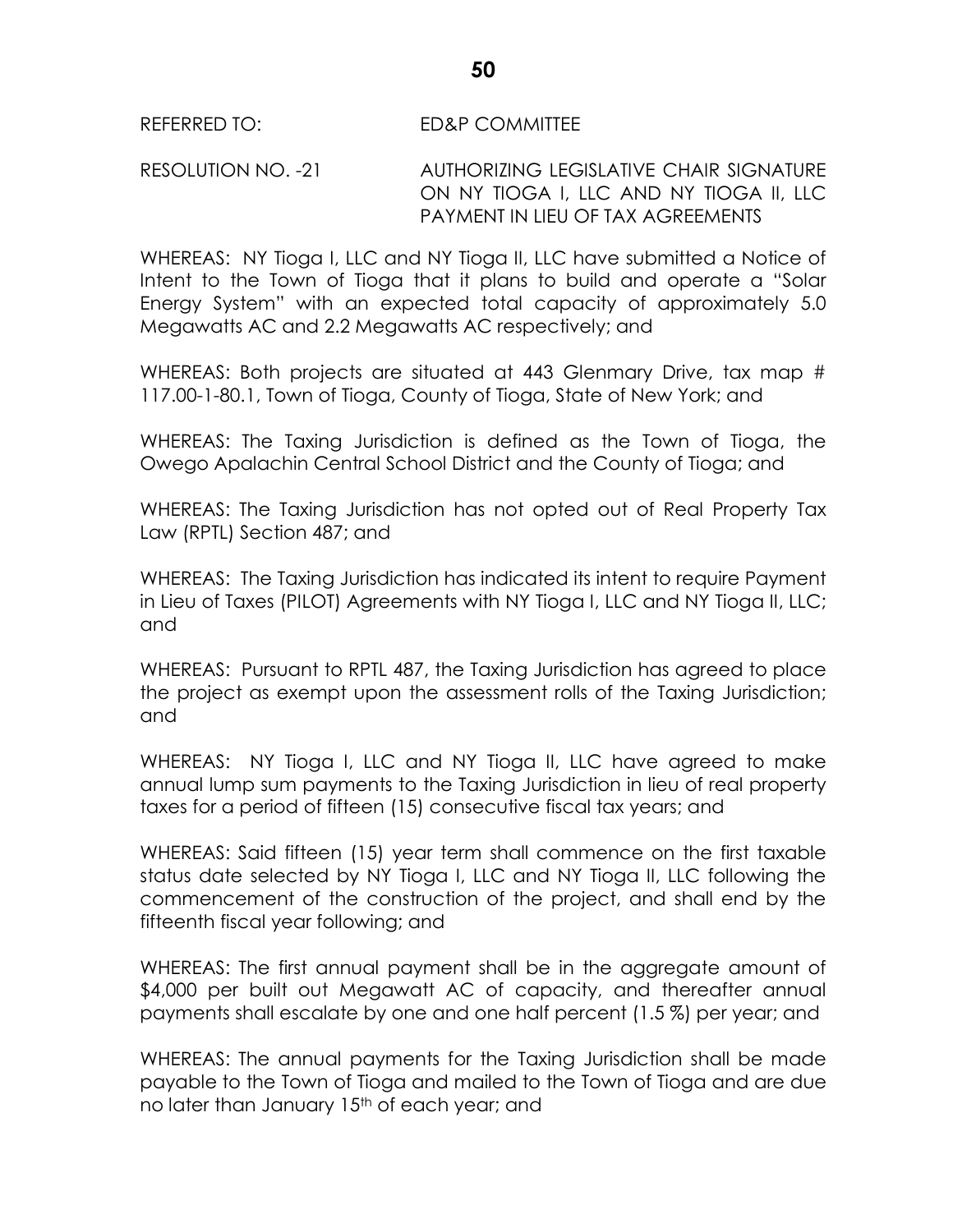WHEREAS: The Town of Tioga shall be responsible for distributing the annual payments to the Owego Apalachin Central School District and the County of Tioga; and

WHEREAS: The Taxing Jurisdictions have agreed that the said payments shall be disbursed to the Town of Tioga, Owego Apalachin Central School District and County of Tioga in equal portions; therefore be it

RESOLVED: That the Tioga County Legislature agrees to authorize the Legislative Chair to sign the Payment in Lieu of Tax Agreement between NY Tioga I, LLC and NY Tioga II, LLC, and the Town of Tioga, Owego Apalachin Central School District and Tioga County.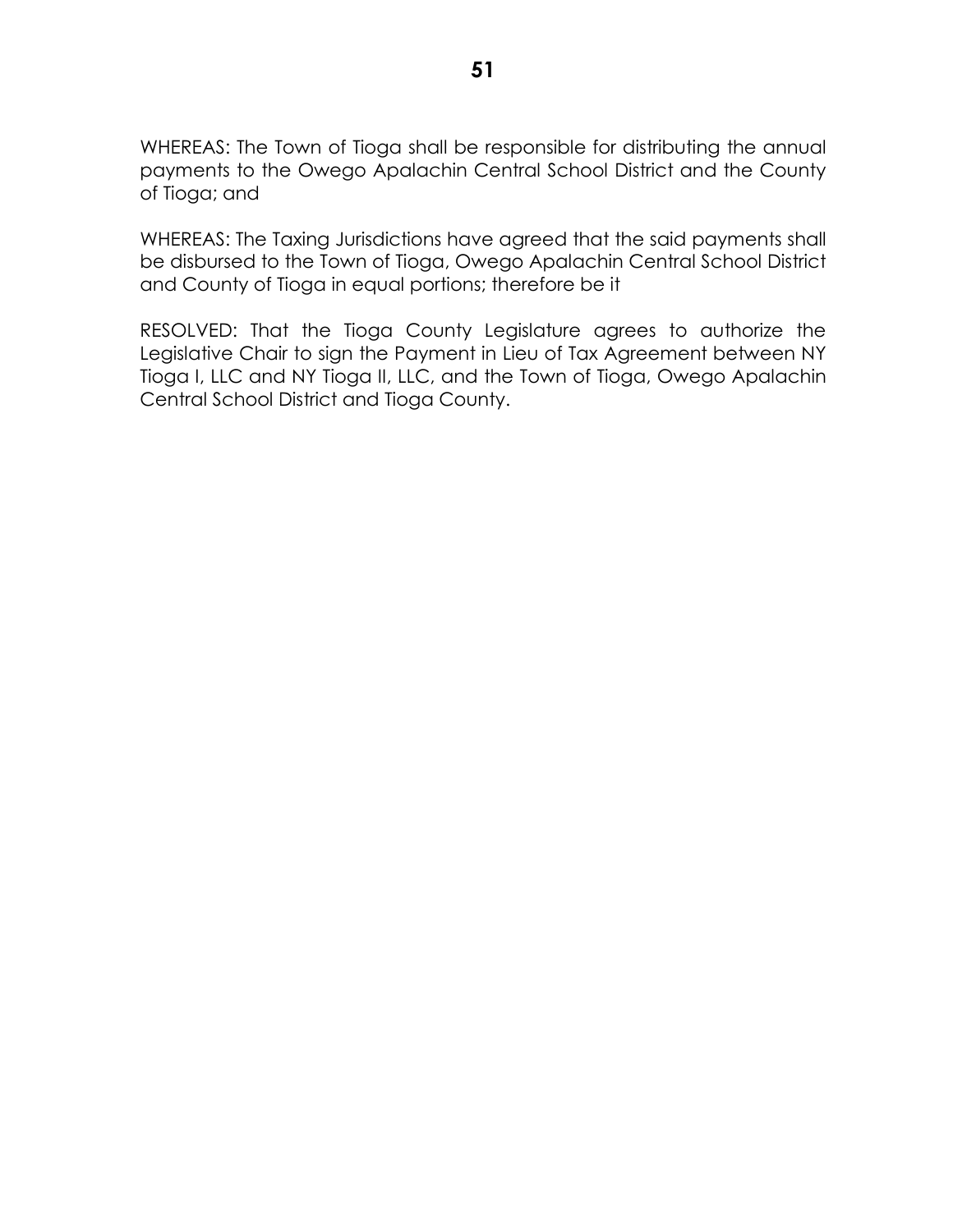# REFERRED: ED&P COMMITTEE FINANCE COMMITTEE

RESOLUTION NO. -21 RESOLUTION AUTHORIZING AND APPROVING THE RETAINAGE OF COVID-19 EMERGENCY RELIEF LOAN PROGRAM LATE FEES BY THE TIOGA COUNTY INDUSTRIAL DEVELOPMENT **AGENCY** 

WHEREAS: By way of Resolution 96-20 the Tioga County Legislature authorized the use of revolved US Department of Housing and Urban Development for Community Development Block Grant, Small Cities program monies in the amount of \$475,000 for the establishment of a COVID-19 Emergency Relief Loan Program; and

WHEREAS: By way of the same Resolution the Tioga County Legislature authorized the Tioga County Industrial Development Agency (TCIDA) to administer said program on behalf of the County as outlined in the COVID-19 Emergency Relief Loan Program Scope of Work; and

WHEREAS: COVID-19 Emergency Relief Loan Program guidelines call for a late fee to be collected when a payment is more than ten (10) days late; and

WHEREAS: To date the TCIDA has collected a total of \$238.15 in COVID-19 Emergency Relief Loan Program late fees; and

WHEREAS: The Tioga County Legislature has received a request from the TCIDA Executive Administrator to authorize the TCIDA to retain all late

fees associated with the program for the TCIDA's administration of the program on behalf of the County; therefore be it

RESOLVED: That the Tioga County Legislature hereby authorizes and approves TCIDA to retain all late fees collected in association with the administration of the COVID-19 Emergency Relief Loan Program.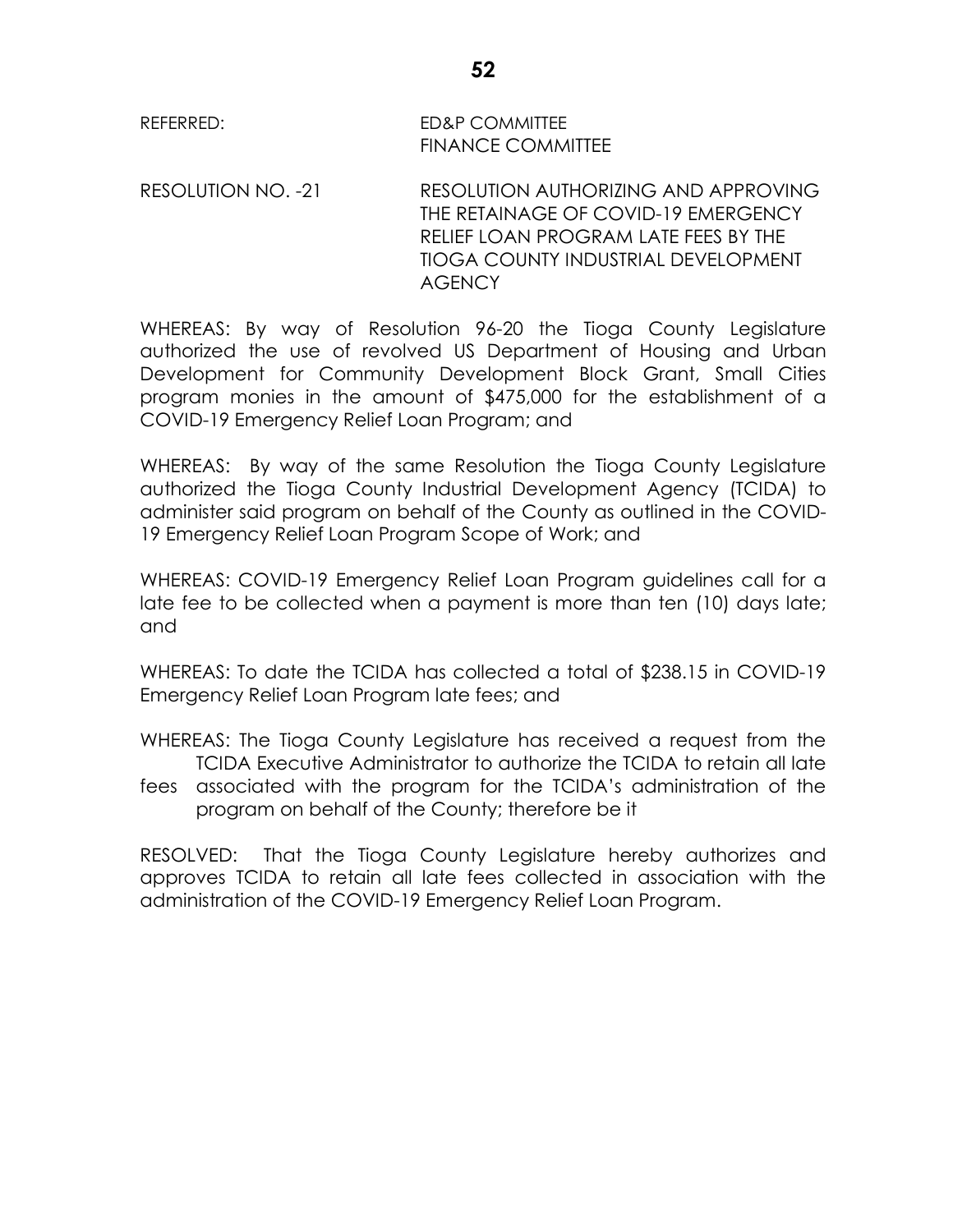# REFERRED TO: PERSONNEL COMMITTEE

## RESOLUTION NO -21 ESTABLISH RETIREE HEALTH INSURANCE CONTRIBUTIONS

WHEREAS: Retirees who qualified to pay 0% of individual health insurance in accordance with Section IV.B.1.c. of the Employee Handbook Policy "Orientation/ Exit Interviews / Recruitment/ Retirement" (formerly Policy # 3) are currently not contributing toward their retiree coverage; and

WHEREAS: Due to continually rising health insurance costs, property tax cap, and other factors it is no longer feasible to offer these retirees free health insurance; therefore be it

RESOLVED: That any retiree as of the date of this resolution who qualified for free individual coverage in accordance with Section IV.B.1.c. shall contribute 3.25% of the monthly individual premium or \$20/month per individual policy, whichever is greater, effective January 1, 2022.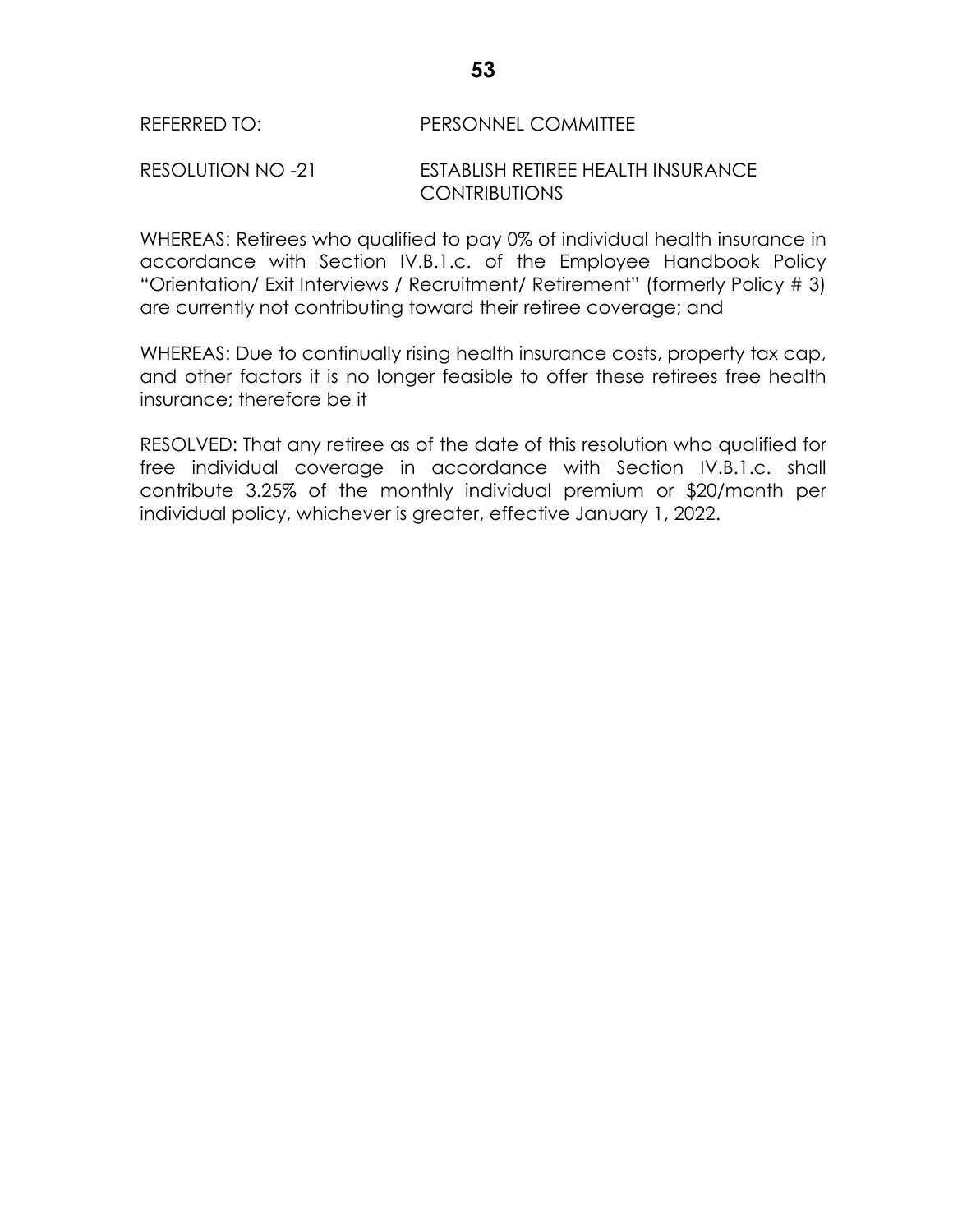REFERRED TO: PERSONNEL COMMITTEE

RESOLUTION NO. -21 AMEND RESOLUTION 176-94 AS AMENDED BY RESOLUTION 281-17, AS AMENDED BY RESOLUTION 276-20: MEDICARE REIMBURSEMENT

WHEREAS: Resolution 281-17 amended Resolution 176-94 to set the Medicare Part B reimbursement rate for eligible retirees at \$115 per month for the period of February 1, 2018 through January 31, 2021 to be reviewed every three years; and

WHEREAS: Resolution 276-20 held the Medicare Part B reimbursement rate for eligible retires at \$115 per month through January 31, 2022 to be reviewed in 2021; and

WHEREAS: The 2022 Medicare Part B premium that retirees will pay is an increase of approximately 27% since 2017; and

WHEREAS: Tioga County will achieve substantial savings with the 2022 retiree Medicare health insurance plan change; therefore be it

RESOLVED: That the Medicare Part B reimbursement rate for eligible retirees will increase to \$148.50 per month, 2021 Part B premium, for the period of February 1, 2022 through January 31, 2025; and be it further

RESOLVED: That the Legislature will review again in 2024; and be it further

RESOLVED: That this resolution shall amend Resolution 176-94 only as to the Medicare reimbursement portion of said Resolution.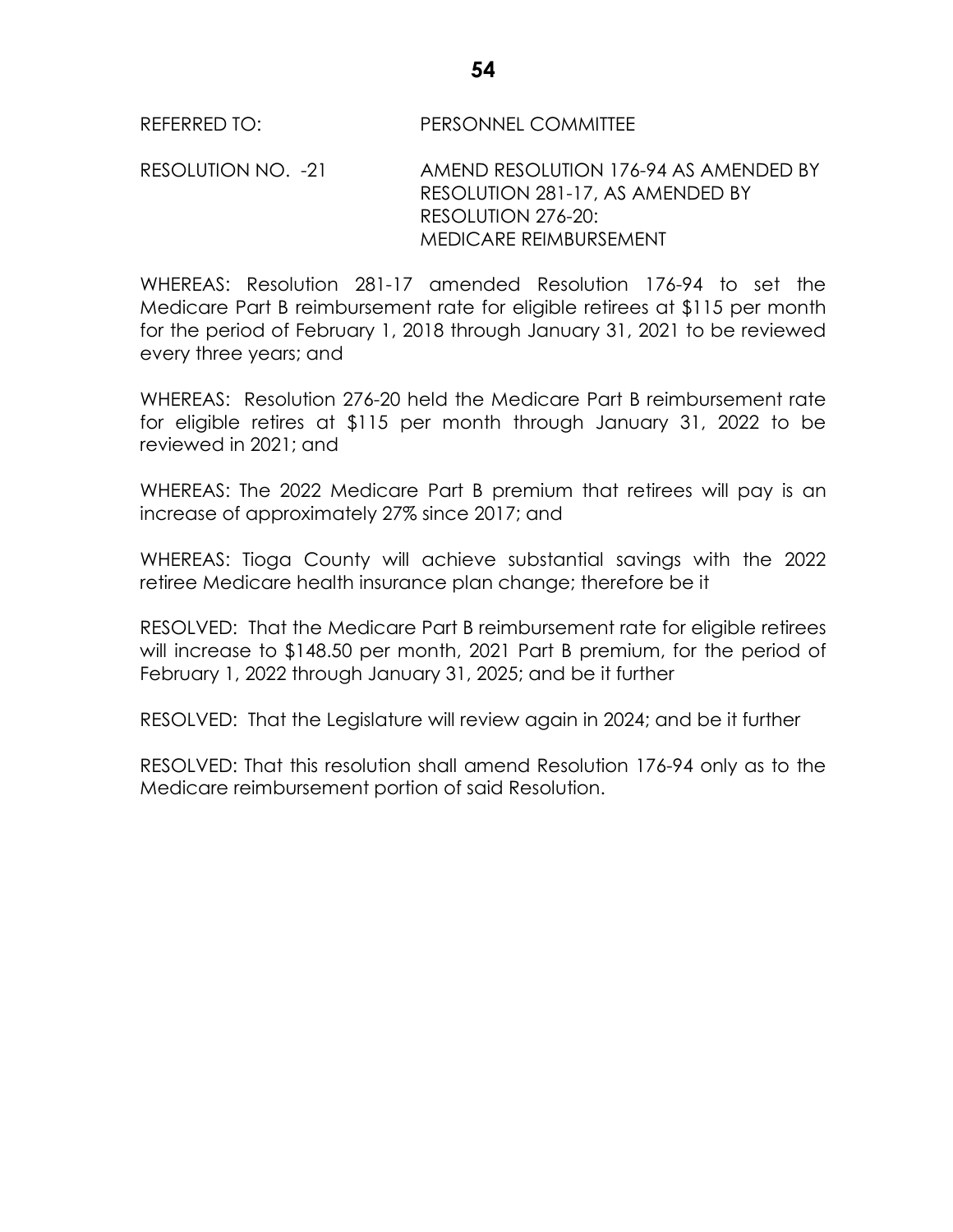| REFERRED TO: | <b>HEALTH &amp; HUMAN SERVICES COMMITTEE</b> |
|--------------|----------------------------------------------|
|              | <b>PERSONNEL COMMITTEE</b>                   |

RESOLUTION NO. -21 AUTHORIZE EXCEPTION TO EMPLOYEE HANDBOOK SECTION IV. PERSONNEL RULES – SUBSECTION J: NON-UNION VACATION

WHEREAS: Public Health has experienced significant and ongoing staffing coverage issues working throughout the COVID-19 pandemic; and

WHEREAS: The Employee Handbook Section IV. Personnel Rules - Subsection J. Non-Union Vacation Policy dictates the rules regarding vacation accruals and carry-over for Non-Union staff; and

WHEREAS: The Policy allows for carry-over of 20 days of vacation from one anniversary to the next; and

WHEREAS: Due to the responsibilities related to the ongoing response, a TCPH non-union employee has been unable to utilize their vacation time and is in jeopardy of losing earned vacation days; and

WHEREAS: Public Health requests that during this unique and exceptional pandemic circumstance this employee be granted exception and to cashin the vacation days in jeopardy of being lost; and

WHEREAS: Funds for this "cash-in" are available in the 2021 Public Health budget and are fully reimbursable without any County cost; therefore be it

RESOLVED: That the County Legislature hereby authorizes an exception to Employee Handbook Section IV. Personnel Rules – Subsection J. Non-Union Vacation Policy due to the current and ongoing pandemic, for Lisa McCafferty to cash-in 88 hours Vacation that are in excess of the allowable 20-day carryover on her anniversary date (December 14<sup>th</sup>) at an amount not to exceed \$4,500.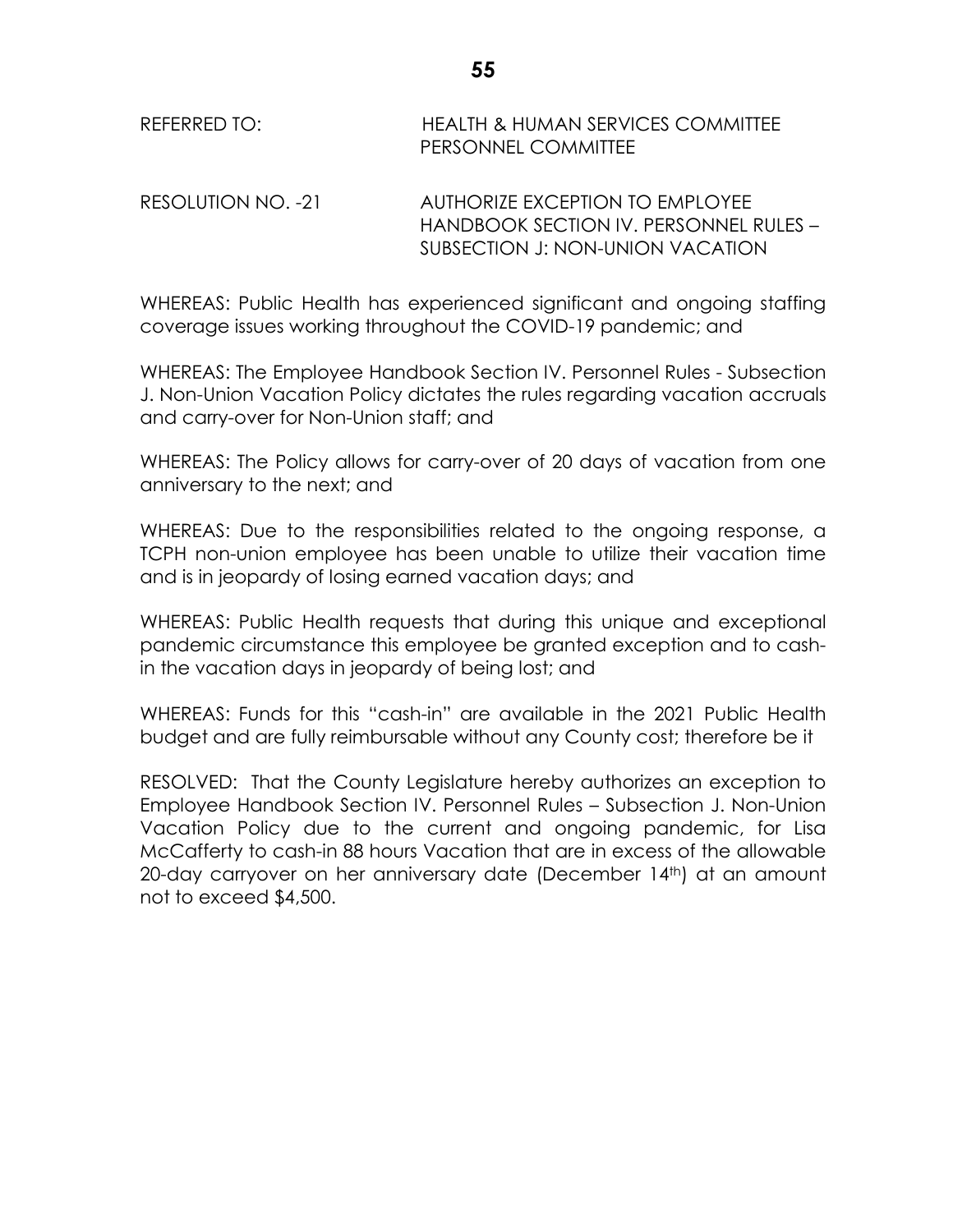| REFERRED TO: | LEGISLATIVE WORKSESSION    |  |
|--------------|----------------------------|--|
|              | <b>PERSONNEL COMMITTEE</b> |  |

RESOLUTION NO. -21 APPOINTMENT OF PART-TIME INFORMATION SECURITY OFFICER LEGISLATIVE OFFICE

WHEREAS: Tioga County Comprehensive Information Security Policy requires the Legislature to appoint annually, a part-time Information Security Officer who will be responsible for implementing and monitoring a consistent data security program; therefore be it

RESOLVED: That Susan Haskett shall be appointed to the part-time Information Security Officer position for 2022 and will be compensated at an annual rate of \$2,746.00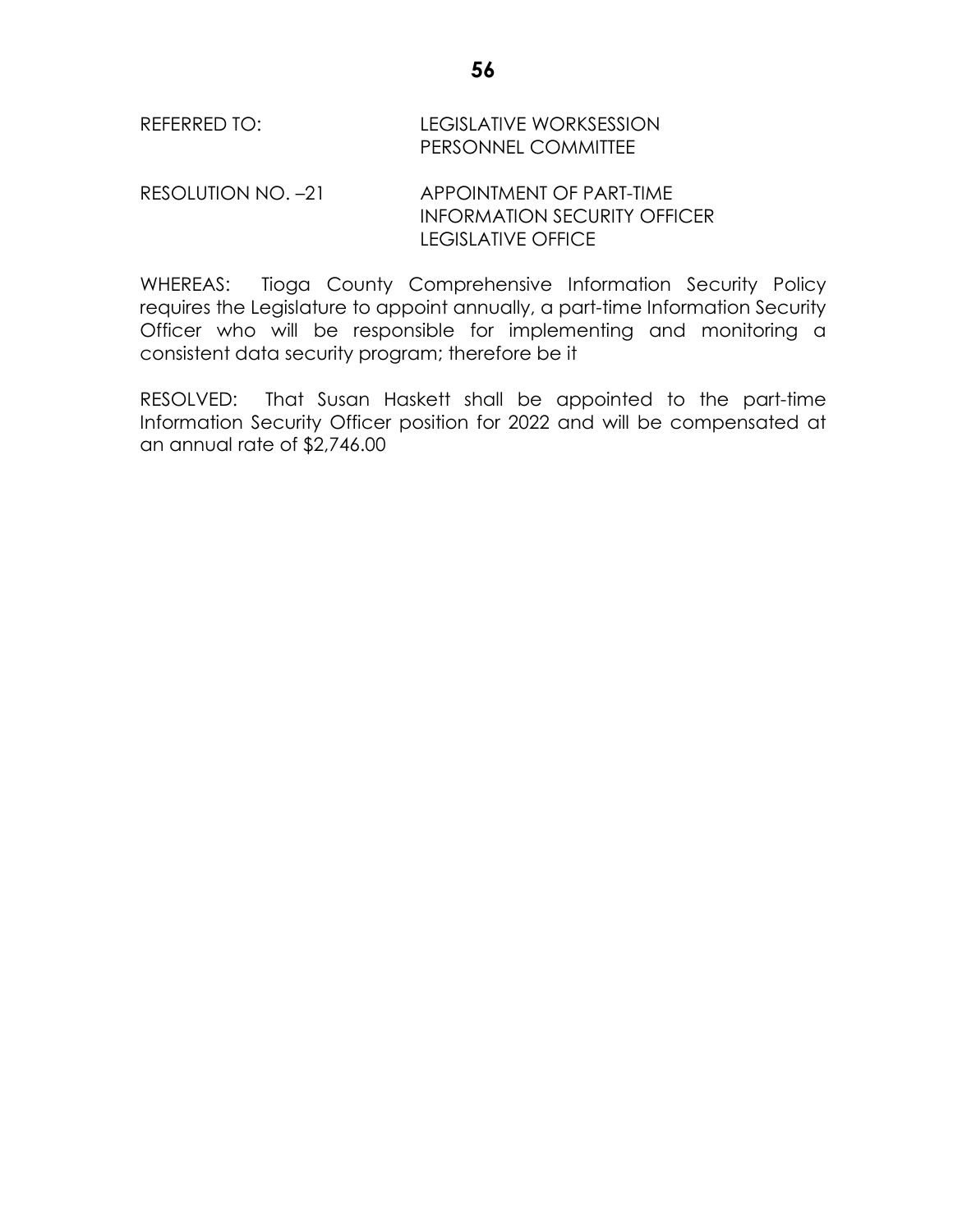| REFERRED TO:       | <b>HEALTH &amp; HUMAN SERVICES COMMITTEE</b><br>PERSONNEL COMMITTEE |
|--------------------|---------------------------------------------------------------------|
| RESOLUTION NO. -21 | AUTHORIZE CREATION OF FULL-TIME<br>LOCAL COORDINATOR POSITION       |
|                    | PUBLIC HEALTH DEPARTMENT                                            |

WHEREAS: Legislative approval is required to create positions within Tioga County; and

WHEREAS: Funding requirements from New York State have resulted in the immediate need for the Tioga County Public Health Department to create a full-time position to oversee contractual Public Health Fellows providing COVID related services to the citizens of Tioga County; and

WHEREAS: The Public Health Department has provided the Personnel Department with a job description approved by New York State to fulfill said duties; and

WHEREAS: Funding for the position is through the Epidemiology and Laboratory Capacity (ELC) Public Fellows grant that is to be appropriated under Resolution **L54** in December 2021; therefore be it

RESOLVED: That the Legislature approves the creation of a full-time Local Coordinator position at an annual salary of \$50,000 (Non-union) effective January 1, 2022; and be it further

RESOLVED: That the authorized full time head count shall increase from 30 to 31.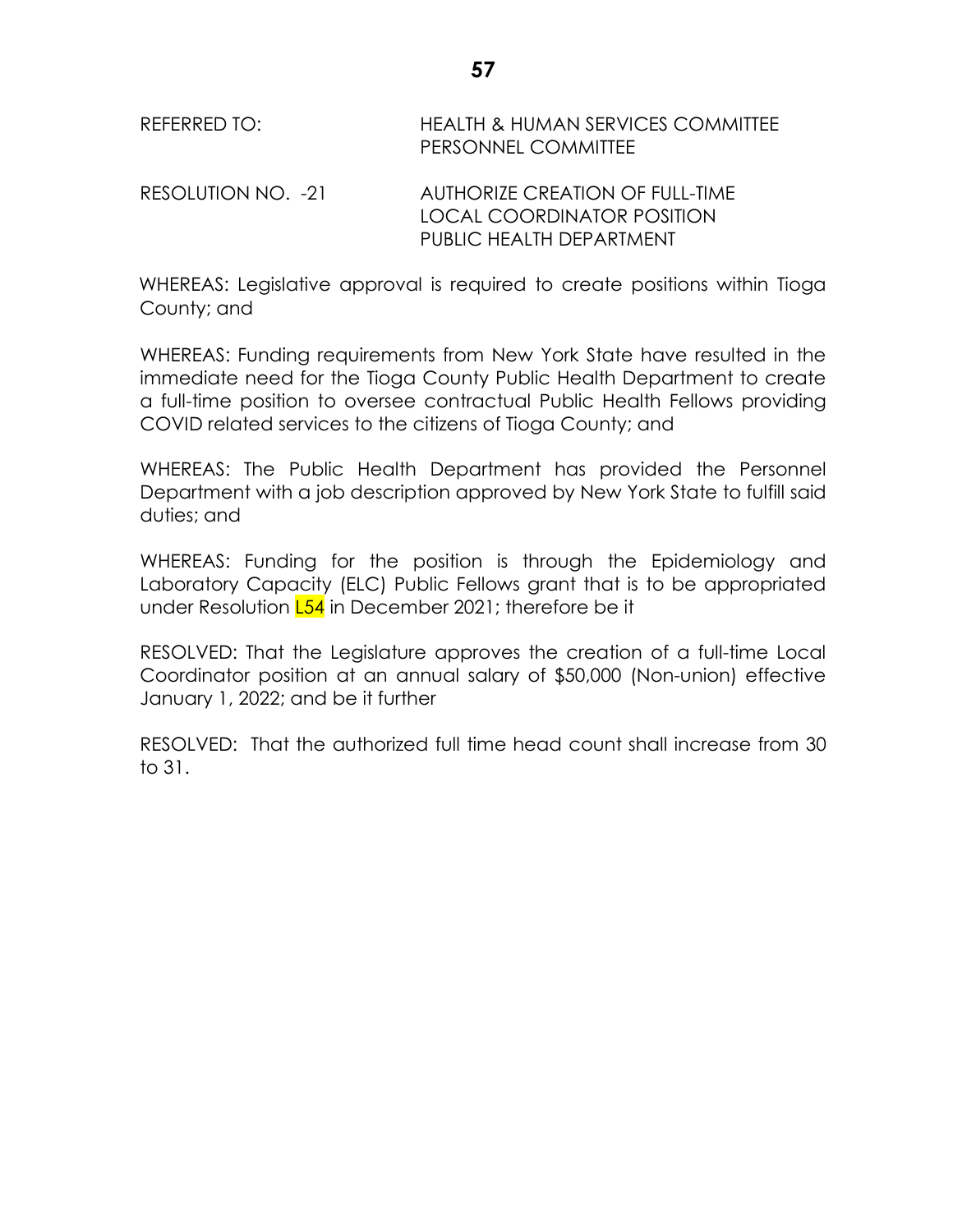| REFERRED TO:       | <b>HEALTH &amp; HUMAN SERVICES COMMITTEE</b><br>PERSONNEL COMMITTEE                                          |
|--------------------|--------------------------------------------------------------------------------------------------------------|
| RESOLUTION NO. -21 | AUTHORIZE CREATION OF TEMPORARY<br><b>FULL-TIME OFFICE SPECIALIST I POSITION</b><br>PUBLIC HEALTH DEPARTMENT |

WHEREAS: Legislative approval is required to create positions within Tioga County; and

WHEREAS: Requirements related to COVID Pandemic from New York State have resulted in immediate need for the Tioga County Public Health Department to create a full-time temporary administrative support position to assist with COVID related services; and

WHEREAS: The Public Health Department has provided the Personnel Department with a request to create a full-time Office Specialist I position to be filled on a temporary, two year duration; and

WHEREAS: The funding for this position is through the Epidemiology and Laboratory Capacity (ELC) grant which was appropriated by Tioga County Legislative Resolution #20-160; therefore be it

RESOLVED: That the Legislature approves the creation of a temporary, fulltime Office Specialist I position at an hourly rate of \$13.20 effective January 1, 2022 through December 31, 2023.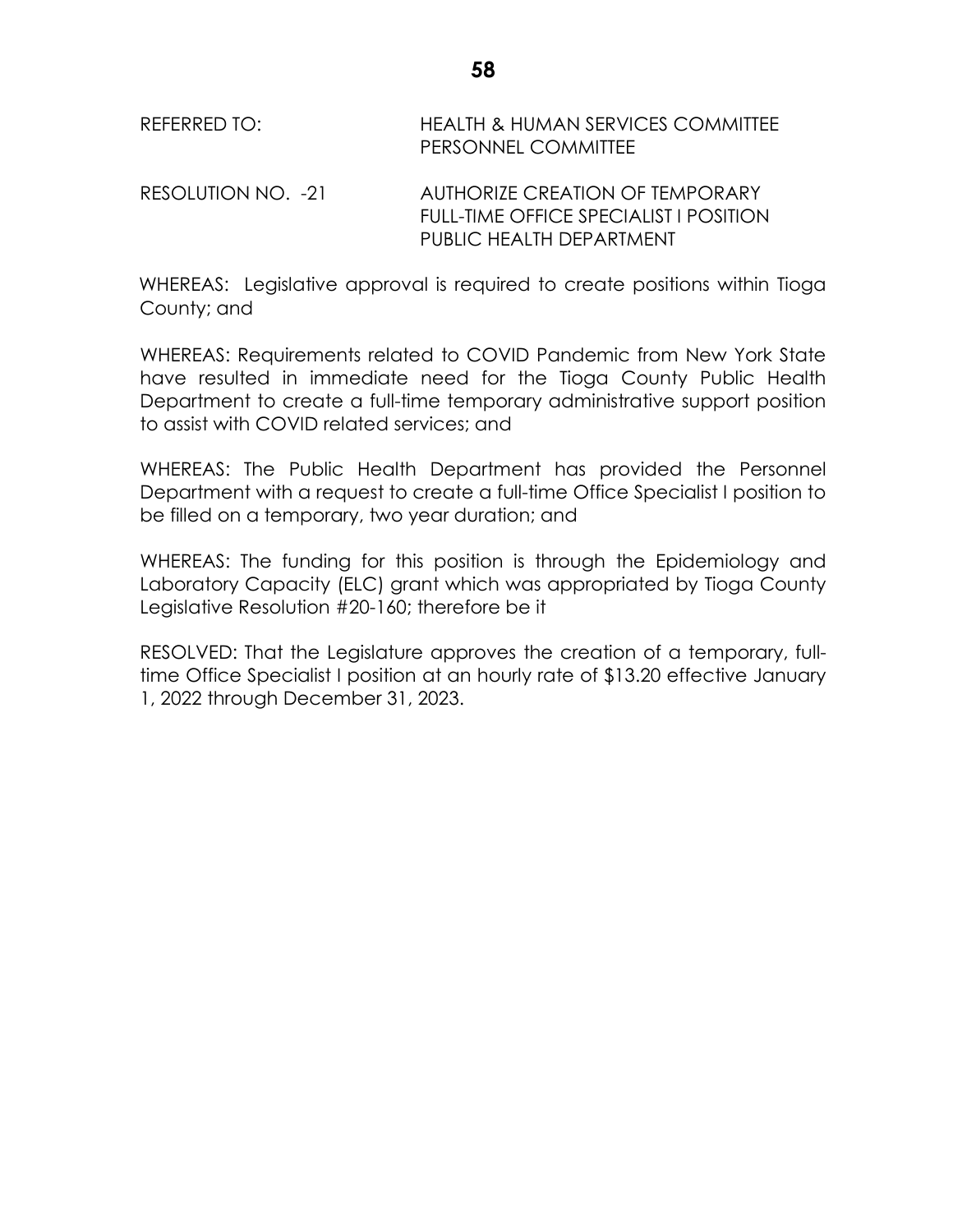| REFERRED TO:       | <b>INFORMATION TECHNOLOGY</b><br>PERSONNEL COMMITTEE                                                                                     |
|--------------------|------------------------------------------------------------------------------------------------------------------------------------------|
| RESOLUTION NO. -21 | <b>AUTHORIZE CREATION OF</b><br>SYSTEMS ADMINISTRATOR<br><b>INFORMATION TECHNOLOGY &amp;</b><br><b>COMMUNICATION SERVICES DEPARTMENT</b> |

WHEREAS: Legislative approval is required to create positions within Tioga County; and

WHEREAS: The position of Network Administrator (\$54,937 – 64,937 Nonunion) will become vacant as of January 1, 2022, due to the provisional promotion of the incumbent as Deputy Director of Information Technology & Communication Services (ITCS); and

WHEREAS: In light of this, the Chief Information Officer has met with the Personnel Officer and has identified necessary changes within his department to provide greater efficiency; therefore be it

RESOLVED: That the Tioga County Legislature authorizes to un-fund the vacant Network Administrator position and create a Systems Administrator (\$54,937-\$64,937 Non-union) position effective January 1, 2022; and be it further

RESOLVED: That the ITCS Department's 2022 authorized full-time headcount shall increase from 9 to 10; and be it further

RESOLVED: That the unfunded position of Network Administrator shall be abolished once the Deputy Director of ITCS attains permanent status in said title.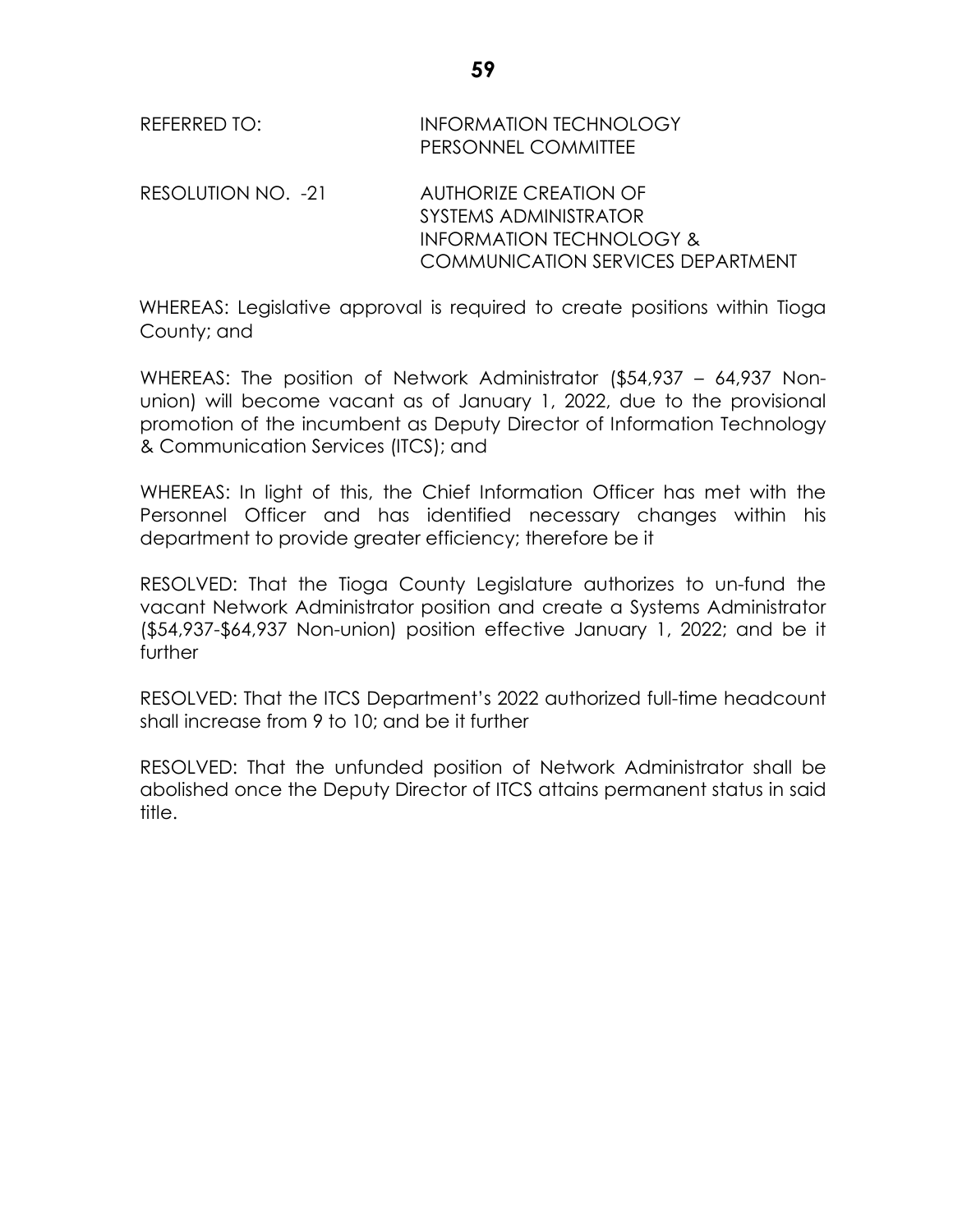| REFERRED TO: | <b>INFORMATION TECHNOLOGY</b> |
|--------------|-------------------------------|
|              | <b>PERSONNEL COMMITTEE</b>    |

RESOLUTION NO. -21 AUTHORIZE SALARY REALLOCATION AND APPOINTMENT OF DEPUTY DIRECTOR OF INFORMATION TECHNOLOGY & COMMUNICATION SERVICES

WHEREAS: Legislative approval is required for salary reallocations and for any appointment to a non-union position within Tioga County; and

WHEREAS: The position of Deputy Director of Information Technology & Communication Services (\$52,943 – 62,943 Non-union) will become vacant as of December 31, 2021, due to a prior announced resignation; and

WHEREAS: In light of this, the Chief Information Officer has identified revisions to the current job description in order to incorporate various network administrator duties and responsibilities; and

WHEREAS: The Personnel Officer has approved said revisions and as a result of the additional responsibilities, recommends a salary reallocation within the Non-union salary range for Deputy Director of Information Technology and Communication Services; therefore be it

RESOLVED: That the Non-union salary range for Deputy Director of Information Technology and Communication Services shall increase from \$52,943 – 62,943 to \$65,000 – 75,000 effective January 1, 2022; and be it further

RESOLVED: That the Chief Information Officer is authorized to provisionally appoint Cuyler Kochin as Deputy Director of Information Technology at an annual salary of \$65,063 effective January 1, 2022, pending successful completion of civil service examination requirements.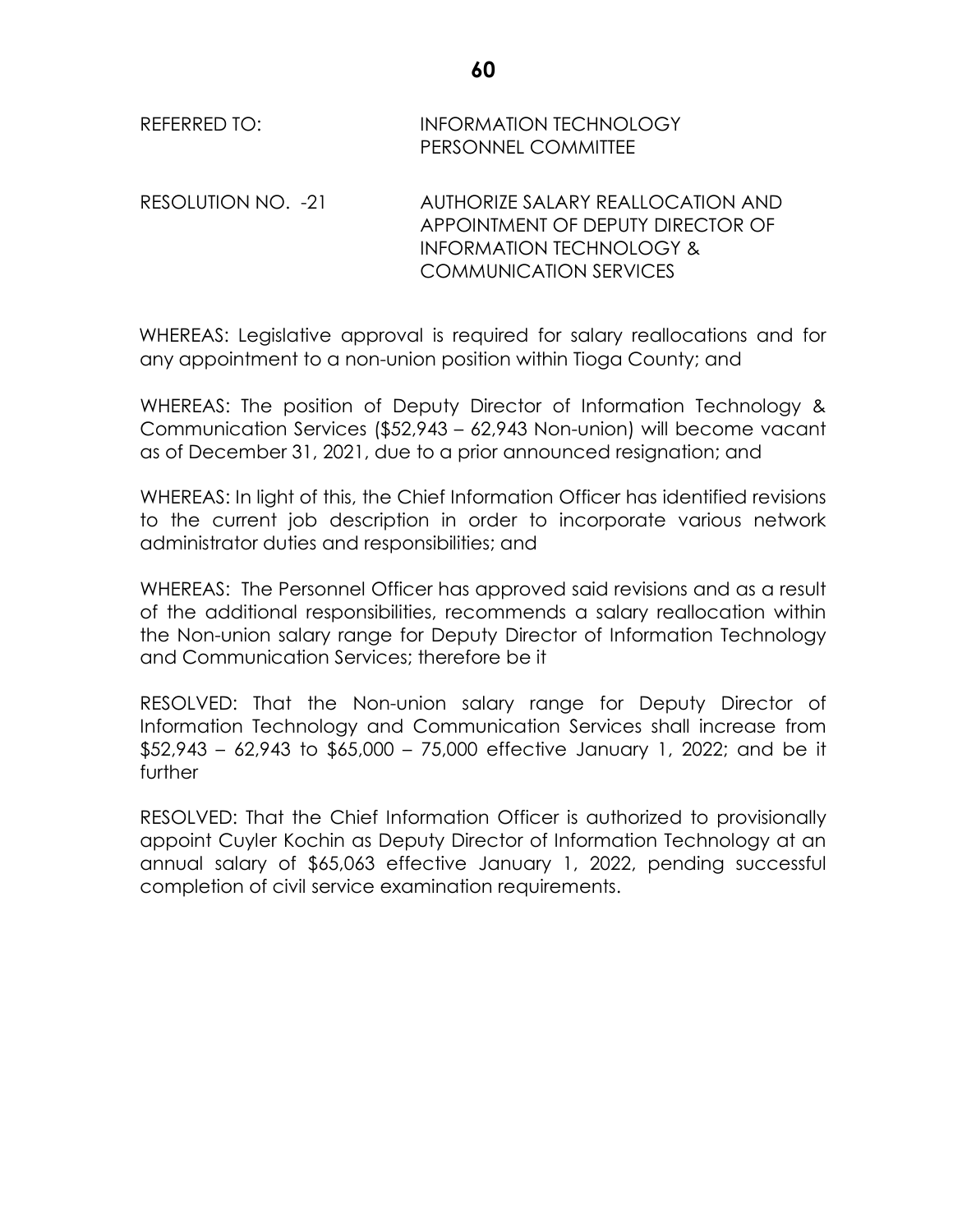| REFERRED TO: | PUBLIC SAFETY COMMITTEE    |
|--------------|----------------------------|
|              | <b>PERSONNEL COMMITTEE</b> |

RESOLUTION NO. -21 AUTHORIZE SALARY ABOVE CSEA BASE FOR PROBATION OFFICER

WHEREAS: Legislative approval is required to hire above the established CSEA salary base; and

WHEREAS: The Probation Director has identified a candidate from the current civil service eligible list for Probation Officer 1 (CSEA SG XI, \$44,572 – 45,272) with over six years of prior relevant work experience; therefore be it

RESOLVED: That Jean R. Regis is hereby appointed to the title of Probation Officer 1 at \$45,272 / year (increment stage 2 of CSEA SG XI) effective December 20, 2021.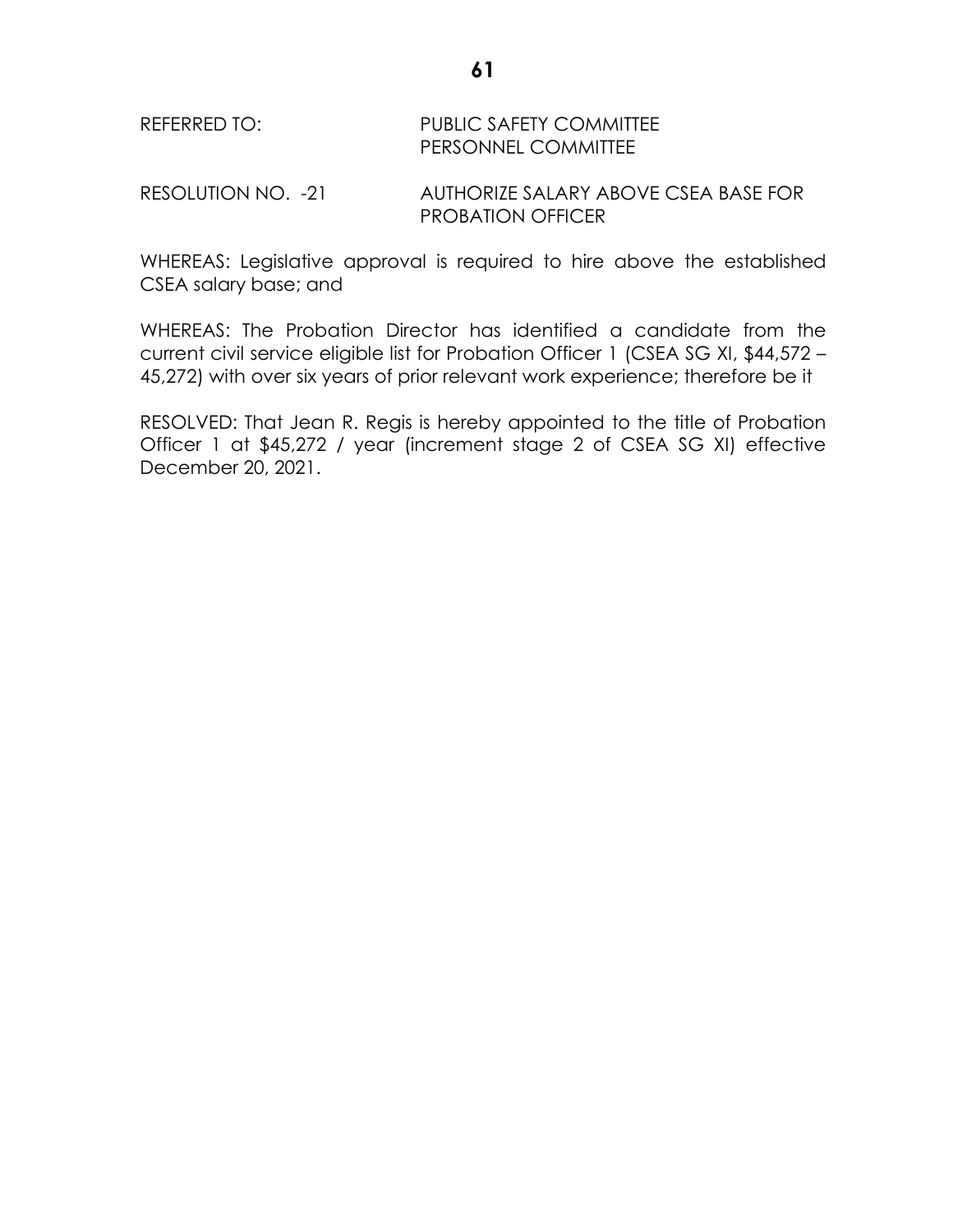| REFERRED TO:       | ADMINISTRATIVE SERVICES COMMITTEE<br>PERSONNEL COMMITTEE<br>LEGISLATIVE WORKSESSION |
|--------------------|-------------------------------------------------------------------------------------|
| RESOLUTION NO. -21 | 2022 STAFF CHANGES                                                                  |

WHEREAS: The Board of Elections requested staffing changes as part of the 2022 Budget process; and

BOARD OF ELECTIONS

WHEREAS: These requests were approved by the County Legislature; therefore be it

RESOLVED: That the following staffing changes be effective January 1, 2022:

| Name               | Current Title/<br>Salary | New Title/<br>Salary                                      | <b>Budget Impact</b> |
|--------------------|--------------------------|-----------------------------------------------------------|----------------------|
| Vacant             |                          | Elections Clerk PT (2 positions)<br>\$17/hour; 28 hrs/wk) | $+$ \$49,504         |
| Vacant             |                          | Driver PT (2 positions)<br>$$15/hour$ ; 42 hrs/year)      | $+$ \$1,260          |
| and be it further: |                          |                                                           |                      |

RESOLVED: That the Board of Elections authorized part-time headcount is increased from 6 to 10.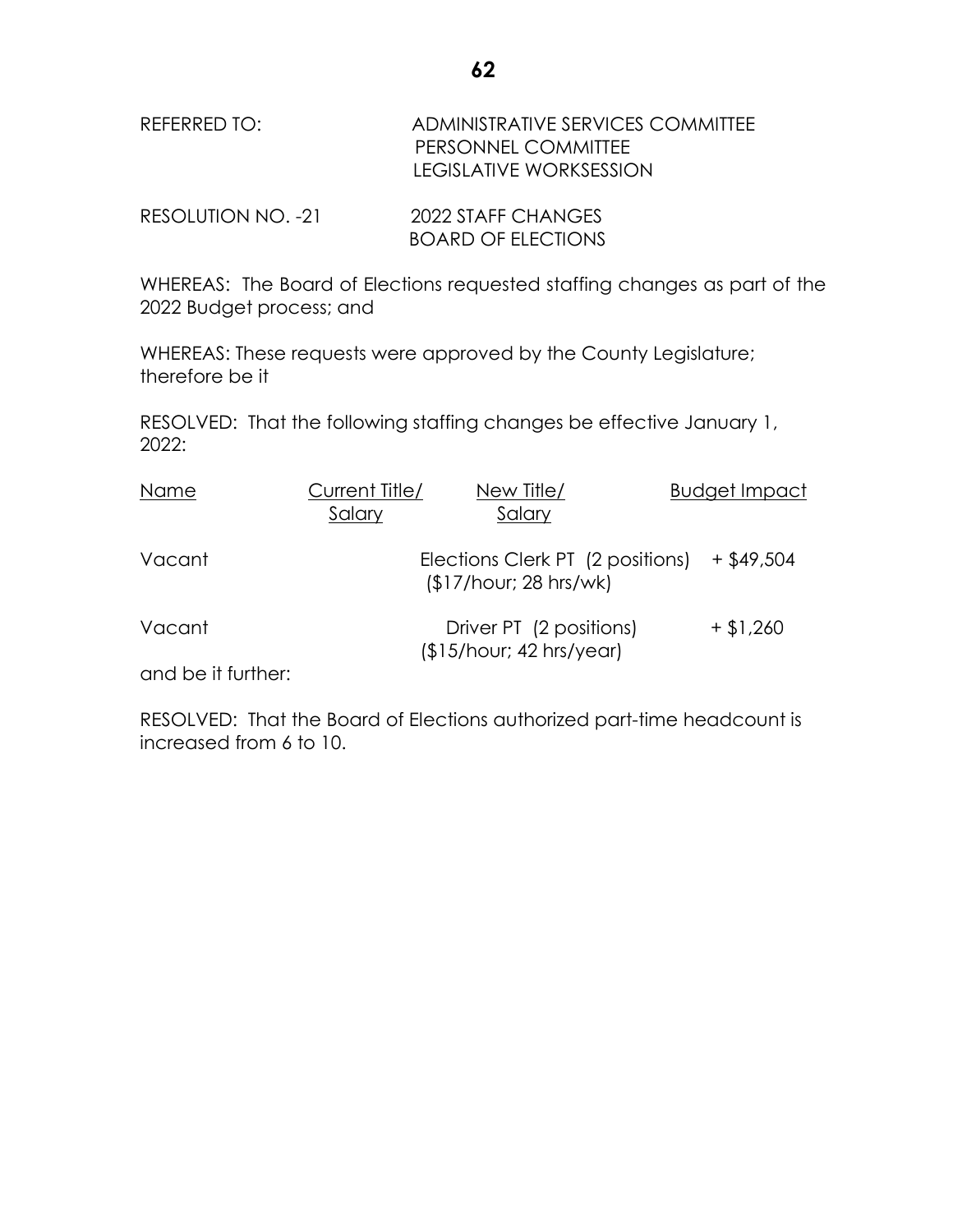| REFERRED TO:       | ADMINISTRATIVE SERVICES COMMITTEE<br>PERSONNEL COMMITTEE<br>LEGISLATIVE WORKSESSION |
|--------------------|-------------------------------------------------------------------------------------|
| RESOLUTION NO. -21 | 2022 STAFF CHANGES<br><b>COUNTY CLERK'S OFFICE</b>                                  |

WHEREAS: The County Clerk requested a staffing change in the DMV Office as part of the 2022 Budget process; and

WHEREAS: This request was approved by the County Legislature; therefore be it

RESOLVED: That the following staffing change be effective January 1, 2022:

| Name   | Current Title/<br>Salary | New Title/<br>Salary                                                      | Budget Impact |
|--------|--------------------------|---------------------------------------------------------------------------|---------------|
| Vacant |                          | Motor Vehicle License Clerk<br>(CSEA Grade V: \$30,965-31,965) + \$30,965 |               |

and be it further:

RESOLVED: That the County Clerk's Office authorized full-time headcount is increased from 14 to 15.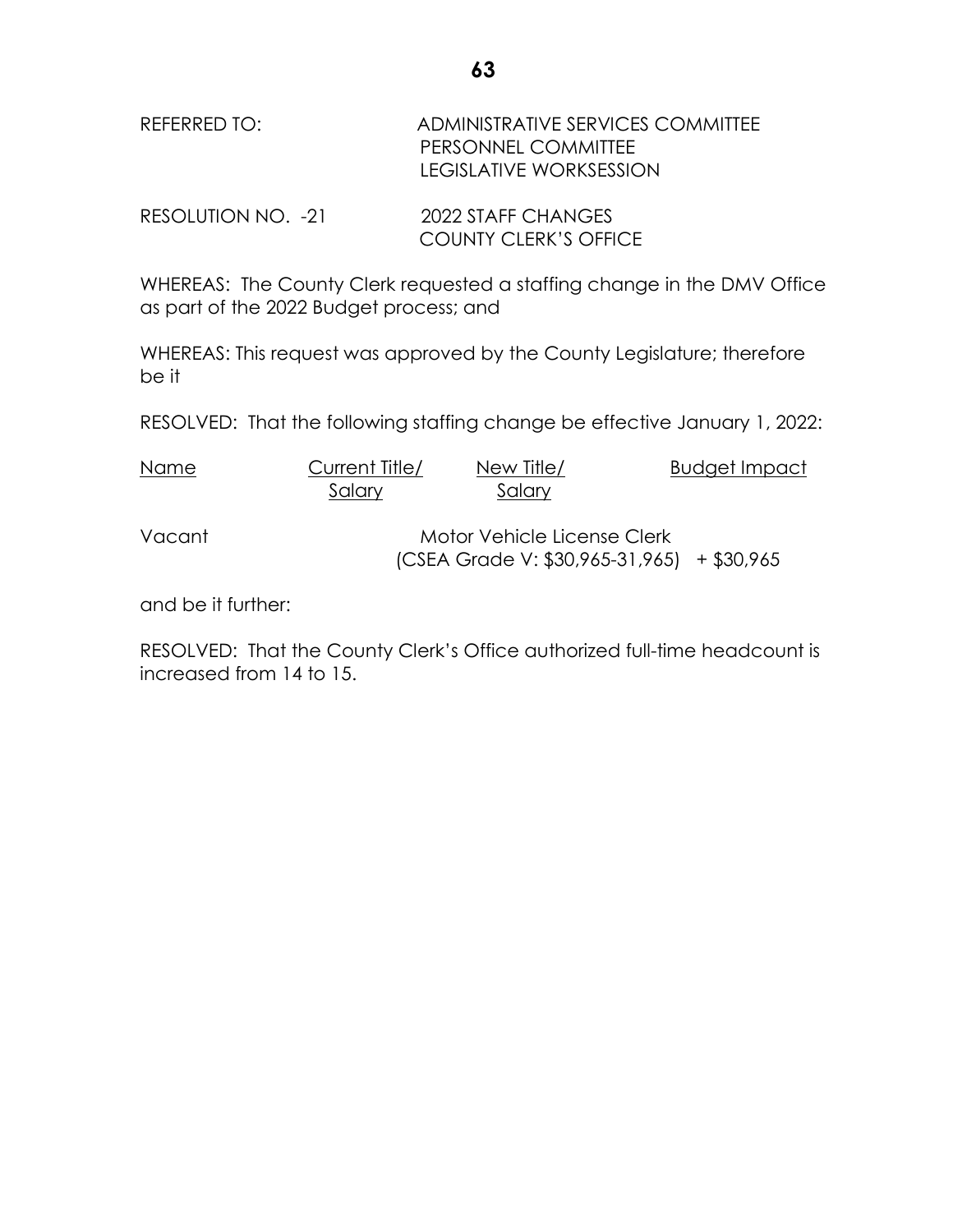REFERRED TO: ED&P COMMITTEE PUBLIC WORKS COMMITTEE PERSONNEL COMMITTEE

RESOLUTION NO. -21 2022 STAFF CHANGES ED&P DEPARTMENT/ PUBLIC WORKS DEPARTMENT

WHEREAS: The Public Works and Economic Development & Planning Departments requested staffing changes as part of the 2022 Budget process; and

WHEREAS: These requests were approved by the County Legislature; therefore be it

RESOLVED: That the following staffing changes be effective January 1, 2022:

| Name     | Current Title/<br>Salary                      | New Title/<br>Salary                        | <b>Budget Impact</b> |
|----------|-----------------------------------------------|---------------------------------------------|----------------------|
| E. Pratt | Sustainability Manager<br>(Public Works Dept) |                                             | Abolish              |
| E. Pratt |                                               | Sustainability Manager<br>(ED&P Department) | Create               |

and be it further:

RESOLVED: That the Public Works Department's authorized full-time headcount is decreased from 39 to 38 and the Economic Development & Planning Department's headcount is increased from 8 to 9.

LEGISLATIVE WORKSESSION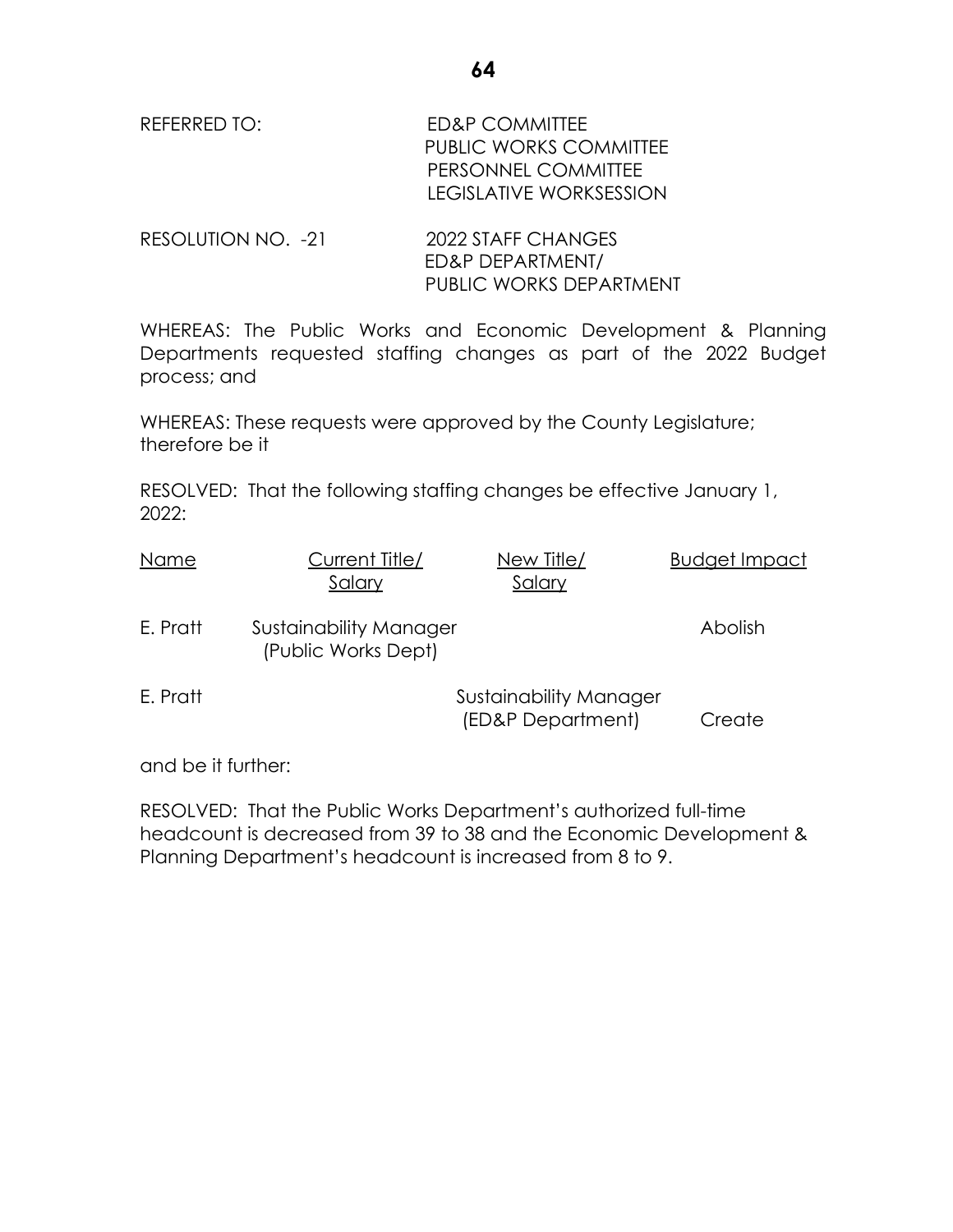| REFERRED TO: | PUBLIC SAFETY COMMITTEE<br>PERSONNEL COMMITTEE |
|--------------|------------------------------------------------|
|              | <b>LEGISLATIVE WORKSESSION</b>                 |

| RESOLUTION NO. -21 | 2022 STAFF CHANGES                   |
|--------------------|--------------------------------------|
|                    | <b>EMERGENCY SERVICES DEPARTMENT</b> |

WHEREAS: The Emergency Services Department requested staffing changes as part of the 2022 Budget process; and

WHEREAS: These requests were approved by the County Legislature; therefore be it

RESOLVED: That the following staffing changes be effective January 1, 2022:

| Name          | Current Title/<br>Salary | New Title/<br>Salary            | <b>Budget Impact</b> |
|---------------|--------------------------|---------------------------------|----------------------|
| S. Federowicz | Asst Fire Coord PT       | Salary Increase<br>to \$5200/yr | + \$449              |
| D. Churchman  | Asst Fire Coord PT       | Salary Increase<br>to \$5200/yr | $+$ \$2171           |

and be it further:

RESOLVED: That the Emergency Services Department headcount is unchanged and includes 1 FT and 10 PT positions.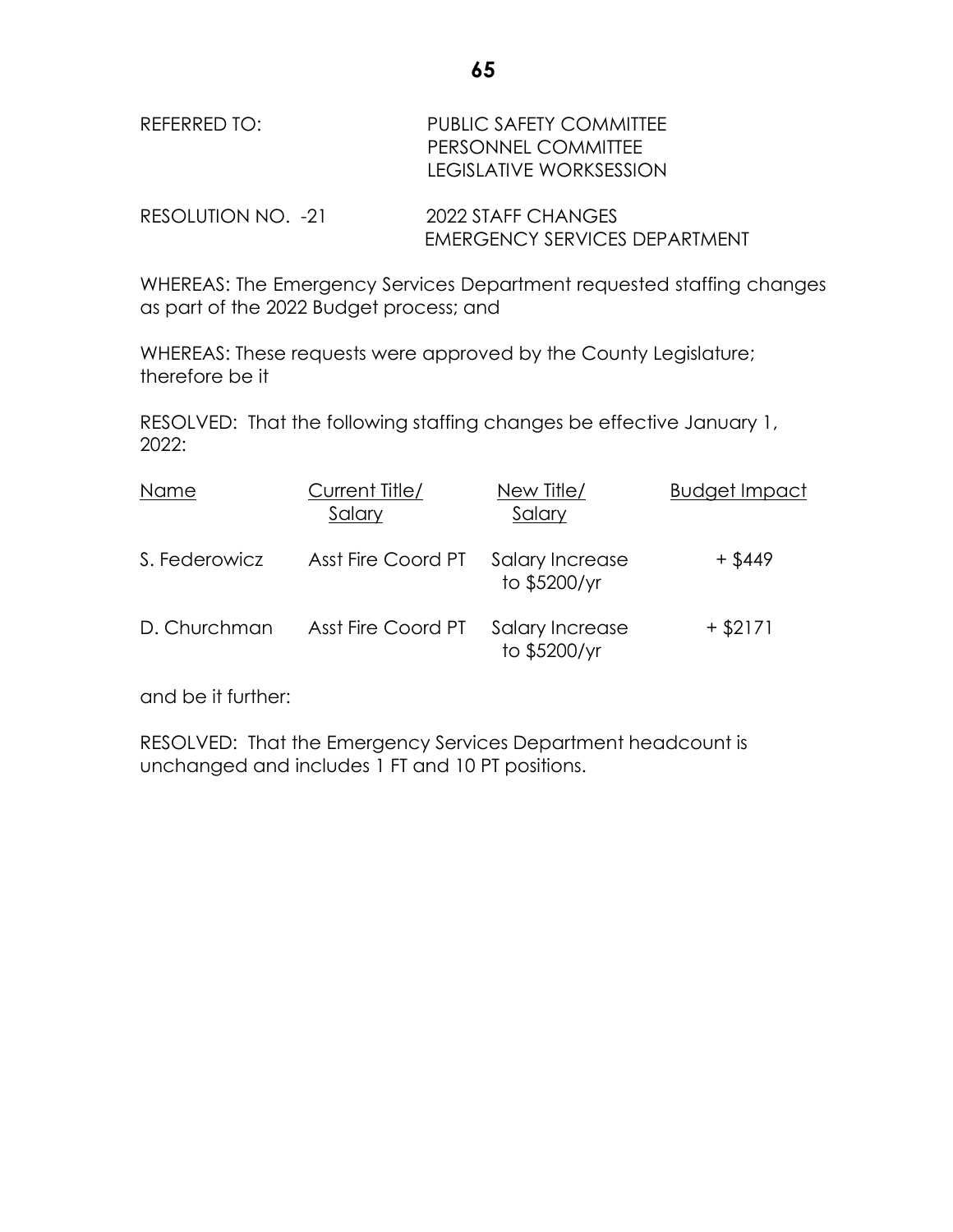| REFERRED TO:       | PERSONNEL COMMITTEE<br><b>LEGISLATIVE WORKSESSION</b><br>LEGAL/FINANCE COMMITTEE |  |
|--------------------|----------------------------------------------------------------------------------|--|
| RESOLUTION NO. -21 | 2022 STAFF CHANGES<br>LAW DEPARTMENT                                             |  |

WHEREAS: The Law Department requested a staffing change as part of the 2022 Budget process; and

WHEREAS: This request was approved by the County Legislature; therefore be it

RESOLVED: That the following staffing change be effective January 1, 2022:

| Name      | Current Title/<br>Salary | New Title/<br>Salary                                                  | <b>Budget Impact</b> |
|-----------|--------------------------|-----------------------------------------------------------------------|----------------------|
| D. Thorpe | (Non-Union)              | Safety Officer PT Safety Officer FT $+$ up to \$19,507<br>(Non-Union) |                      |

and be it further:

RESOLVED: That the Law Department's authorized full-time headcount is increased from 7 to 8 and their part-time headcount is reduced from 2 to 1.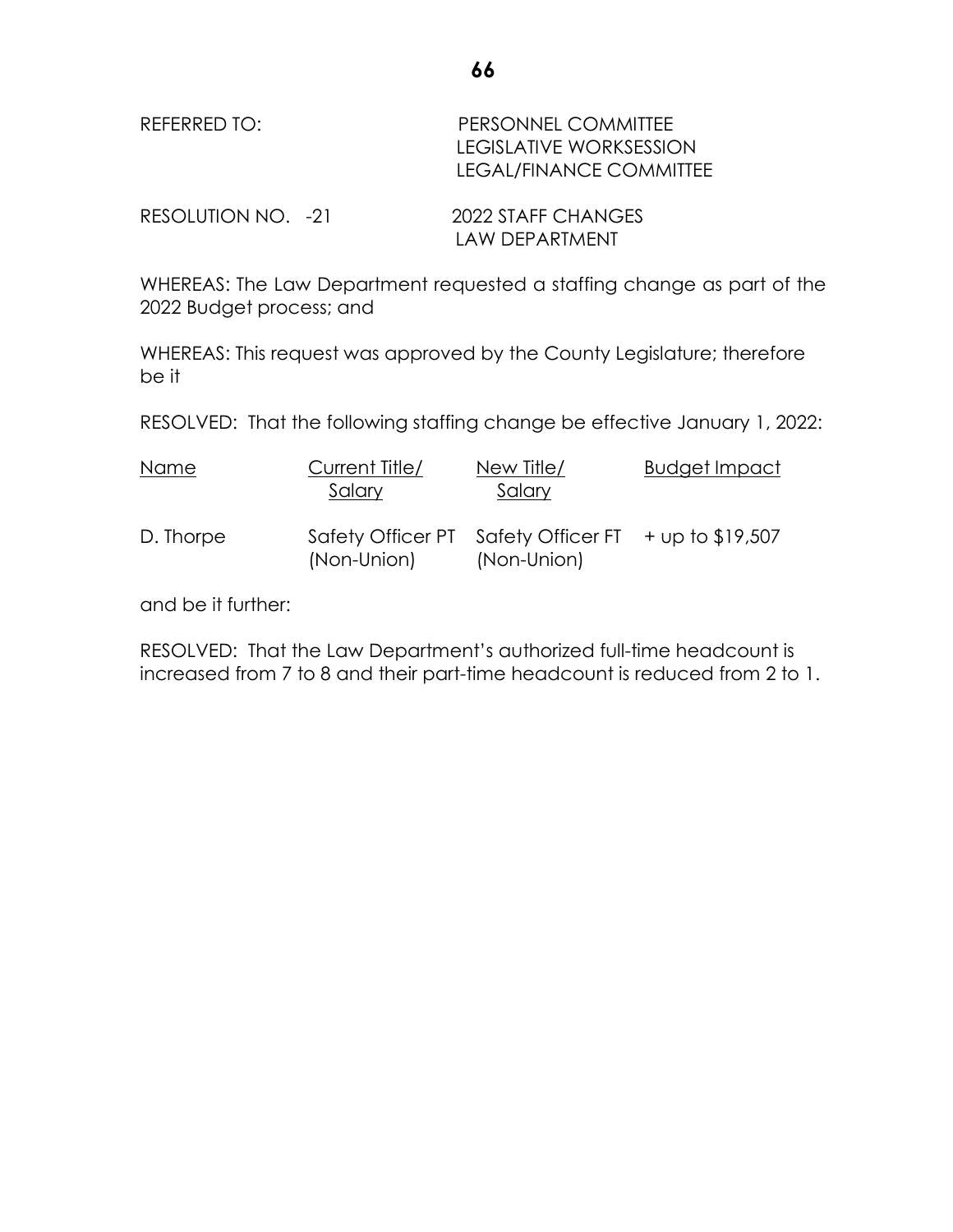| REFERRED TO:       | PERSONNEL COMMITTEE<br><b>LEGISLATIVE WORKSESSION</b><br>LEGAL/FINANCE COMMITTEE |
|--------------------|----------------------------------------------------------------------------------|
| RESOLUTION NO. -21 | 2022 STAFF CHANGES                                                               |

WHEREAS: The Public Defender's Office requested a staffing change as part of the 2022 Budget process; and

PUBLIC DEFENDER'S OFFICE

WHEREAS: This request was approved by the County Legislature; therefore be it

RESOLVED: That the following staffing change be effective January 1, 2022:

| Name     | Current Title/<br>Salary                     | New Title/<br>Salary | <b>Budget Impact</b> |
|----------|----------------------------------------------|----------------------|----------------------|
| T. Cline | 2 <sup>nd</sup> Assistant Public<br>Defender | Salary Increase      | $+$ \$5,000          |

and be it further:

RESOLVED: That the Public Defender's Office headcount remains unchanged.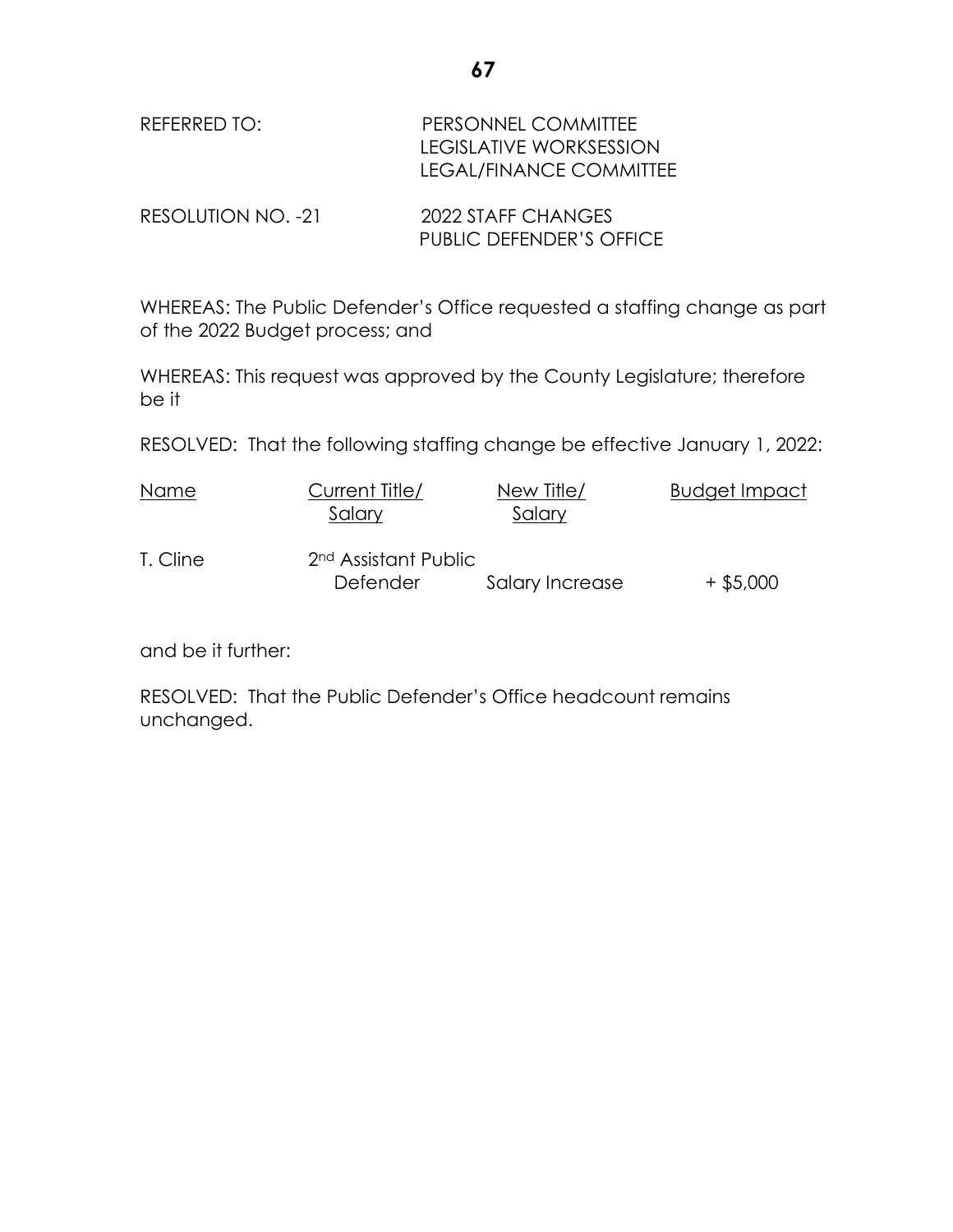| REFERRED TO:       | ADMINISTRATIVE SERVICES COMMITTEE<br>PERSONNEL COMMITTEE<br>LEGISLATIVE WORKSESSION |
|--------------------|-------------------------------------------------------------------------------------|
| RESOLUTION NO. -21 | 2022 STAFF CHANGES<br><b>VETERANS' SERVICES AGENCY</b>                              |

WHEREAS: The Veterans' Services Agency requested a staffing change as part of the 2022 Budget process; and

WHEREAS: This request was approved by the County Legislature; therefore be it

RESOLVED: That the following staffing change be effective January 1, 2022:

| Name               | Current Title/<br>Salary | New Title/<br>Salary                                     | <b>Budget Impact</b> |
|--------------------|--------------------------|----------------------------------------------------------|----------------------|
| Vacant             |                          | Veterans Service Officer PT<br>(\$17.81/hour; 17 hrs/wk) | $+$ \$15,741         |
| and be it further: |                          |                                                          |                      |

RESOLVED: That the Veterans' Service Agency's authorized part-time headcount is increased from 1 to 2.